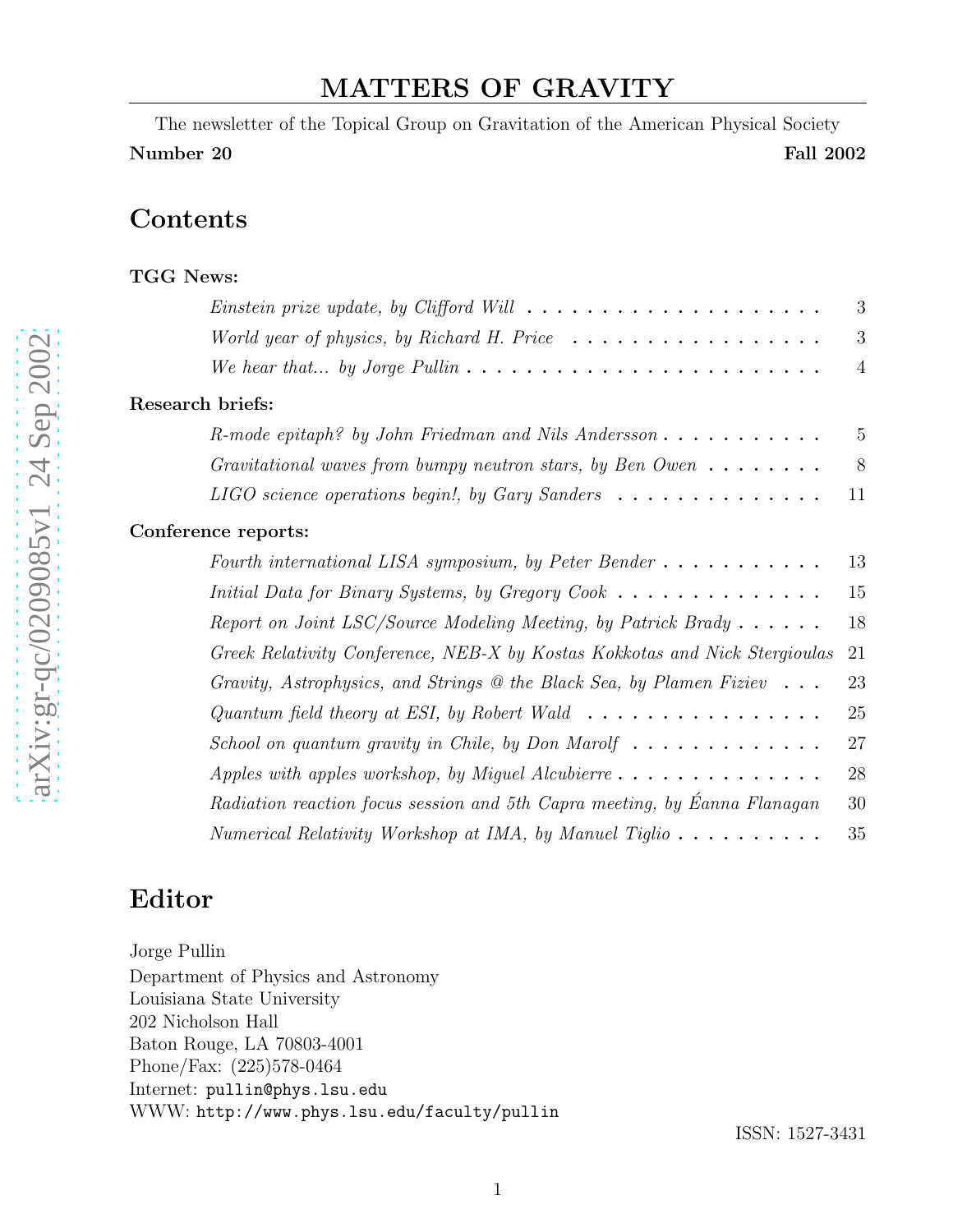# Editorial

Not much to report here. This newsletter ended a bit long, due to the large number of conference reports, just reflecting the increasing number of meetings that are taking place in our field. It is also a bit late, also due to the large number of articles involved. I apologize for this.

The next newsletter is due February 1st. If everything goes well this newsletter should be available in the gr-qc arXiv archives (http://www.arxiv.org) under number gr-qc/0209085. To retrieve it send email to gr-qc@arxiv.org with Subject: get 0209085 (numbers 2-19 are also available in gr-qc). All issues are available in the WWW: http://www.phys.lsu.edu/mog

The newsletter is available for Palm Pilots, Palm PC's and web-enabled cell phones as an Avantgo channel. Check out http://www.avantgo.com under technology→science.

A hardcopy of the newsletter is distributed free of charge to the members of the APS Topical Group on Gravitation upon request (the default distribution form is via the web) to the secretary of the Topical Group. It is considered a lack of etiquette to ask me to mail you hard copies of the newsletter unless you have exhausted all your resources to get your copy otherwise.

If you have comments/questions/complaints about the newsletter email me. Have fun.

Jorge Pullin

## Correspondents

- John Friedman and Kip Thorne: Relativistic Astrophysics,
- Raymond Laflamme: Quantum Cosmology and Related Topics
- Gary Horowitz: Interface with Mathematical High Energy Physics and String Theory
- Beverly Berger: News from NSF
- Richard Matzner: Numerical Relativity
- Abhay Ashtekar and Ted Newman: Mathematical Relativity
- Bernie Schutz: News From Europe
- Lee Smolin: Quantum Gravity
- Cliff Will: Confrontation of Theory with Experiment
- Peter Bender: Space Experiments
- Riley Newman: Laboratory Experiments
- Warren Johnson: Resonant Mass Gravitational Wave Detectors
- Gary Sanders: LIGO Project
- Peter Saulson: former editor, correspondent at large.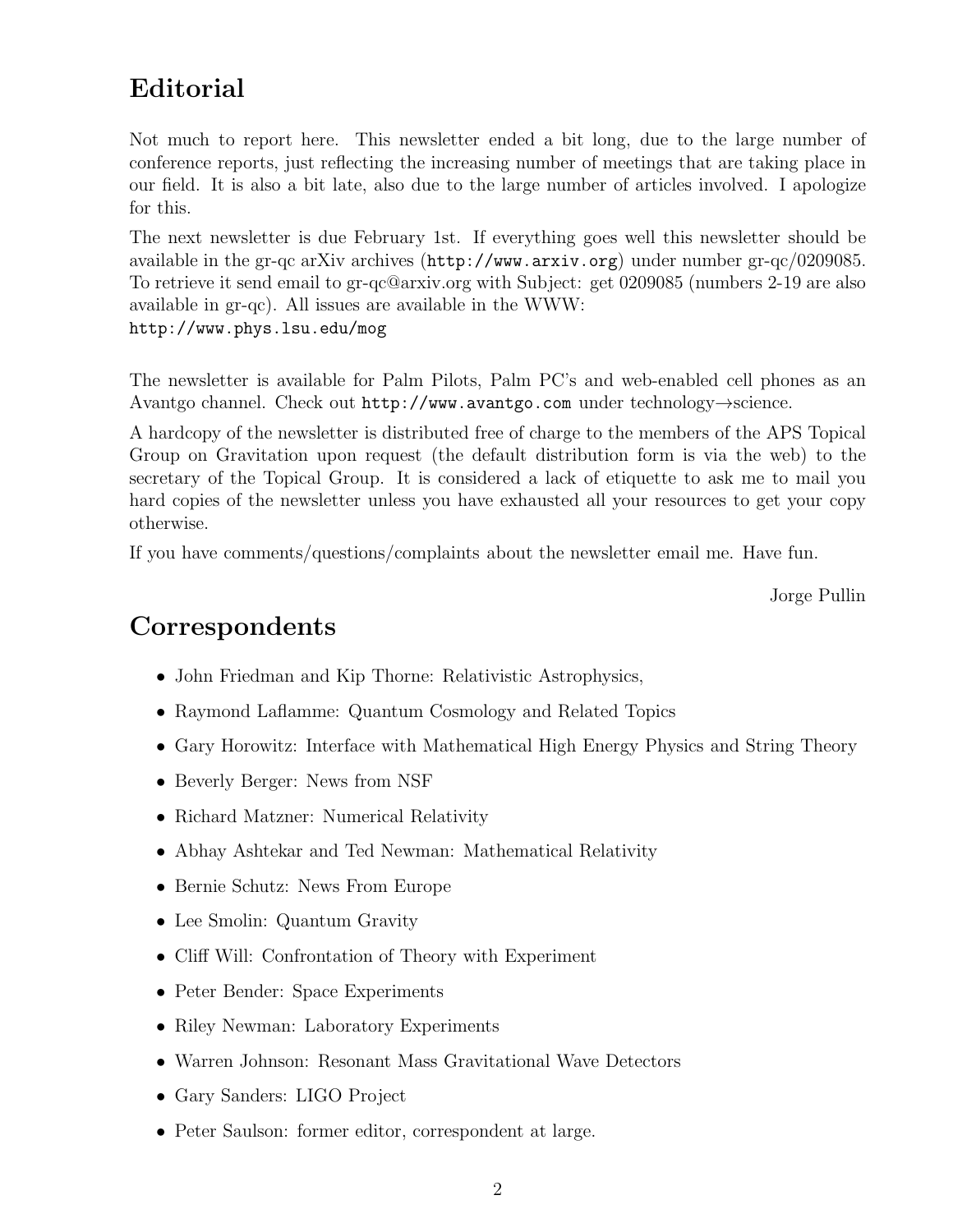### Einstein Prize update

Clifford Will, Washington University, St. Louis cmw@wuphys.wustl.edu

The American Physical Society has formally established the Einstein Prize in Gravitational Physics as a biennial prize, for outstanding achievement in theory, experiment or observation in gravitational physics. Fundraising for the prize continues, however, with the goal of reaching an endowment of \$200 K, so that the prize could be awarded annually. David Lee continues to match every dollar raised for the prize. For information, contact Clifford Will ( cmw@wuphys.wustl.edu ) or check http://wugrav.wustl.edu/People/CLIFF/prize.html. A prize selection committee was established by the APS, with the intention of awarding the initial prize in 2003, at the April APS meeting. To nominate somebody for the prize, follow the guidelines that can be found at http://www.aps.org/praw/nomguide.html.

### World year of physics 2005

Richard H. Price, University of Utah rprice@mail.physics.utah.edu

The year 2005 will be the centenary year of the 1905 Einstein miraculous year, in connection with this, UNESCO has declared 2005 a World Year of Physics. Each country would plan its own events and perhaps there will be an international meeting in Switzerland. The European Physical Society is leading the way and heading the European side of things.

The APS plans to be part of this, and they are thinking about outreach activities under the tentative title "Einstein in the 21st Century." Although Einstein's 1905 achievements really had nothing to do with the G of TGG, we do have a special claim on Einstein (the Einstein prize, for example). The role we will play in 2005 is now being considered.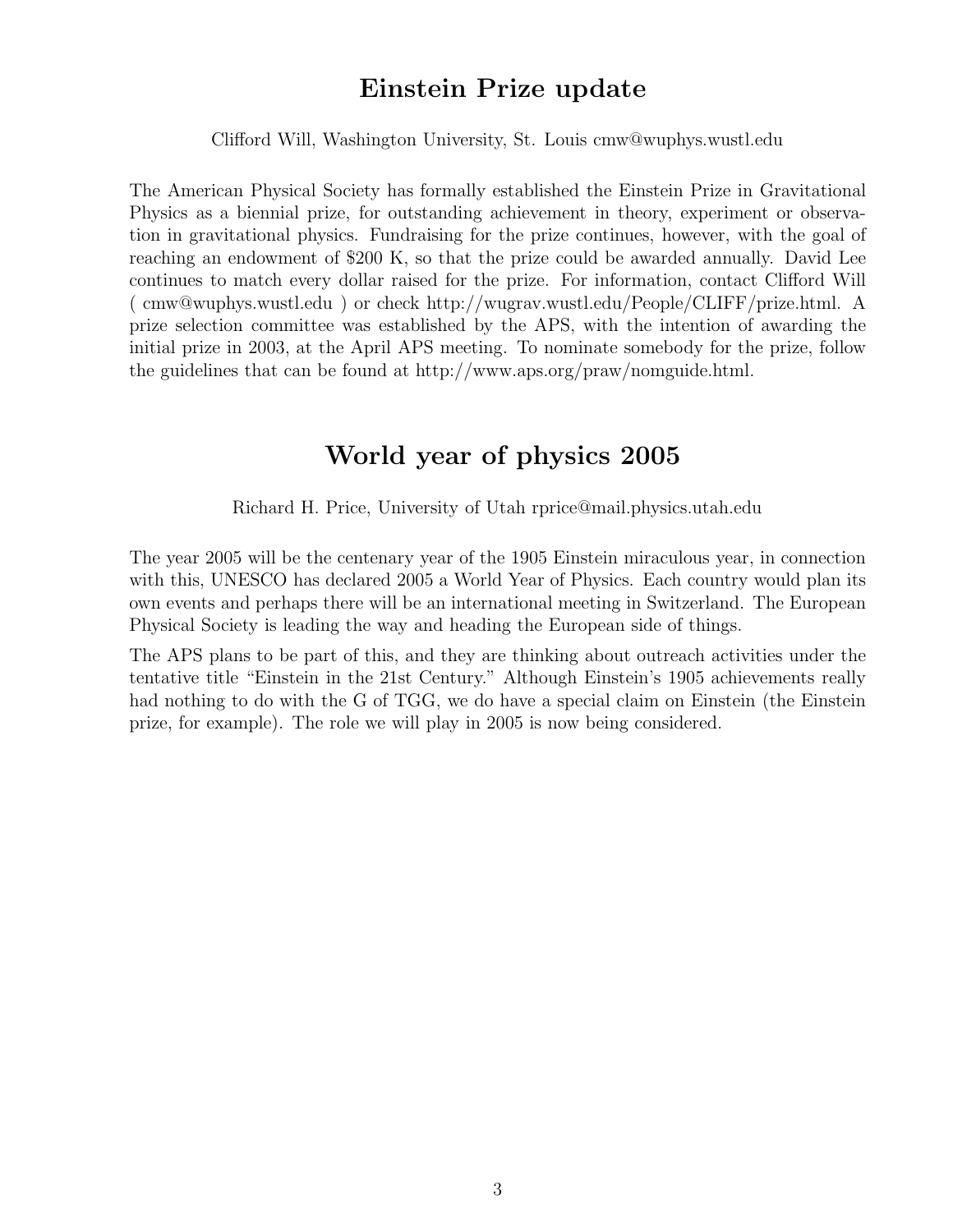# We hear that...

Jorge Pullin pullin@phys.lsu.edu

Robert Wald has been elected to the National Academy of Sciences (I incorrectly reported this in the fall 2001 issue, at that time he had been elected to the American Academy of Arts and Sciences).

Matt Choptuik was chosen among the top 20 researchers 40 years of age and under by the Canadian Insitute for Advanced Research (CIAR).

Patrick Brady and Amanda Peet have been awarded Sloan Fellowships. Brady also received a a Cottrell Science award from the Research Corporation.

Raphael Bousso and Fotini Markopoulou were chosen as the winners of the young researchers competition associated with the "Science and ultimate reality" symposium in honor of John Archibald Wheeler.

The Perimeter Institute in Waterloo Canada has received a major commitment from the Canadian Government. It will contribute \$25 million over five years. Additional \$11 million will be contributed towards the building. Prime Minister Chrétien spoke at the groundbreaking ceremony for the new building.

Hearty congratulations!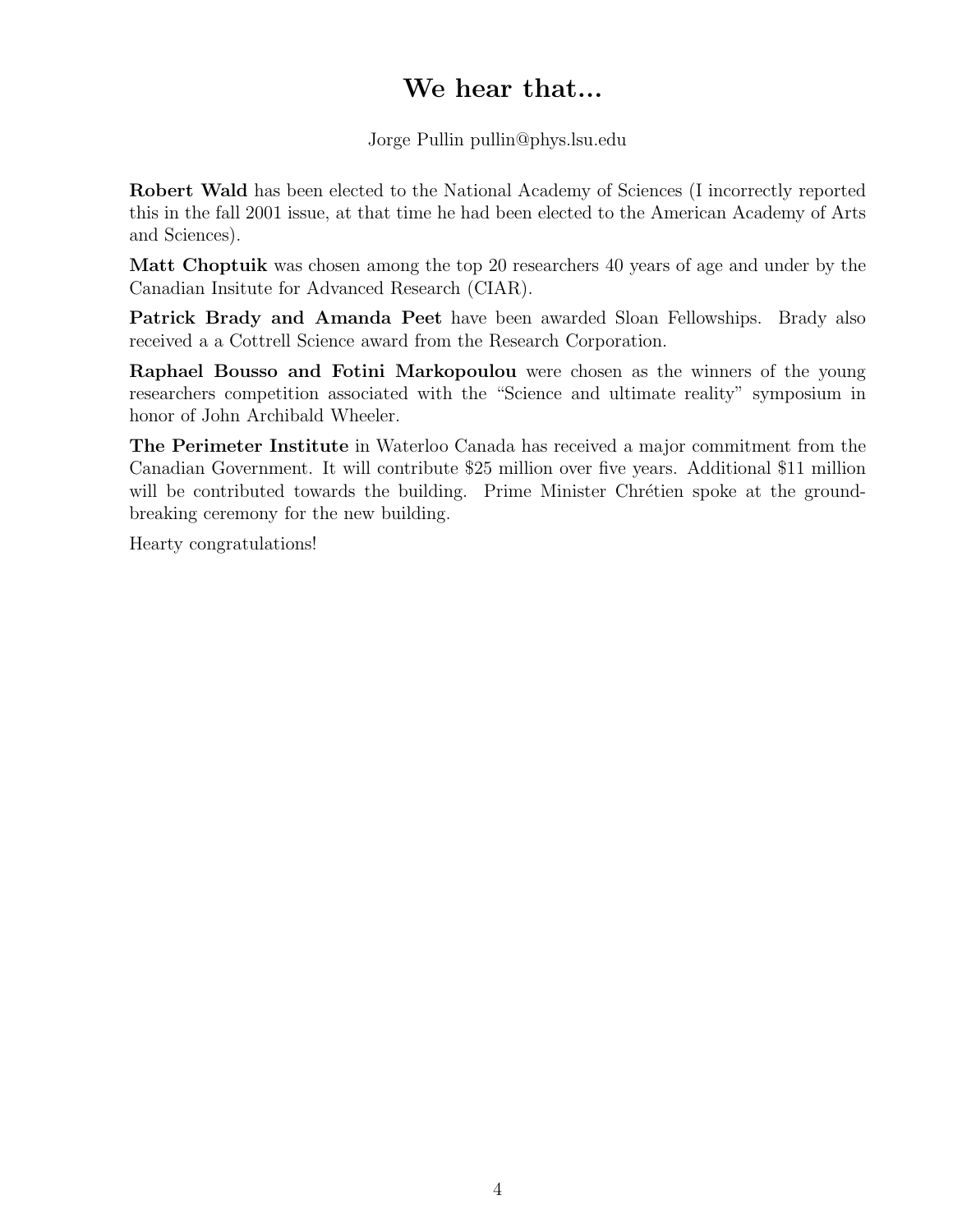## R-mode epitaph?

John Friedman, UW-Milwaukee, Nils Andersson, Univ. of Southampton UK friedman@thales.phys.uwm.edu, na@maths.soton.ac.uk

For the past few years, because the growth time of the gravitational-wave driven instability (CFS instability) is short for r-modes, it has seemed likely that the instability limits the spin of rapidly rotating, newly formed neutron stars - and possible that it limits the spin of old, accreting neutron stars as well. Because most of the initial angular momentum of the star could be radiated, the gravitational waves emitted by sources as close as the Virgo Cluster might be observable by detectors with the expected sensitivity of advanced LIGO. In the past year, however, studies of two mechanisms – rapid cooling and high viscosity associated with a hyperons in neutron-star cores, and amplitude saturation by nonlinear coupling to stable modes have sharply decreased the likelihood that the waves from nascent neutron stars will be detectable. Whether the instability limits the spin of neutron stars remains an open question. And, surprisingly, the hyperon studies may have increased the chance of detecting gravitational waves from old accreting stars.

One of the major questions about the r-mode instability was whether nonlinear couplings would sharply limit its amplitude. The first studies of this problem were numerical evolutions of the nonlinear equations: First, Stergioulas and Font [1] carried out a numerical evolution of the exact relativistic Euler equations on a background spacetime, with the initial data of a large-amplitude r-mode. They found, surprisingly, that there was no apparent energy transfer to daughter modes until the perturbation's amplitude was substantially larger than unity. Next was a numerical time-evolution of the full Newtonian perturbation equations by Lindblom, Tohline and Vallisneri [2]. Because the actual growth time from radiation-reaction is impractically long, they looked at the maximum amplitude for a perturbation driven by a greatly enlarged radiation-reaction term. They again found saturation only at amplitude large compared to unity; the limit appeared to be set by a shock wave, a dramatic breaking on the star's surface.

A clear implication of these numerical evolutions was that coupling to low-order modes did not set a stringent limit on the r-mode amplitude – not, at least, within a time of about ten rotational periods, and with the small initial daughter-mode amplitudes and numerical viscosity of the simulations. These evolutions can examine the full nonlinear coupling, but they were limited in their resolution and evolution time. The complementary way to address the question is in 2nd-order perturbation theory - by omitting higher-order couplings, one reduces the nonlinear evolution to a set of coupled ordinary differential equations. But the second-order perturbation theory of a rotating star had not been developed, and it is was a major undertaking, completed this year by Arras, Flanagan, Morsink, Schenk, Teukolsky, and Wasserman [3]. The implication of their work is opposite to the indications of the fully nonlinear evolutions: Nonlinear couplings sharply limit the amplitude of an unstable r-mode.

Their work is consistent with the fully nonlinear numerical evolutions, because the coupling they find to low-order modes is consistent with a saturation amplitude of order unity. It is, instead, the coupling to many short-wavelength modes with frequencies comparable to that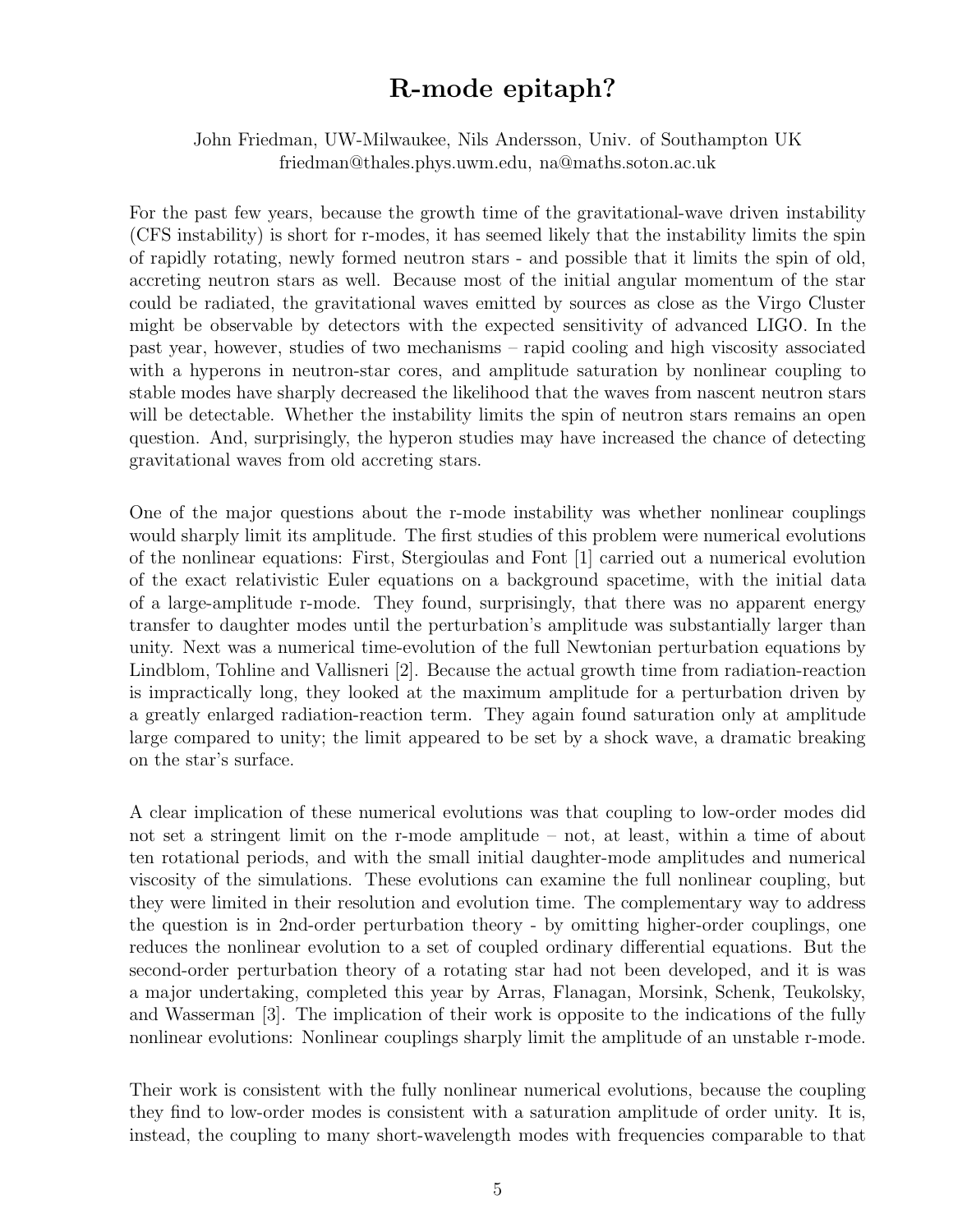of the r-mode, that saturates the mode at an amplitude smaller than 10<sup>−</sup><sup>2</sup> . (And the most recent fully nonlinear numerical evolution, by Gressman et al.[4], finds that increasing the resolution yields rapid nonlinear decay of the mode at decreased amplitude.) Nevertheless, r-modes may set the limit on rotation of young rapidly rotating neutron stars (this is less likely if the actual saturation amplitude is  $10^{-4}$ ); and the r-mode instability may account for the maximum rotation period observed in old neutron stars spun-up by accretion (i.e., in x-ray binaries).

Exotic particles in the core of a neutron star lead to a significantly stronger viscous damping than assumed in the first studies of the unstable r-modes. Of particular relevance is the presence of hyperons and non-leptonic weak reactions. Hyperon-mediated damping of neutron-star oscillations was proposed by Langer and Cameron in 1969 and by Peter Jones in 1970, but the minimum density expected for hyperons was apparently  $10^{15}$  g/cm<sup>3</sup> (see, for example, Zel'dovich and Novikov, v. 1, Sect. 11.5, in paragraphs written by Thorne). Spurred by Jones' recent reminder [5] that the r-mode instability would be completely suppressed in stars with a significant hyperon fraction, Lindblom and Owen [6], in a tour-de-force calculation using fully relativistic cross sections, found the bulk viscosity coefficient for nonleptonic reactions. Independently Haensel, Levenfish and Yakovlev [7] considered superfluid hyperons and obtained a set of approximate formulas for various bulk viscosity coefficients. These results show that, when hyperons are present, the dissipation due to direct URCA is overwhelming. In fact, the hyperon cooling is so rapid that, even without the enhanced hyperon bulk viscosity, no mode of a nascent neutron star would have time to grow before it was stabilized by viscous damping.

There is, however, significant uncertainty in the critical density at which hyperons appear and in the central density of neutron stars. Even for the equation of state (due to Glendenning) that Lindblom and Owen consider, the central density of a 1.4  $M_{\odot}$  star is near that needed for hyperons to appear when the rotation reaches its maximum value. The averaged measured mass of neutron stars is somewhat smaller than this; and the compressibility consistent with our knowledge of matter above nuclear density ranges over a factor of 5 or more for a 1.4  $\rm M_{\odot}$ star, an error bar easily large enough to prevent our knowing whether or not neutron stars have hyperon cores.

The possibility that gravitational waves from unstable modes could balance the accretion torque, and hence halt the associated spin-up, was first discussed by Papaloizou and Pringle and Wagoner for the f-modes. The analogous scenario for the r-modes was analyzed in detail by Andersson, Kokkotas and Stergioulas and Bildsten a few years ago. Should this happen, neutron stars in LMXBs would be promising sources for detectable gravitational waves. In independent work, Spruit and Levin pointed out that this scenario may not work: The unstable mode will heat the star up (via the shear viscosity), and, if the viscosity gets weaker as the temperature increases, the mode-heating will trigger a rapid thermal runaway during which the star will spin down. This mechanism would seem to rule out r-modes in galactic LMXBs as a source of detectable gravitational waves, because they will only radiate for a tiny fraction of the system's lifetime.

Interestingly, the recent results indicating a small saturation amplitude and strong "exotic"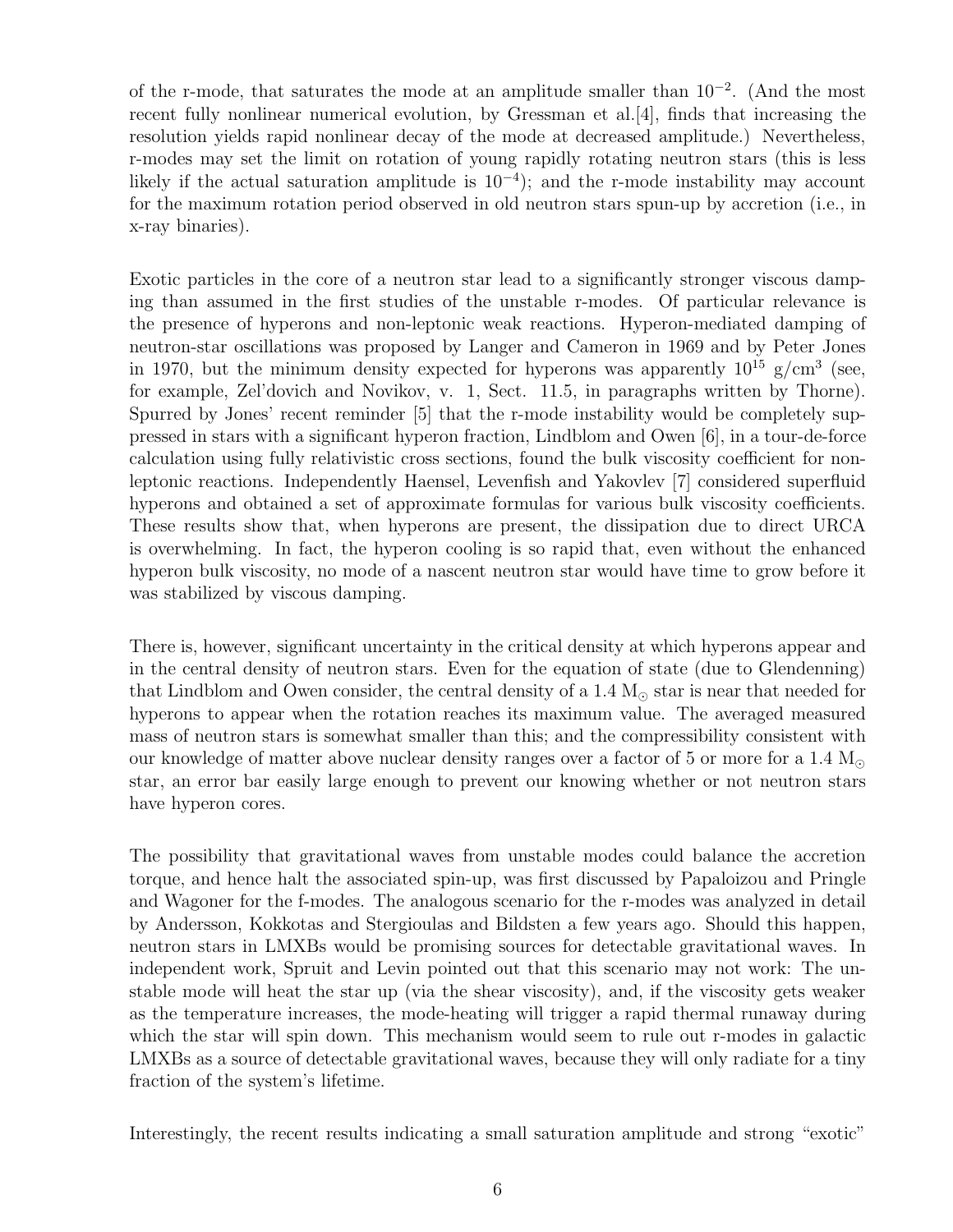bulk viscosity may imply that r-modes in these systems would be relevant gravitational-wave sources after all. Very recently, Wagoner [8] reported work showing that old, accreting neutron stars with a hyperon core will not undergo a thermal runaway, but will reach a the quasi-equilibrium state in which gravitational wave emission balances accretion spin-up and cooling balances shear viscosity heating. Andersson, Jones and Kokkotas [9] had previously found the same balance for strange stars, and it might also characterize accreting neutron stars with quark cores. Most importantly, in these scenarios the r-mode amplitude required to balance the accretion torque is orders of magnitude smaller than the saturation amplitude estimated by Arras et al. Finally, Heyl [10] has investigated the effect of a small saturation amplitude on the thermal runaway in a "normal" neutron star. His results show that the phase during which the r-modes radiate gravitationally is significantly extended if the modes cannot grow to a large amplitude (as long as the modes are not wiped out by the saturation mechanism).

One must place hyperon damping and nonlinear saturation at the top of the list of mechanisms that may kill or maim unstable r-modes [11], but reports of their demise may be premature.

#### References:

1. N. Stergioulas and J.A. Font, Phys. Rev. Lett 86 1148 (2001)

2. L. Lindblom, J.E. Tohline and M. Vallisneri Phys. Rev. Lett 86 1152 (2001); Phys. Rev. D 65 084039 (2002)

3. P. Arras, E.E. Flanagan, S.M. Morsink, A.K. Schenk, S.A. Teukolsky and I. Wasserman, Saturation of the r-mode instability preprint astro-ph/0202345; S.M. Morsink, Ap.J. 571, 435 (2002); A.K. Schenk, P. Arras, E.E. Flanagan, S.A. Teukolsky and I. Wasserman, Phys. Rev. D 65, 024001 (2002).

4. P. Gressman, L.-M. Lin, W.-M. Suen, N. Stergioulas and J. L. Friedman, Phys. Rev. D 66, 041303 (2002).

5. P.B. Jones, Phys. Rev. Lett. 86 1384 (2001); Phys. Rev. D 64, 084003 (2001).

6. L. Lindblom and B.J. Owen, Phys. Rev. D 65 063006 (2002)

7. P. Haensel, K.P. Levenfish and D.G. Yakovlev, Astron Astrophys. 381 1080 (2002)

8. R.V. Wagoner, Conditions for Steady Gravitational Radiation from Accreting Neutron Stars astro-ph/0207589

9. N. Andersson, D.I. Jones and K.D. Kokkotas, Strange stars as persistent sources of gravitational waves preprint astro-ph/0111582

10. J. Heyl, LMXBs may be important LIGO sources after all astro-ph/0206174

11. For references to other potentially fatal mechanisms including magnetic field wind-up, and turbulent viscosity and enhanced shear viscosity in a boundary layer near the crust, see for example, the review Int.J.Mod.Phys. D10 381-442,(2001), by N. Andersson and K.D. Kokkotas.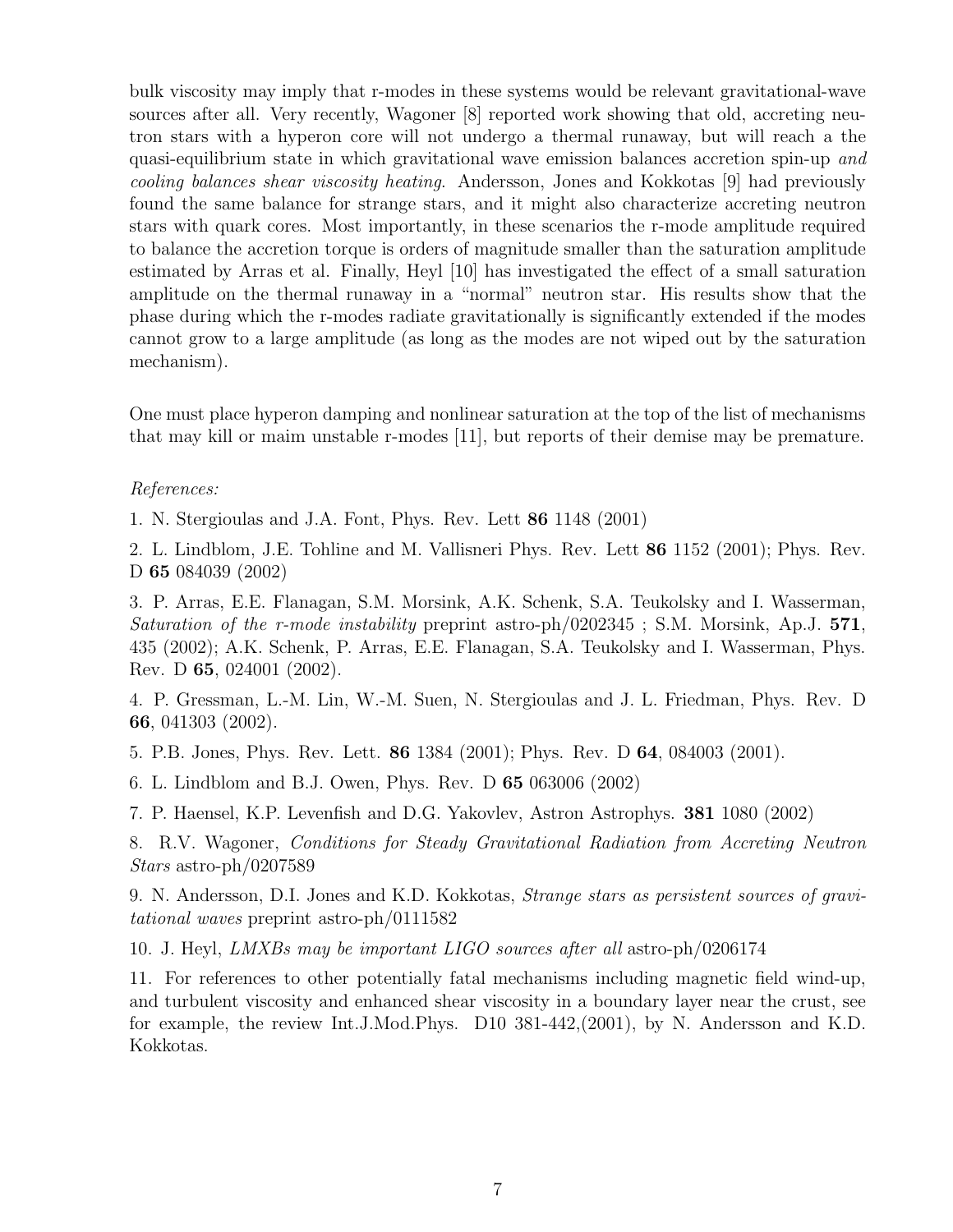### Gravitational waves from bumpy neutron stars

Benjamin J. Owen, Pennsylvania State University

It has often been overlooked in the recent fuss about unstable oscillation modes, but there is another way of getting gravitational waves out of single neutron stars. You might even say a more solid way: A crystalline crust might not be symmetric about the rotation axis of a star, giving the star a time-varying quadrupole moment.

This lack of symmetry could come either in the form of localized bumps (mountains), or a "bump" covering most of the star if the crust is symmetric about an axis different from the rotation axis. One problem is that, due to the nuclei having such low charge-to-mass ratios (being neutron-rich isotopes) and being so tightly packed, the so-called solid crust has essentially the same mechanical properties as Jell-O: It doesn't support bumps very well. Worse than Jell-O, neutron stars are expected to support bumps no higher than  $10^{-7}$  times the star's radius. (For the derivation of this number, and other details and background, see the recent review by Ian Jones [1].)

Numerous mechanisms have been proposed since the 1970s for producing bumps or misaligned axes including strong  $(10^{16}G)$  magnetic fields, *Magnus forces* due to superfluid vortex pinning, and just plain settling as an aging star spins down and loses its centrifugal bulge. Until recently, however, there wasn't much hope of detecting gravitational waves from any bumpy neutron stars with LIGO or a comparable interferometer [2].

The revival of interest in bumpy neutron stars as gravitational-wave sources started about the same time as for unstable modes, when in 1998 Lars Bildsten [3] suggested that electron capture could make large mountains on the accreting neutron stars in low-mass x-ray binaries. The density of a neutron star crust doesn't increase smoothly as you go down towards the core, but rather in discrete jumps. The result is layered like an onion: At the bottom of each layer, a proton in each nucleus captures an electron due to the intense pressure and turns into a neutron (inverse beta decay). This changes the chemical composition in the next layer and allows the now less positively charged nuclei to come closer together. Since the pressure of each electron capture falls strongly with rising temperature, a rain of hot accreting matter falling unevenly around the star can create buried mountains many layers deep.

Bildsten revived an old argument by Wagoner [4] to show that, if there's a bump, you can work out the gravitational wave strain from the observed x-ray flux—assuming that torque-up from accretion is balanced by torque-down from gravitational waves. Some rapidly-accreting x-ray binaries, particularly Sco X-1, would produce gravitational wave strains as high as a few times 10<sup>−</sup><sup>26</sup> provided the assumption of torque balance holds.

Brady and Creighton [5] examined the details of data analysis and detection. Sco X-1 would be quite detectable by advanced LIGO (or a comparable interferometer) if its orbit and the small fluctuations of its spin about the torque-balanced value were precisely known, e.g. by radio observations. Sco X-1 and most of its cousins are seen only in x-rays, where the timing and orbital data are less precise. The need to search a large parameter space of possible data demodulations increases the minimum observable strain by 2.5, meaning that a broadband advanced LIGO configuration could barely detect Sco X-1 above the noise. A narrow-band signal-recycling configuration such as prototyped by GEO600 could get a signal-to-noise ratio several times higher. A good detection above the noise would allow the extraction of interesting physics of the crust such as breaking strain and probable thickness,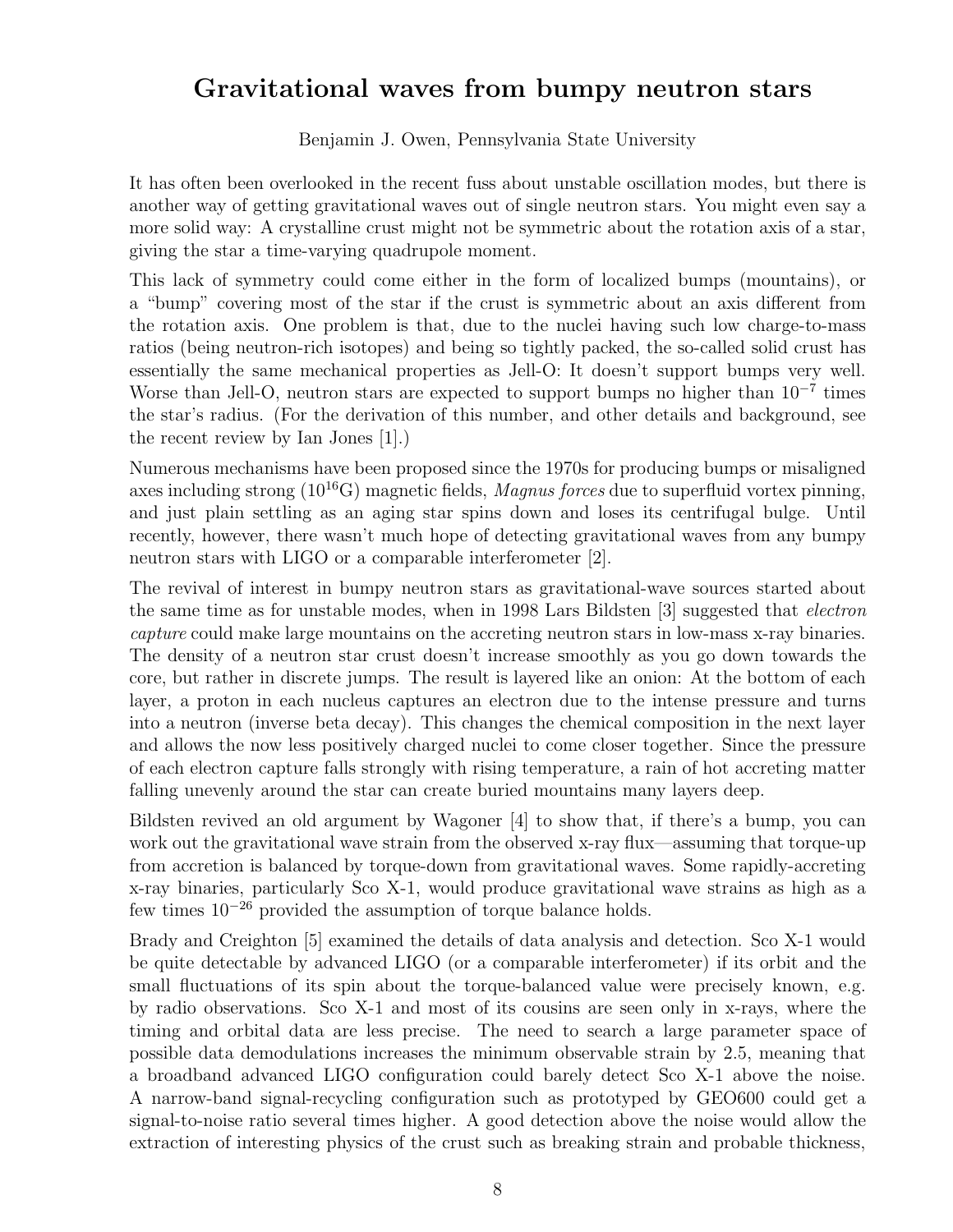which in turn tells us something about the equation of state.

Is torque balance a reasonable assumption? Ushomirsky et al. [6] checked by combining nuclear physics with geology. The bad news is that mountains settle into the mantle as well as poke up into the sky, reducing the quadrupole. The good news is that on an accreting neutron star the mountains extend over many layers, which brings the quadrupole back up. If a star has a 5% temperature variation over the surface and if the breaking strain of the crust is 10<sup>−</sup><sup>2</sup> , even the fastest-accreting binaries such as Sco X-1 can achieve torque balance. More good news is that the crust won't smooth out a 5% temperature variation by conduction if the accretion is that irregular (and constant). More bad news is that  $10^{-2}$  is on the very high end of predicted breaking strains, much higher than for terrestrial materials.

Another way of getting gravitational waves out of even axisymmetric neutron stars is free precession. If the crust's symmetry axis is tilted away from the rotation axis, both will precess about the fixed angular momentum vector. This free precession will radiate gravitational waves and tend to get damped both by radiation and by internal dissipation—the latter fairly quickly—and so the topic has been pretty quiet since the 1970s.

Free precession got a lot more notice recently when Stairs *et al.* [7] discovered a pulsar that shows the expected modulation in its radio signal. The star spins far too slowly for gravitational radiation to be significant, but it shed some light on the physics of precession (if there are vortices in a superfluid core they can't be pinned to the crust). Jones and Andersson [8] then systematically inventoried all known pumping mechanisms that could encourage rapid free precession and strong gravitational waves. Unfortunately the resulting signals are too faint even for advanced interferometers. Cutler and Jones [9] got excited briefly by the prospect of precessing neutron stars being unstable to gravitational radiation like the r-modes, but on closer inspection it turns out that an old result was wrong and radiation reaction always damps precession.

Stairs *et al.* aren't the only ones with a detection paper. Middleditch *et al.* [10] also claim to have observed a freely precessing pulsar with a 2ms spin period in the remnant of supernova 1987A. They also claim that its period derivative is consistent with spindown due to gravitational radiation! Obviously this is really hot if true, but there are some problems. Like the electron-capture scenario for Sco X-1, Middleditch's SN1987A would need a breaking strain of  $10^{-2}$ —tough but conceivable. Furthermore, the extra moment of inertia due to the bump would have to have changed by a factor of 2 in a few years while somehow maintaining a constant precession angle, which is much harder to believe. Finally, the pulsar has been seen only by Middleditch's team, and then only sporadically in the 1990s despite close observation.

Very recently the old mechanism of bumps through strong magnetic fields got a new twist from Curt Cutler [11]. It has been rediscovered several times since the 1970s that a magnetic field of more than a few times  $10^{12}$ G—a reasonable value for some young neutron stars—is secularly unstable in a neutron star with an elastic crust. That is, if the magnetic field axis is misaligned with the star's rotation axis, flexing of the crust due to free precession will let the field move into its lowest energy configuration. This happens to be one where the field axis is perpendicular to the rotation axis. Cutler points out that an internal toroidal field can be made quite strong by differential rotation in a young neutron star while keeping the external dipole magnetic field low, consistent with observations. This also means that gravitational radiation braking dominates electromagnetic braking. As a result stars in various scenarios x-ray binaries, recycled millisecond pulsars, even (briefly) newborn neutron stars—could then be detectable by advanced interferometers.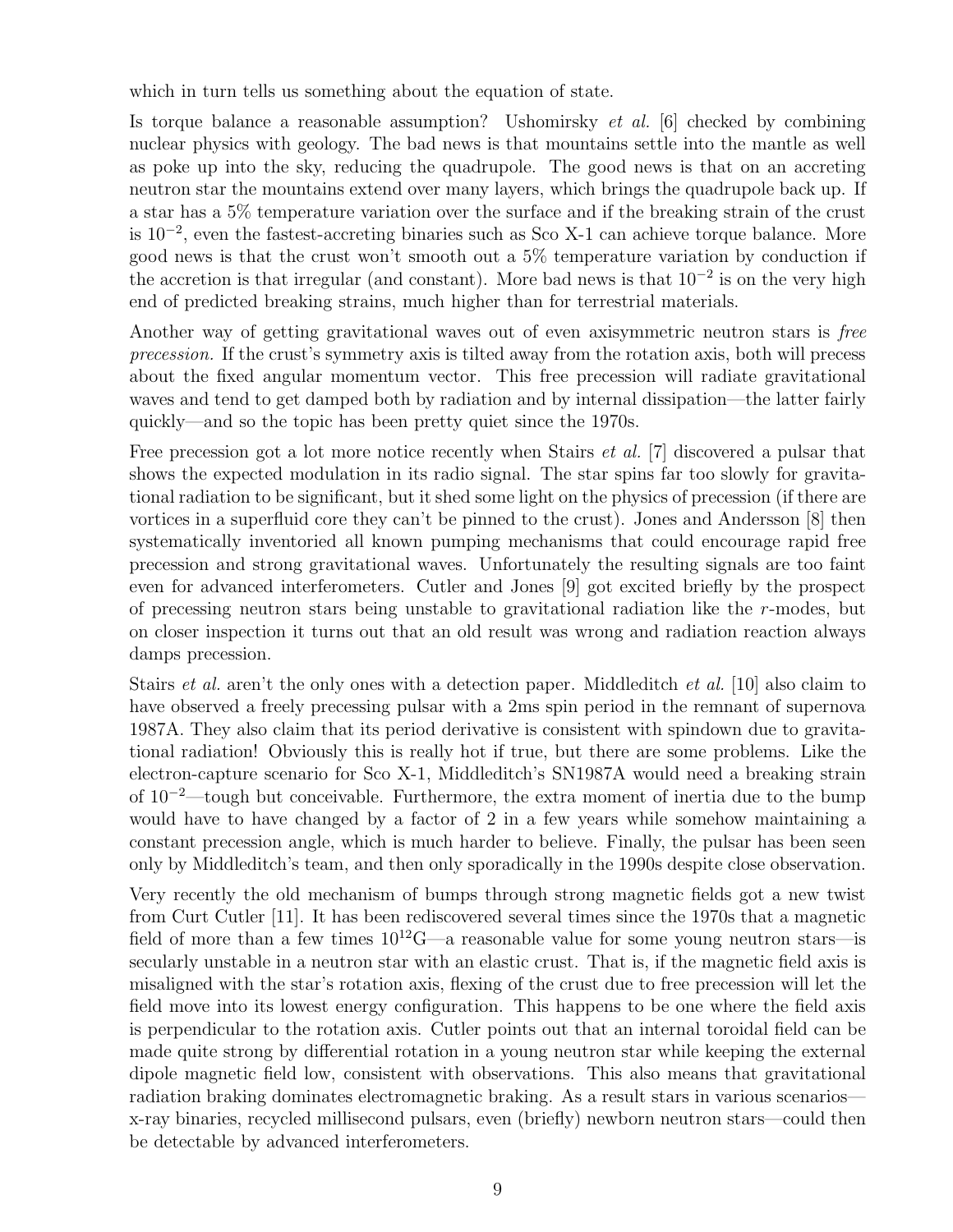To sum it up: The goods may be odd, but the odds are pretty good that within a few years we'll be seeing gravitational-wave signals from some known pulsars with big bumps on them. The old bumping mechanisms from the 1970s have been pepped up considerably, and with the observation of at least one precessing pulsar hopes are high for more to come.

#### References

[1] D. I. Jones, Class. Quantum Grav. 19, 1255 (2002). Proceedings of the 4th Amaldi Conference.

- [2] P. R. Brady et al., Phys. Rev. D 57, 2101 (1998).
- [3] L. Bildsten, Astrophys. J. 501, L89 (1998).
- [4] R. V. Wagoner, Astrophys. J. 278, 345 (1984).
- [5] P. R. Brady and T. Creighton, Phys. Rev. D 61, 082001 (2000).
- [6] G. Ushomirsky, C. Cutler, and L. Bildsten, MNRAS 319, 902 (2000).
- [7] I. Stairs, A. G. Lyne, and S. L. Shemar, Nature 406, 484 (2000).
- [8] D. I. Jones and N. Andersson, MNRAS 331, 203 (2002).
- [9] C. Cutler and D. I. Jones, Phys. Rev. D 63, 024002 (2000).
- [10] J. Middleditch *et al.*, New Astronomy **5**, 243 (2000).
- [11] C. Cutler, astro-ph/0206051.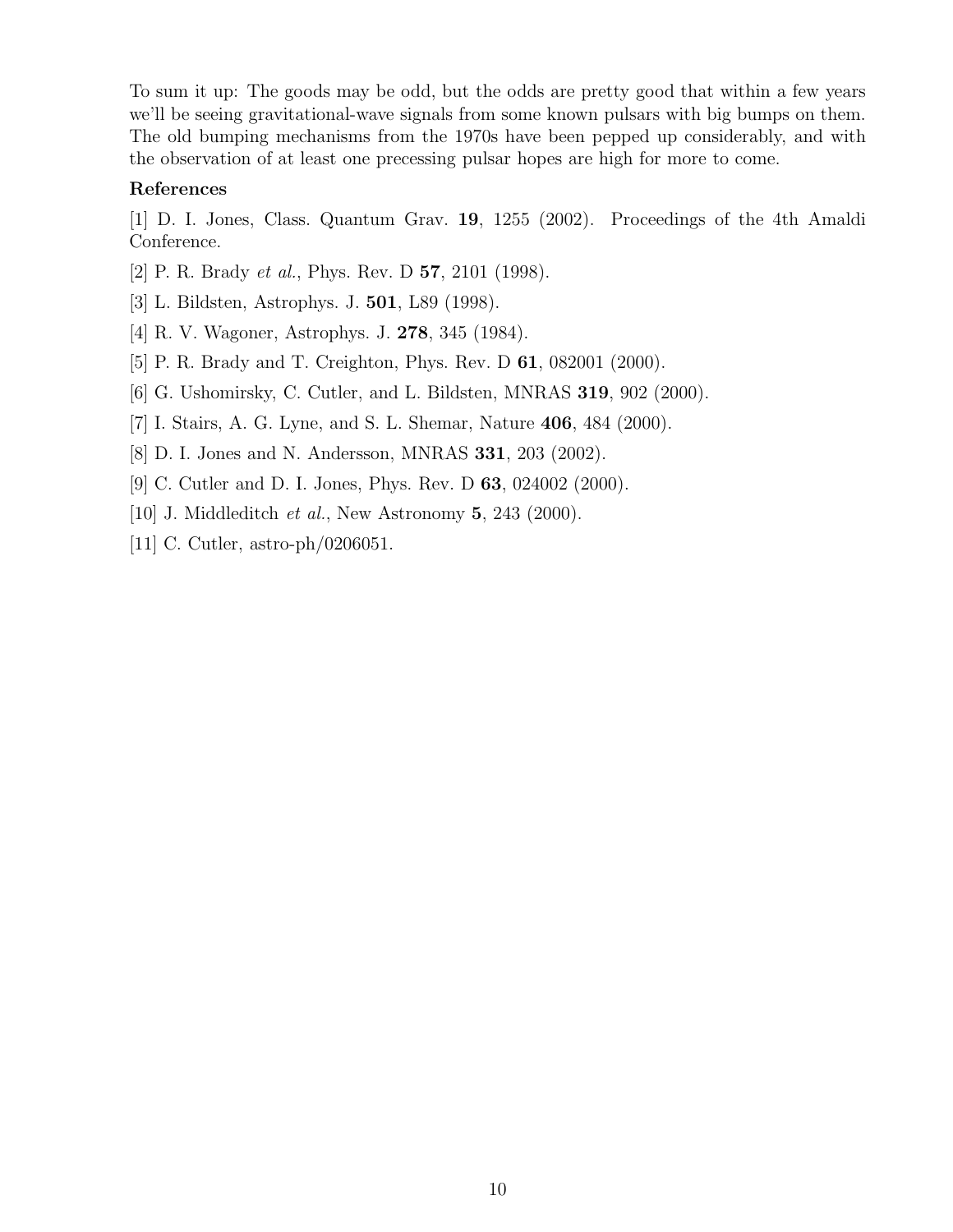# LIGO science operations begin!

Gary Sanders, Caltech sanders@ligo.caltech.edu

At 8:00 am Pacific time on August 23, LIGO began its first science run, dubbed S1. As the S1 run draws to a close on September 9 it appears to have succeeded in delivering a large data set from which the first analysis effort for scientific results now departs.

In the previous report in MOG, Stan Whitcomb described the dress rehearsal for S1, the engineering run E7. Since E7, the LIGO Scientific Collaboration (LSC) upper limits analysis groups have labored over the data, exercising the analysis codes, developing algorithms and characterizing instrumental properties. The interferometer commissioning teams, consisting of personnel from the LIGO Laboratory and the LSC, have learned much from E7 and incorporated the insights into further development of the interferometers in the march to design sensitivity and to sustained predictable detector operation. To benchmark the progress in



interferometer sensitivity, Figure 1 displays the progress in approaching LIGO design sensitivity for the Livingston 4 km interferometer. The December 2001 curves mark the sensitivity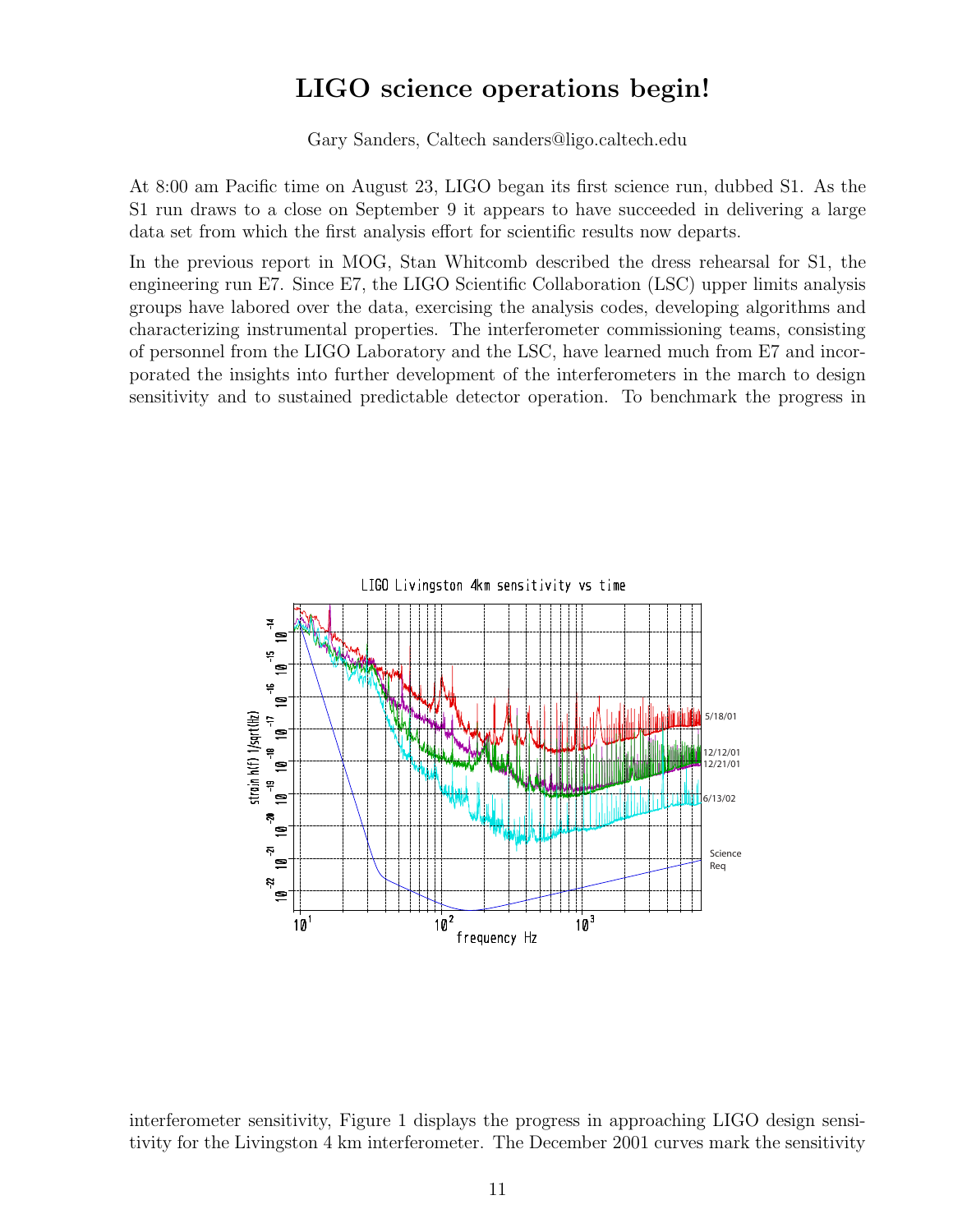before E7. As LIGO began S1, the three LIGO interferometers were much improved and roughly equally matched in sensitivity and this is displayed in Figure 2.



All three interferometers have operated in the power-recycled mode with individual interferometers operating in good "science" configuration roughly between 50% and 70% of the time. Intersite coincidences in lock have been logged typically about 1/3 of the time. Triple coincidences are logged in the data about 20 - 25% of the time.

As in E7, LIGO and GEO have coordinated their running and the GEO 600 interferometer has been operating with high reliability much of the time. LIGO and GEO have also been joined in coincidence with the veteran TAMA 300 interferometer which skirted construction disturbances at the TAMA site by running in coincidence with LIGO and GEO over the August 30 to September 2 weekend. Arrangements have been put into place between LIGO and GEO, and LIGO and TAMA for coordinated analyses of the data sets.

The LIGO Scientific Collaboration is planning to complete a scientific analysis of the S1 data by the end of the year, prior to S2, the next in the series of progressively more sensitive science runs. S2 and S3 should be carried out at much improved sensitivity, and these runs will extend for progressively longer periods.,

LIGO is funded by the US National Science Foundation under Cooperative Agreement PHY-0107417. This work is a collaborative effort of the Laser Interferometer Gravitational-wave Observatory and the institutions of the LIGO Scientific Collaboration.

More information about LIGO can be found at: http://www.ligo.caltech.edu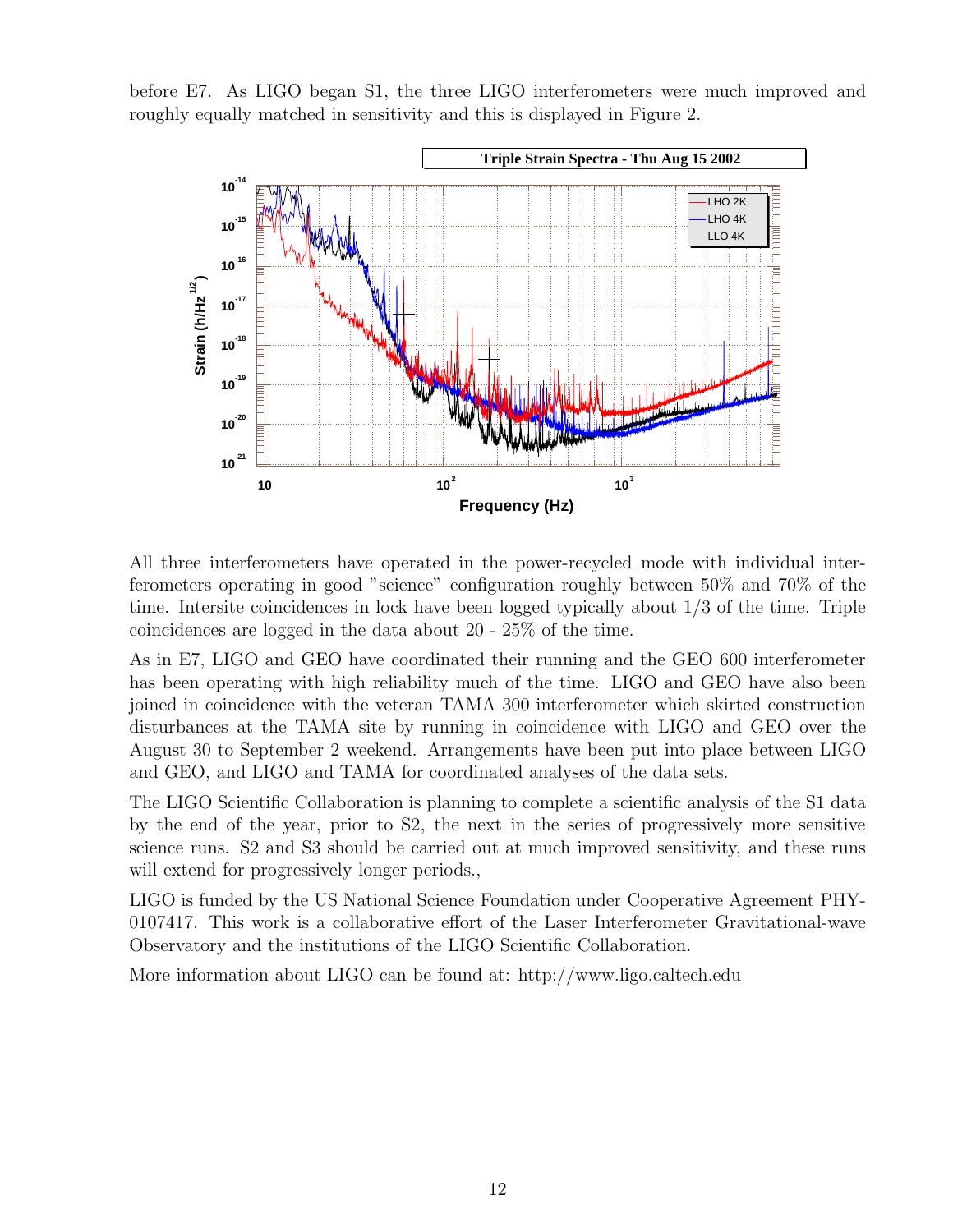### Fourth international LISA symposium

Peter Bender, JILA, University of Colorado pbender@jila.colorado.edu

The 4th International LISA (Laser Interferometer Space Antenna) Symposium was held at Penn State on July 20-24, 2002. It followed earlier Symposia at the Rutherford Appleton Laboratory near Oxford (1996), at Caltech (1998), and at the Albert Einstein Institute in Golm, Germany (2000).

The present status of LISA is that it is being planned as a joint mission of ESA and NASA. It officially is a Cornerstone Mission in the ESA program, but with the time schedule to be determined in consultation with NASA. From the NASA side, LISA is in the 5 Year Strategic Plan of the Office of Space Science, which means that the OSS hopes to obtain approval for the mission within 5 years. For planning purposes, a possible launch date of about 2011 is being considered.

The Symposium had 9 half-day sessions. The first gave a broad view of gravitational wave astronomy in the LISA epoch, and started with a talk on Science with LISA by Bernard Schutz. Next, Karsten Danzmann described LISA Technology and the Future. The last two talks were by David Shoemaker on Ground-Based GW Interferometers in the LISA Epoch, and by Massimo Cerdonio on Acoustic GW Detectors for the 2012 Timeframe.

Three of the remaining sessions covered LISA Sources and Source Science. One talk by Gijs Nelemans discussed galactic binaries, including their abundance and what can be learned from their signals. The main topic, however, was massive black holes, and their important role in astrophysics.

One important issue is how black holes grow to the roughly  $10^5 M_{\text{Sun}}$  or larger range, or whether they form with high masses by sudden collapse of large gas clouds or supermassive stars. Another issue is whether information about galaxy formation can be obtained from coalescences of massive black holes already present in pregalactic or galactic structures that merge. Existing and new information relevant to these topics was given in a number of talks by astrophysicists, that were among the highlights of the Symposium. As an example, Tom Abel discussed calculations of the probable mass distribution of the first stars to form, with the mass range up to about  $300 M_{\text{Sun}}$  appearing to have been favored. Thus many roughly  $100M<sub>Sun</sub>$  black holes may have formed early from rapid stellar evolution, and some could have gotten into galactic nuclei where massive black holes were being formed.

Another topic discussed in some detail was coalescences of stellar mass black holes and compact stars with massive black holes. Such highly unequal mass coalescences occur when compact objects in the density cusp around a massive black hole get scattered in close enough to start losing substantial energy by gravitational radiation. Sterl Phinney and Steinn Sigurdsson described both recent and earlier work in this area. In addition, the strong tests of general relativity that can be obtained from observing such events or more equal mass coalescences were discussed by Cliff Will.

Some of the other theoretical and data analysis topics included modeling binary black hole coalescence, radiation reaction in strong fields, formation of neutron stars and stellar mass black holes, templates for highly unequal mass coalescences, analysis of galactic binary signals, and the higher harmonic GW content of black hole binary inspiral signals. Tom Prince finished up the sessions on sources by reviewing the LISA science requirements and science challenges.

The highlights of the experimental and technology development sessions were the detailed discussions of the gravitational reference sensors, which also can be described as free mass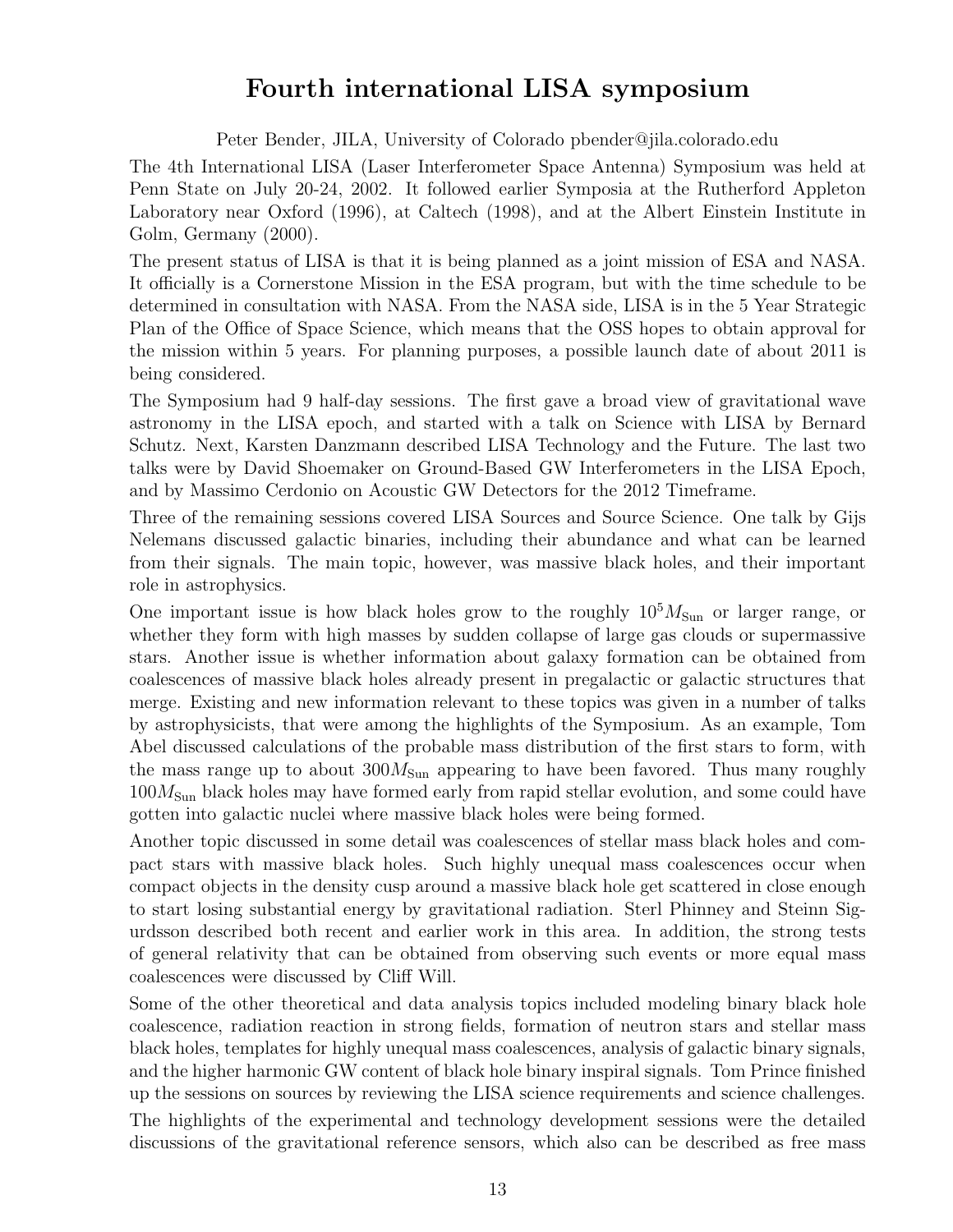units. Each of these devices provides a freely floating test mass inside a housing with capacitive electrodes on its inside to detect any relative motion. What gives LISA its high sensitivity, even at frequencies below  $10^{-4}Hz$ , is keeping the spurious accelerations of the test masses extremely low.

The three LISA spacecraft will be in solar orbit roughly 20 deg. behind the Earth, and form a nearly equilateral triangle 5 million km on a side. Micronewton thrusters are used to keep the spacecraft nearly motionless with respect to the test masses, despite solar radiation pressure and other non-gravitational forces on them. Laser distance measurements are made continuously between the test masses in the different spacecraft, and extremely small GW changes in the distances at periods of roughly a day to a second can be detected.

Almost all aspects of the mission can be tested on the ground. However, it does not appear possible to ground-test the gravitational reference sensors for spurious accelerations to the desired level. Thus ESA is planning a technology validation mission called SMART-2 for a 2006 launch, with demonstrating the gravitational reference sensor performance and the micronewton thrusters as the main objective of the mission. A European LISA Technology Package will be carried to accomplish this, as well as a NASA-provided package called the Disturbance Reduction System. The decision was made recently to provide the US package under the NASA New Millennium Technology Validation Program, since the principles demonstrated will be valuable for a number of other US missions besides LISA.

Two of the major talks were by Stefano Vitale and by William Folkner on the ESA and NASA test packages respectively. They laid the groundwork for additional talks on the detailed design of the units, and on the analysis of the noise sources for them. These included discussions of interferometric measurements of the tiny residual motions of the test masses, control of charging of the test masses due to cosmic rays, mechanisms for caging the test masses during launch, flight experience with accelerometers having many similarities to the gravitational reference sensors, and overall modeling of the expected performance.

Other LISA experimental and technology development talks included two by John Armstrong and Jean-Yver Vinet on the "time-delay interferometry" approach that will be used in LISA. This method has been developed for cancelling out the effects of phase noise in the lasers and some other undesired effects. Plans for making the required phase measurements on the laser signals also were described, and European work on development of the micronewton thrusters was reviewed. In addition, reports were given on the modeling of the motions of the coupled spacecraft and test mass systems, and on modeling of the whole LISA mission.

One other session was included to review progress on the design and construction of groundbased GW detectors. This included interferometric detectors such as LIGO, VIRGO, GEO-600, and TAMA, and also acoustic detectors. TAMA already is operating fairly frequently, and the first science run for LIGO is scheduled for starting in August, with parallel operations planned by GEO-600 and TAMA. Progress also is continuing with the acoustic detectors, including the development of the first spherical detectors, MiniGRAIL and two others, in The Netherlands, Brazil, and Italy.

The Symposium was sponsored by the National Science Foundation Center for Gravitational Wave Physics at Penn State. Co-sponsors included NASA's Jet Propulsion Laboratory, and travel assistance for some European attendees was provided by the European Space Agency and the new Albert-Einstein-Institute for Experimental Gravitation. The very efficient and helpful Chair of the Scientific Organizing Committee was Sam Finn from Penn State.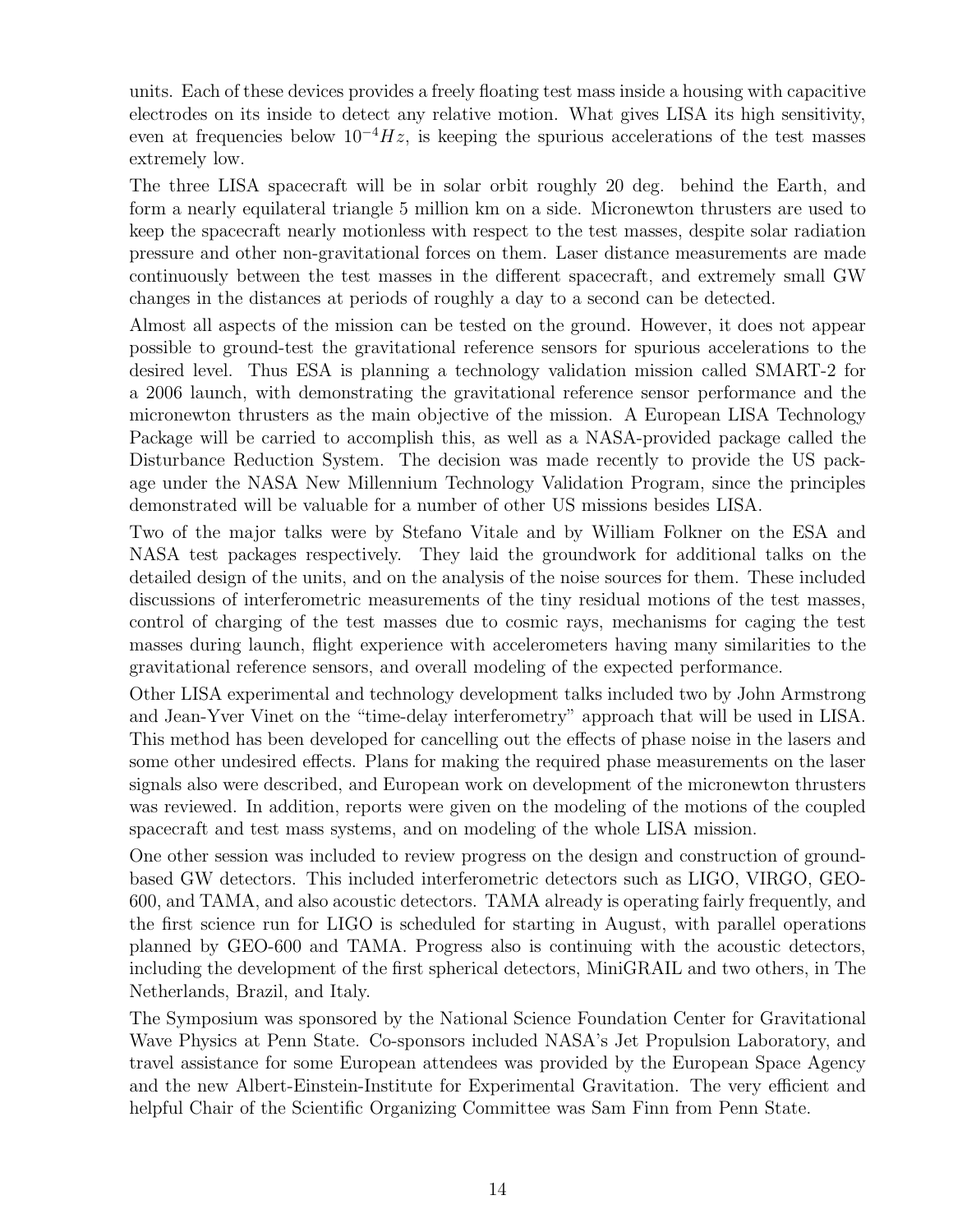### Initial Data for Binary Systems

Gregory B. Cook, Wake Forest University cookgb@wfu.edu

The Center for Gravitational Wave Physics at the Pennsylvania State University held its first Focus Session on March 29–30, 2002. The topic was "Initial Data for Binary Systems". Organized by Pablo Laguna and myself, the meeting hosted eight invited speakers and thirty participants. The primary goal of the workshop was to foster discussion on current open questions and possible future directions related to the construction of astrophysically relevant initial data representing binary systems containing black holes and neutron stars. This is a very difficult standing problem for the LIGO/LISA source-modeling community. There are currently a number of different approaches that can be used to construct compact-binary initial data. Unfortunately, the only thing we are sure of is that, in one way or another, all of these current methods fall short of the goal of representing astrophysical systems with sufficient fidelity. With these initial data serving as the starting point for full numerical simulations of the plunge and coalescence of compact binaries, it is clear that, at the very least, the quality of the initial data needs to be well understood.

Why is it so hard to construct realistic initial data for compact binary systems? A combination of factors come into play. The initial value problem of general relativity is a constrained hyperbolic system. At any given instant of time, the gravitational fields must satisfy four constraints that can be posed as a set of elliptic boundary-value equations. Solving these equations represents the primary computational difficulty in constructing initial data, and this aspect of the problem has received considerable attention. However, solving the constraints only fixes one-third of the degrees-of-freedom of the gravitational fields. The remaining degrees-of-freedom are divided evenly between the gauge freedom of the theory and the freely specifiable initial dynamical content of the gravitational fields. Historically, the choices for these latter degrees-of-freedom have been based largely on what would simplify the problem of solving the constraints, not on what would produce the most realistic data. There are of course additional problems. The exact definition of astrophysically realistic initial data is not fully understood. Furthermore, given only the initial data for a gravitational system, it is impossible (except for special cases) to determine its full physical content. This requires evolving the data.

The schedule for the Focus Session was designed to foster active discussion. There were four sessions over two days. Each session was limited to two half-hour invited talks, with each talk followed by an hour of discussion. Participants were encouraged to prepare one or two transparencies and to ask the session chairs for time to present these at an appropriate time during the discussion sessions. The first day offered talks by Peter Diener, Philippe Grandclément, Richard Matzner and myself.

Philippe Grandclément and I each presented new approaches for constructing binary black hole initial data. These approaches are very similar and try to extend to black holes an approach that has been very fruitful for the case of neutron stars. They incorporate an approximate helical Killing vector, or a notion of quasi-equilibrium, into the process of constructing the data. The most important feature of these approaches is that they employ a much different method for fixing the extrinsic curvature. For black holes, essentially all approaches for constructing initial data have used an analytic solution of the momentum constraints (the Bowen-York solution) to fix the extrinsic curvature. Recent attempts to improve black hole data have used superpositions of the extrinsic curvature of a boosted Kerr black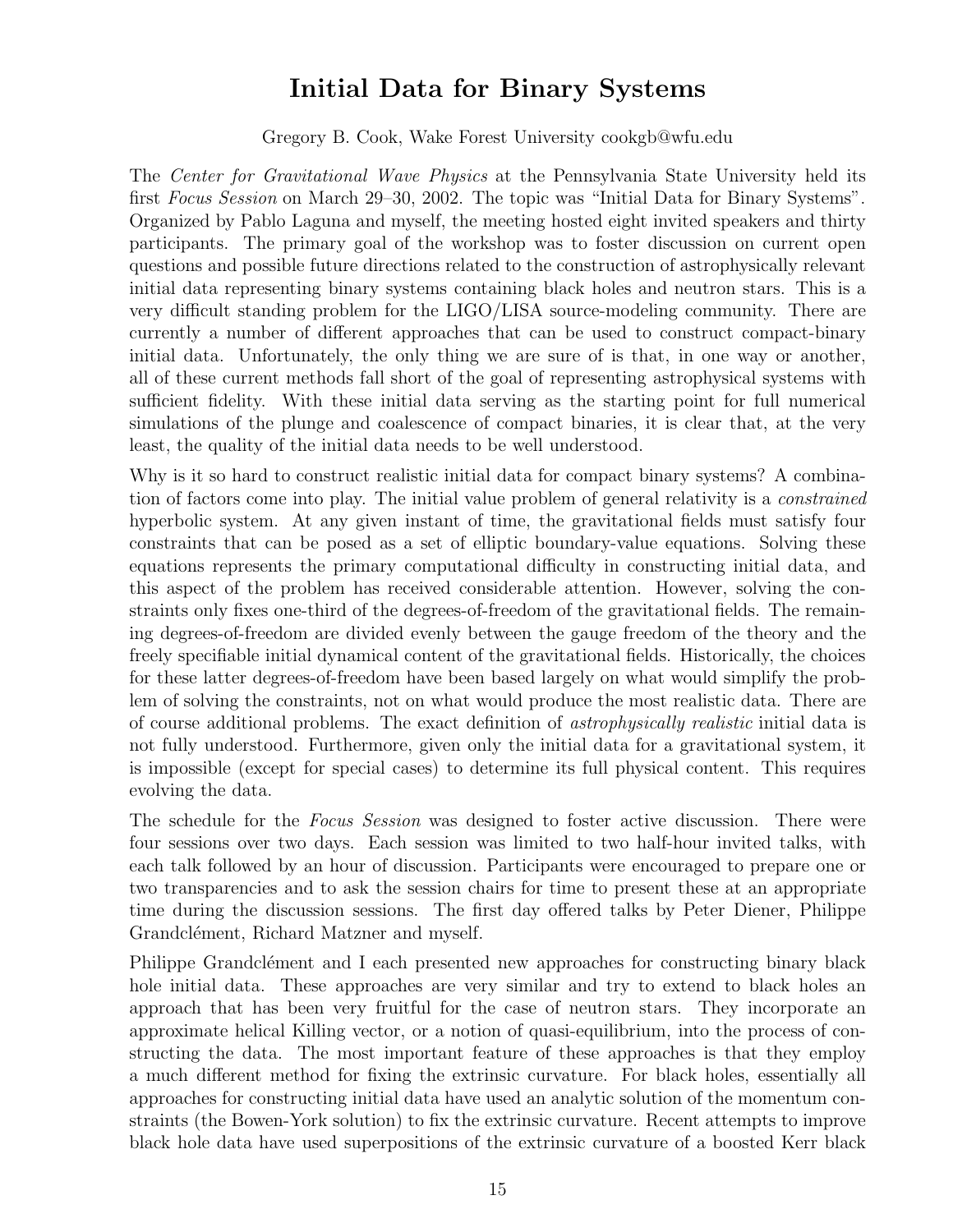hole as a foundation for the extrinsic curvature. A difficulty with either of these approaches is that they incorporate an unknown contribution to the freely specifiable dynamical content of the data. Loosely speaking, some amount of unphysical junk is built into the data. In the new approaches discussed, the only assumption built into the extrinsic curvature is that it should, at least instantaneously, lead to a stationary geometry. (Technically only the conformal three-geometry is instantaneously stationary.) This new approach for specifying the initial data for black-hole binaries in quasi-circular orbits seems to yield results that are in better agreement with post-Newtonian results.

Richard Matzner presented a talk on using a superposition of boosted Kerr geometries as background data for solving the constraints. He also discussed many issues related to the physics of close binaries: the meaning of the innermost stable circular orbit (ISCO), the effects of spin and frame dragging, and tidal forces. This use of superposed boosted Kerr geometries as background data for solving the constraint equations is among the first attempts to employ more realistic choices for the freely specifiable initial dynamical content of the initial data.

Another theme of the meeting was to explore the possibility of incorporating, into initial data, information from post-Newtonian solutions for binaries in circular orbits. Peter Diener presented what may be the first attempt to use this information in fixing the background fields for both the metric and extrinsic curvature. This approach relies on using post-Newtonian solutions in the "ADM transverse-traceless" gauge. It seems that a major difficulty with the idea of incorporating post-Newtonian information is that different parts of the post-Newtonian solution are only well defined in certain regions (near-zone, wave-zone, far-zone).

These issues were explored again on the second day of the Focus Session when talks were given by Bala Iyer, Thomas Baumgarte, Kōji Uryū, and Olivier Sarbach. Bala Iyer gave an overview of how waveforms for inspiralling compact binaries are computed in post-Newtonian formalisms. This led to an extensive discussion about what information from the various post-Newtonian calculations could be incorporated into a background metric for use in solving the constraints. The consensus was that much of the wave information cannot be taken directly from current post-Newtonian calculations. One suggestion, however, was to use some kind of numerical post-Minkowski approach to obtain wave information that could be incorporated into a background metric.

Thomas Baumgarte and Kōji Uryū each presented approaches that used sequences of individual initial-data sets to model the inspiral of a neutron-star binary system. While their approaches were rather different, both made the assumption of a quasi-adiabatic inspiral and computed the gravitational waveforms being produced. In Thomas Baumgarte's approach, each initial-data configuration was evolved in a full dynamical code, with the restriction that the neutron-star matter sources were "frozen" in the corotating frame. After several orbits, the configuration reached a steady state and the gravitational waves being emitted were extracted. Kōji Uryū's approach differed in that it solved for a perturbation of the initial metric, evolved a linearized system, and expanded the perturbation in spherical harmonics. Although they followed different approaches, they both computed the gravitational-wave luminosity and then estimated the radiation reaction timescale in order to produce waveforms. These approaches seem to be promising avenues for computing the gravitational waveforms down to a point near the ISCO, and for providing corrections to the background metric which can be used to improve initial-data computations.

In the final talk, Olivier Sarbach presented results for a rather new approach for constructing black hole initial data. This approach differs from others in that it constructs initial data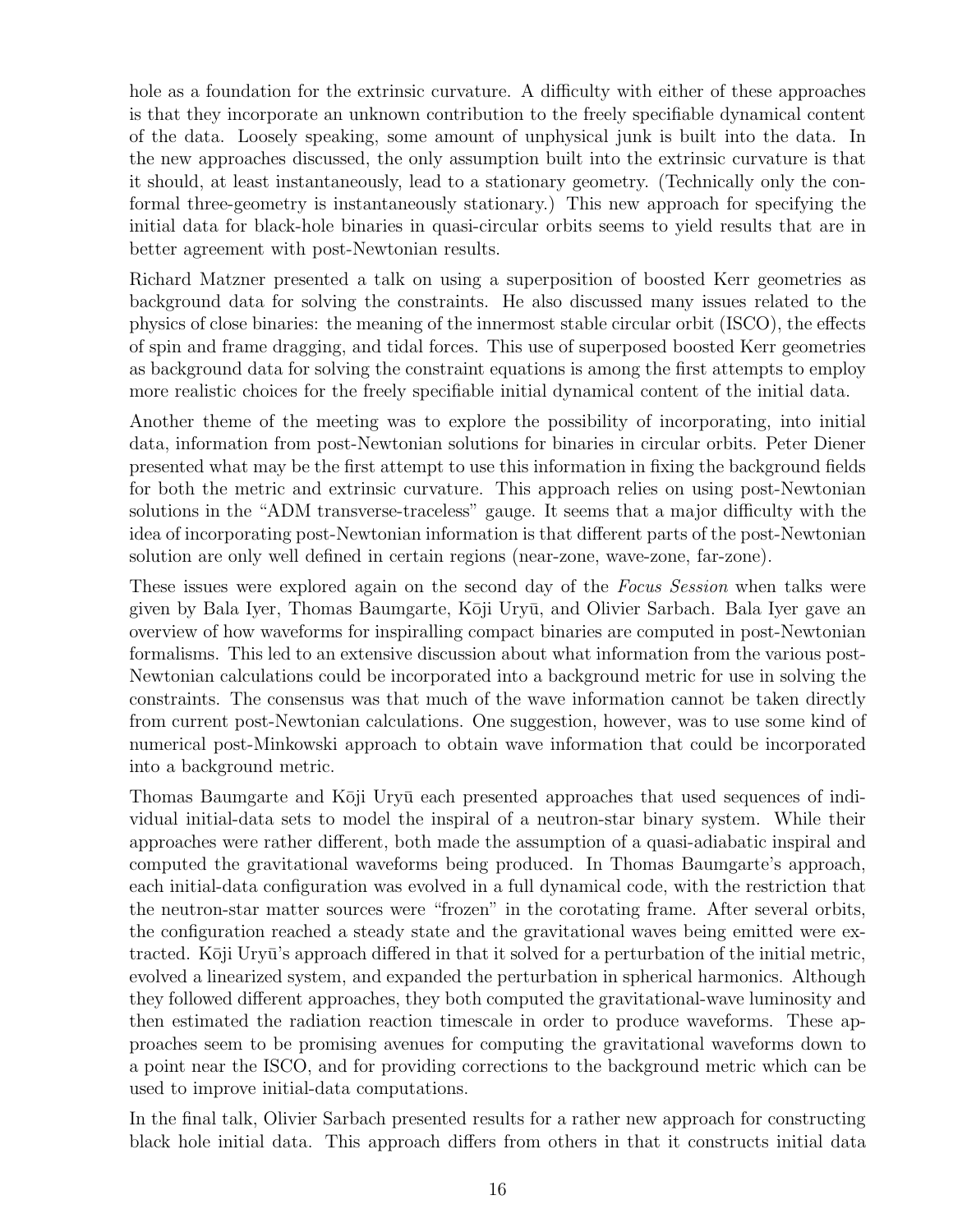that is strictly of the Kerr-Schild type. While it isn't clear if this restriction will allow for constructing astrophysically realistic binary initial data, it is well suited for constructing data that can be used in "close-limit" perturbative evolutions. Such computations are especially useful for comparison with full nonlinear evolution codes.

I want to close by offering my thanks to the directors and staff of the Center for Gravitational Wave Physics for their support in running this Focus Session. They did a great job. Especially enjoyable was a wonderful banquet, hosted by Abbay Ashtekar, held Friday evening at a local Indian restaurant. A great time was had by all.

A full listing of the talks, along with copies of the speakers' slides, can be found at http://cgwp.gravity.psu.edu/events/InitialData.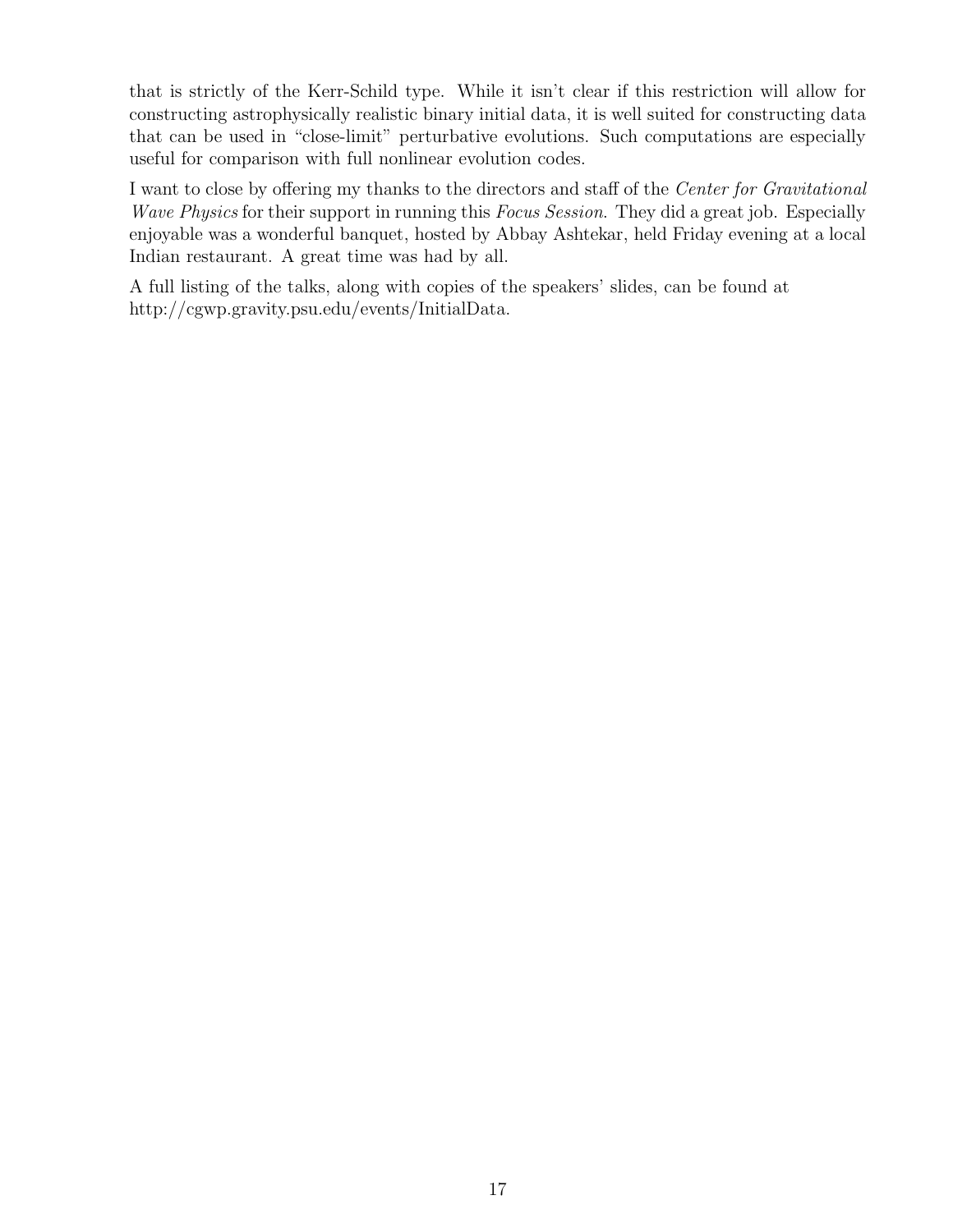## Joint LSC/Source Modeling Meeting, 20-24 March 2002

Patrick R Brady, University of Wisconsin-Milwaukee patrick@gravity.phys.uwm.edu

In parallel with the March meeting of the LIGO Scientific Collaboration (LSC), there was a workshop to discuss formation of source working groups for interferometric gravitationalwave detectors. The workshop was motivated by the growing need for a tighter coupling of the gravitational-wave source-analysis community to the experimental gravitational-wave projects. The meeting took place at the LIGO Observatory in Livingston, Louisiana over three days interlaced between the LSC meeting. Many of the presentations are available from the LSC web site [1].

On the evening of the first day, the source analysts gave a series of short (15 minute) presentations about the state of source modeling as a field. Over the course of a long evening from 4pm until 10pm, attendees were shown the breadth of ongoing work. The presentations covered inspiral of compact binaries, binary black hole mergers, binary neutron star mergers, neutron-star black-hole mergers, stellar collapse and neutron star vibrations. Despite the short time available for each presentation and the long evening, presenters attempted to give a flavor of their work, where it stands, and where it is going.

The second day of the meeting was given over to the formal sessions of the LSC in the morning, and to presentations about how source analysts might interface with data analysts in the afternoon.

The third day of the meeting began with a series of presentations/panel discussions by data analysts. These presentations were intended to initiate the discourse on the need for information about sources. Considerable emphasis was placed on data analysis techniques other than matched-filtering, which the source analysis community is already familiar with. The discussion focused on the use of time-frequency methods in the detection of gravitational waves, emphasizing how information from the source analysts can be used to develop data analysis algorithms even in the absence of knowing the full waveform. Two examples of urgent needs for the ground-based detectors are: (1) Information on the phase evolution of waves from the late ("IBBH") stage of compact binary inspiral (where post-Newtonian expansions fail). (2) Information from numerical relativity simulations of black-hole merger waveforms which can be used in applying the excess-power algorithm. During the session on LISA data analysis, the needs were shown to be somewhat different at this time. For example, the first urgent need is to acquire sufficient science information to firm up LISA's noise curve by December 2003.

By the end of the session, it was clear that source analysis should be guided by the data analysis needs, and the development of data analysis algorithms will be more effective if source analysts participate to some degree. As the community moves from the goal of first detection of gravitational waves toward gravitational-wave astronomy, interpretation of the data will inevitably lead to closer coupling between source analysts and data analysts; when that happens, those with experience will benefit most from the mutual give and take

Separate from this meeting, NASA and NSF have been discussing a possible new initiative to fund source modeling efforts in the gravitational wave community. Members of a joint NASA/NSF panel, chaired by Saul Teukolsky, were present at the meeting and took the opportunity to obtain feedback for their report. An open discussion, in which Teukolsky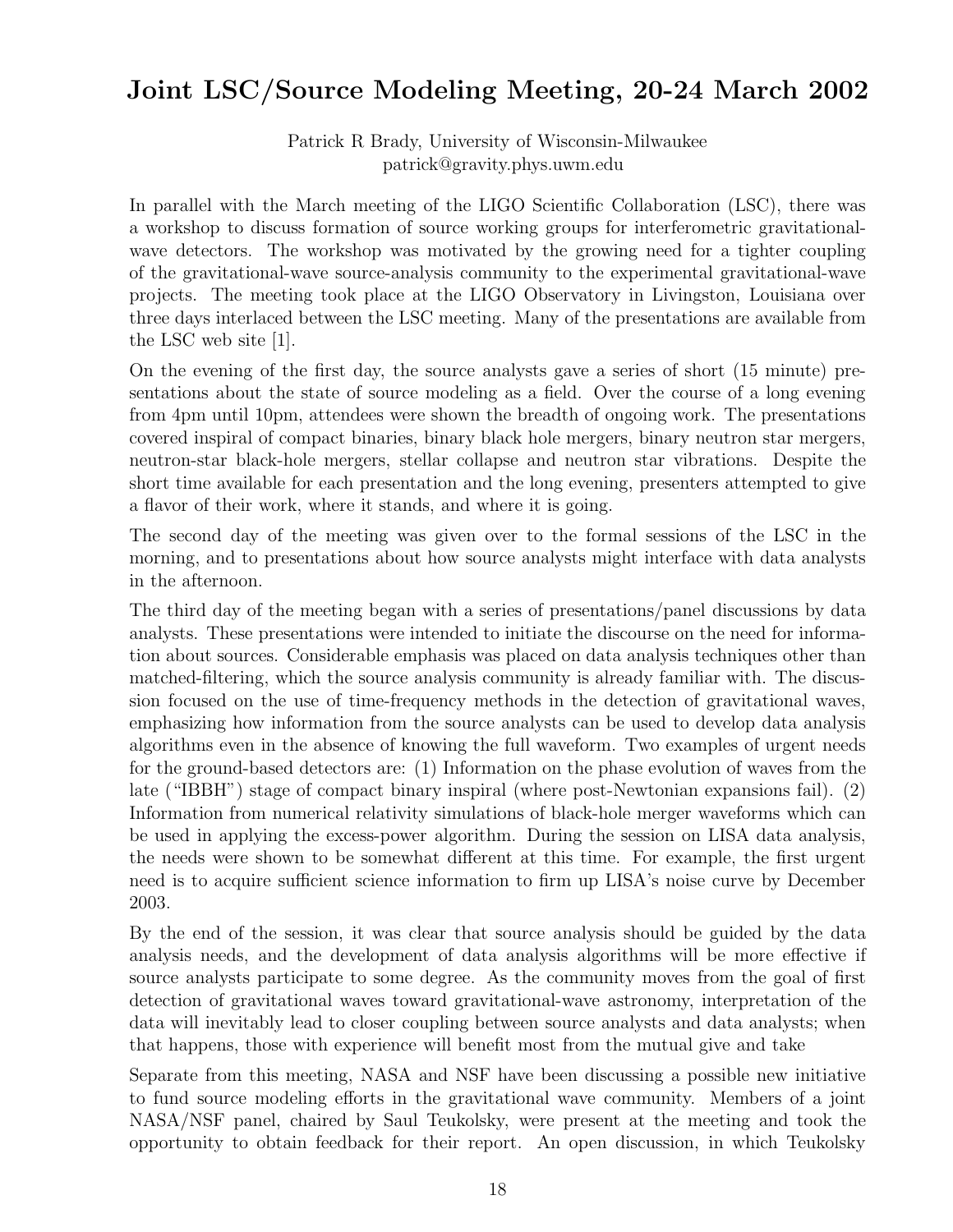explained the panel's mandate<sup>1</sup> took place on the afternoon of the second day. The discussion was animated and helped to identify the needs of the community. The report from the Teukolsky panel is now available [2].

The third day finished with a discussion of how to coordinate the efforts of the two communities more coherently. Several different methods were advocated: closer connection with the experiments [for example, through the Astrophysical Source Identification and Signatures (ASIS) group of the LSC], groups organized by source and led by their members. Once again, the discussion was animated and brought out problems with each of the possible ways to organize. In many cases, the purpose of such organization was called into question. In the end, however, it was clear that those involved in target-source data analysis had a strong desire to bring the source analysis community closer to the data analysis activities. Moreover, there is a community which wants a closer connection to the gravitational-wave experiments without direct obligation to provide deliverables to the LSC or another collaboration. The outcome of the discussions was the formation of several source groups to facilitate communication among its members with two goals:

- 1. The data analysts should educate the source analysts about gravitational-wave data analysis, and most especially about what kinds of source-analysis information will be useful, and in what ways, in data analysis.
- 2. The source analysts should educate the data analysts about source analysis and simulations, and most especially about what kinds of information it will be possible to supply for the data analysis and on what timescales.

Following the workshop in March, five source groups have formed. (In fact, another group centered on sources of stochastic gravitational waves is also forming.) At least two facilitators have been identified within each group (one data analyst and one source analyst) in the hope that they can help the groups get started. The facilitators' roles may become less important as the groups begin to self-organize. Information about the groups can be found at http://www.lsc-group.phys.uwm.edu/gwawg along with links about membership and to mailing lists for each group. Anybody interested in participating should join the mailing list which will be the venue for preliminary discussion/organization. The five existing groups are listed here with a descriptive paragraph adapted from the web site:

Inspiral of Comparable Mass Binaries This group will focus on the late stages of inspiral, up to the final plunge and merger, for BH/BH, NS/BH, and NS/NS binaries. Source analysis is currently being carried out via post-Newtonian methods, resummation methods, and numerical relativity methods. Data analysis is currently via matched filters using post-Newtonian (or kludged) waveforms, and by the fast chirp transform.

Source Analysis Facilitators: Bala Iyer and Thomas Baumgarte Data Analysis Facilitator: Jolien Creighton

Binary Black Hole Mergers This group will focus on plunge from the innermost stable circular orbit and the final merger of binary black holes. Source analysis is currently by

<sup>&</sup>lt;sup>1</sup>The panel's mandate was to identify the most urgent needs for LIGO and LISA in the area of theory involving large-scale computing and, if necessary, to identify the level of additional resources required to deal with those needs.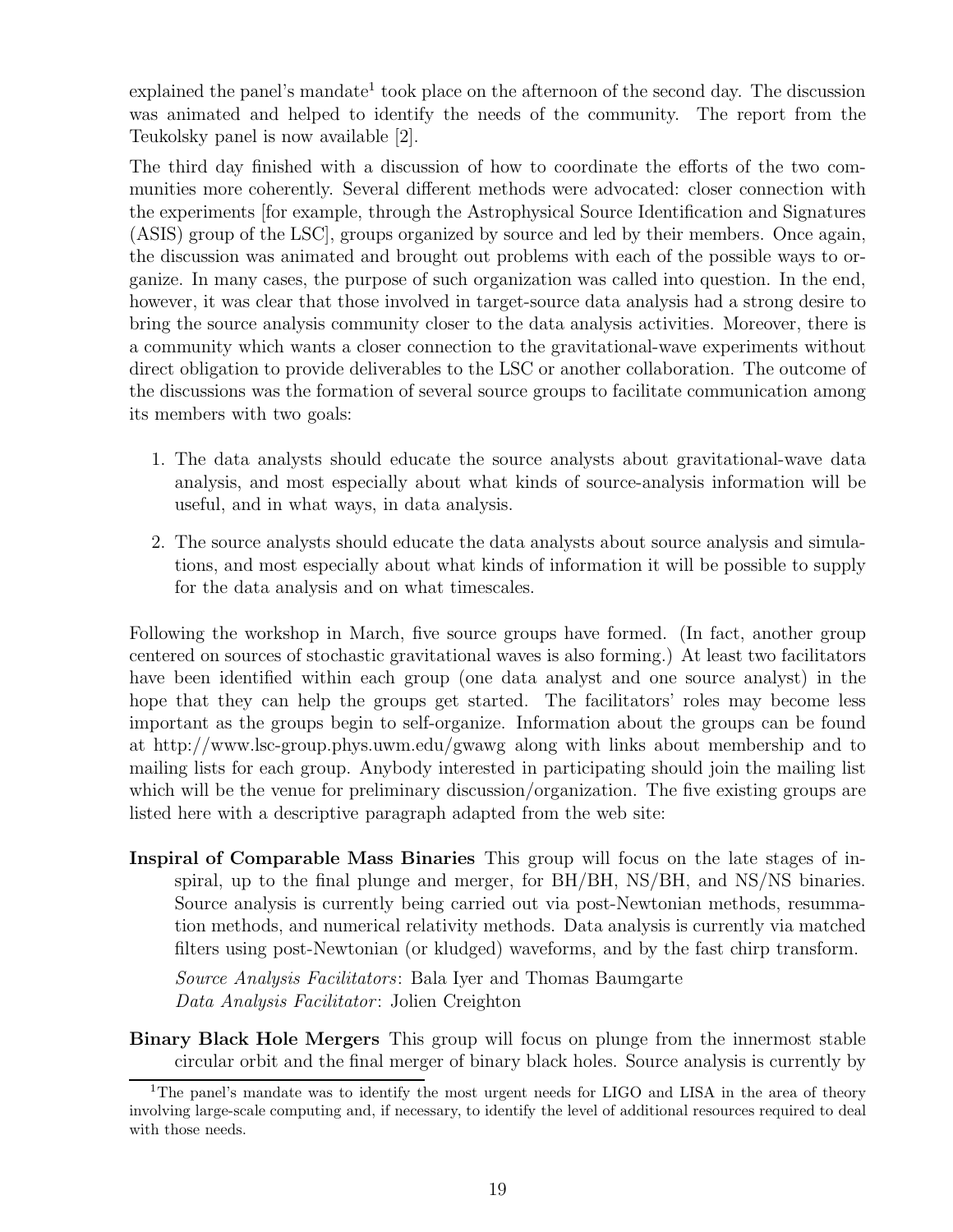numerical relativity techniques. Data analysis is currently via various time-frequency techniques.

Source Analysis Facilitators: Bernd Bruegman and Luis Lehner Data Analysis Facilitator: Patrick Brady

NS/NS and NS/BH Binary Mergers This group will focus on plunge induced by combined general relativity and tidal couplings, bar formation and evolution, oscillations of neutron stars. It will also focus on tidal disruption of the neutron star by the black hole in NS/BH binaries. Source analysis is currently by numerical simulations (Newtonian, post-Newtonian, and fully relativistic). Data analysis is currently via various time-frequency techniques.

Source Analysis Facilitators: Fred Rasio and Masaru Shibata Data Analysis Facilitator: Ben Owen

Stellar Collapse This group will focus on core collapse at end of stellar evolution to form a neutron star, a centrifugally hung-up protoneutron star, and/or a black hole; accretioninduced collapse of a white dwarf; collapse of a supermassive star for LISA; dynamical or secular instabilities of neutron stars. Source analysis is currently by numerical simulations (Newtonian, post-Newtonian, and fully relativistic), and by study of stability and dynamics of equilibria models. Data analysis is currently via time-frequency techniques.

Source Analysis Facilitator: Tony Mezzacapa Data Analysis Facilitator: Warren Anderson

Inspiral of Compact Objects into Supermassive Black Holes This group is already rather far along in its organization and work, and is attached to LISA Working Group 1. It focuses on white dwarfs, neutron stars, and stellar mass black holes captured into small-periastron orbits around a supermassive black hole in a galactic nucleus; evolution of the orbits under radiation reaction and via perturbations of other orbiting objects and via interaction with accretion disks; transition to plunge and capture. Source analysis is via black-hole perturbation theory and N-body simulations for capture computations as input for estimating capture rates. Data analysis is expected to be by hierarchical techniques that involve mixed coherent (matched-filter) and incoherent methods. Data analysis work includes separating the strongest sources from the background of weaker inspiral waves and WD/WD binary waves.

Source Analysis Facilitator: Scott Hughes Data Analysis Facilitator: Curt Cutler

Most of these groups are embryonic and all interested parties are encouraged to join in and help define their activities.

#### References:

[1] LIGO Scientific Collaboration web site: http://www.ligo.caltech.edu/LIGOweb/lsc/lsc.html.

[2] Preliminary Report of the Task Group for an NSF/NASA Computational Initiative on Gravitational Wave Science is available from http://gravity.phys.psu.edu/˜tggweb/ or http://astrogravs.gsfc.nasa.gov.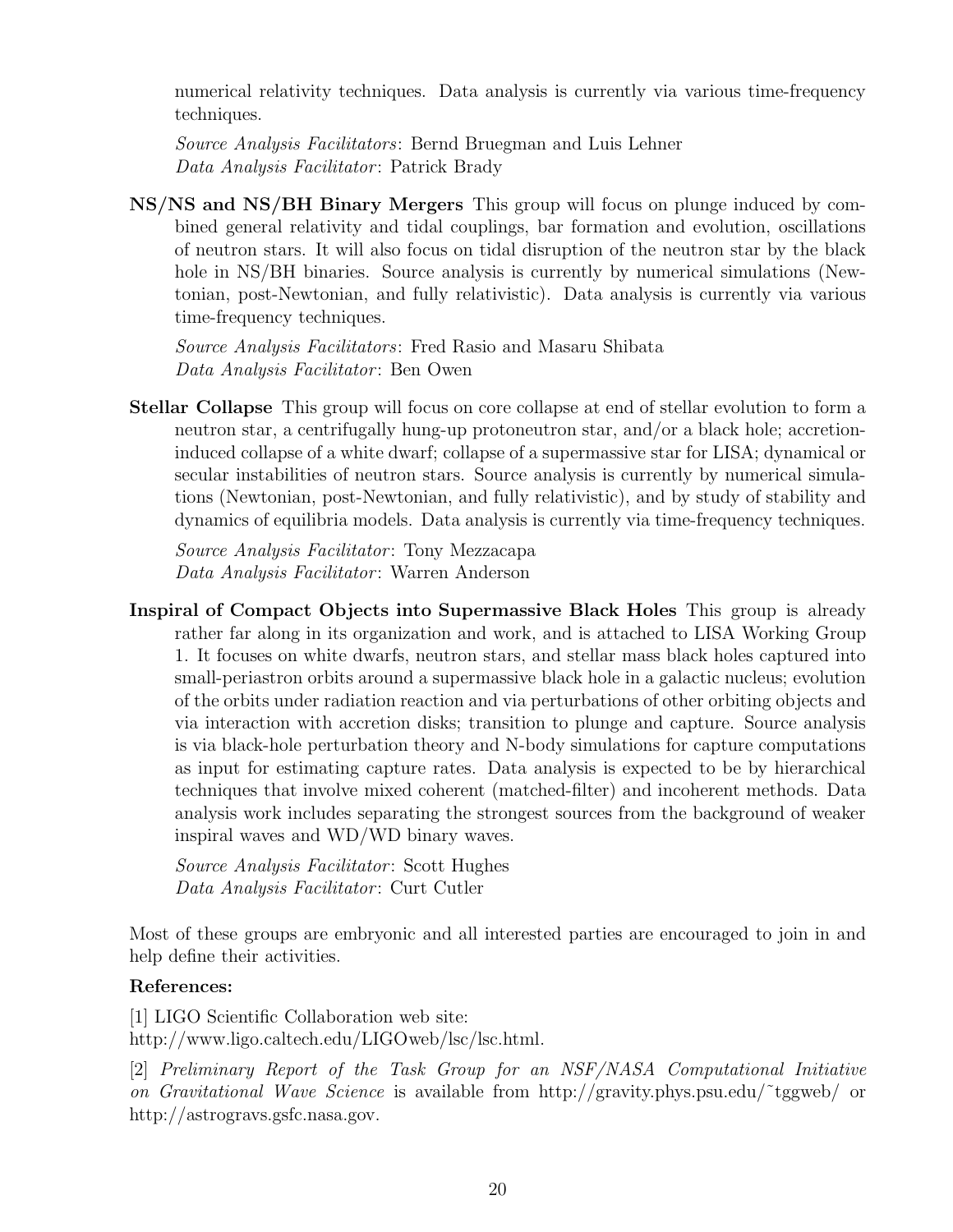## Greek Relativity Conference, NEB-X

Kostas Kokkotas and Nick Stergioulas, Aristotle University of Thessaloniki, Greece mailto:kokkotas@astro.auth.gr, niksterg@astro.auth.gr

The 10th Greek Relativity meeting has been hosted by the Thessaloniki group in Kallithea, Chalkidiki, an idyllic sea resort near Thessaloniki, from May 29 till June 2, 2002. The series of meetings of the Greek relativity community, named NEB (New Developments in Gravity), was initiated by Basilis Xanthopoulos in 1984. Since then, every second year Greek Relativists working either in Greek universities or abroad meet to present their research work and to discuss recent developments in gravity.

This year's meeting (http://www.astro.auth.gr/gravity/)attracted increased international participation with respect to the previous ones, in an attempt to promote NEB into a regional meeting for South-East Europe. Several of the world's top relativists were invited and delivered plenary talks in Cosmology, Mathematical Relativity, Relativistic Astrophysics, Gravitational-Wave Detection and Quantum Gravity

In the first session, the focus was on Cosmology and Brane Gravity. Roy Maartens gave a review talk on the geometry, dynamics and perturbations of brane-world models. The simplest of these models are able to reproduce the predictions of general relativity at low energies, while introducing interesting new features at high energies - for example in the very early universe, or during gravitational collapse to a black hole, or in cosmic ray showers. A new method for constructing branes of any dimensionality was presented by Nikolaos Batakis while Georgios Kofinas showed an analysis of the induced brane dynamics, when the intrinsic curvature term is included in the bulk action. The invariant description of Bianchi-homogeneous 3 spaces, by considering the action of the automorphism group in the configuration space of real, symmetric and positive definite  $3 \times 3$  matrices, was the subject of the talk of Theodosios Christodoulakis. The session continued with Nicolaos Spyrou, who presented work on the conformal-invariance approach of hydrodynamical flows in cosmological models. Leandros Perivolaropoulos in his talk showed that the redshift of pressureless matter density due to the expansion of the universe, generically induces small oscillations in the stabilized radius of extra dimensions (the radion field); low-frequency oscillations lead to oscillations in the expansion rate of the universe, which could naturally resolve the coincidence problem. A dynamical systems approach to scalar field cosmologies has been presented by John Miritzis, who analyzed general mathematical properties of the differential equations describing the evolution of FRW models. Argyris Nicolaidis described how experiments may yield proof of the existence of extra dimensions of space, and Christos Eleftheriadis concluded the session with a presentation of the CAST experiment at CERN, aiming at the detection of axions.

The second session, devoted to Mathematical Relativity, opened with Jiri Bicak's in-depth review of exact models of radiative spacetimes. Sayan Kar argued that the Kalb-Raymond field, coupled gravitationally to the Maxwell field, can lead to a wavelength-independent optical activity in synchrotron radiation from cosmologically distant radio sources. Work aimed at finding interior, anisotropic fluid solutions, matched to the Kerr metric, was reported by Taxiarchis Papakostas, while the conditions under which the nonradial stresses might prevent spherical gravitational collapse were discussed by Petros Florides. Dimitris Tsoubelis presented a new family of integrable nonlinear systems that include the Ernst equation for colliding gravitational waves. Anastasios Tongas discussed geometrical aspects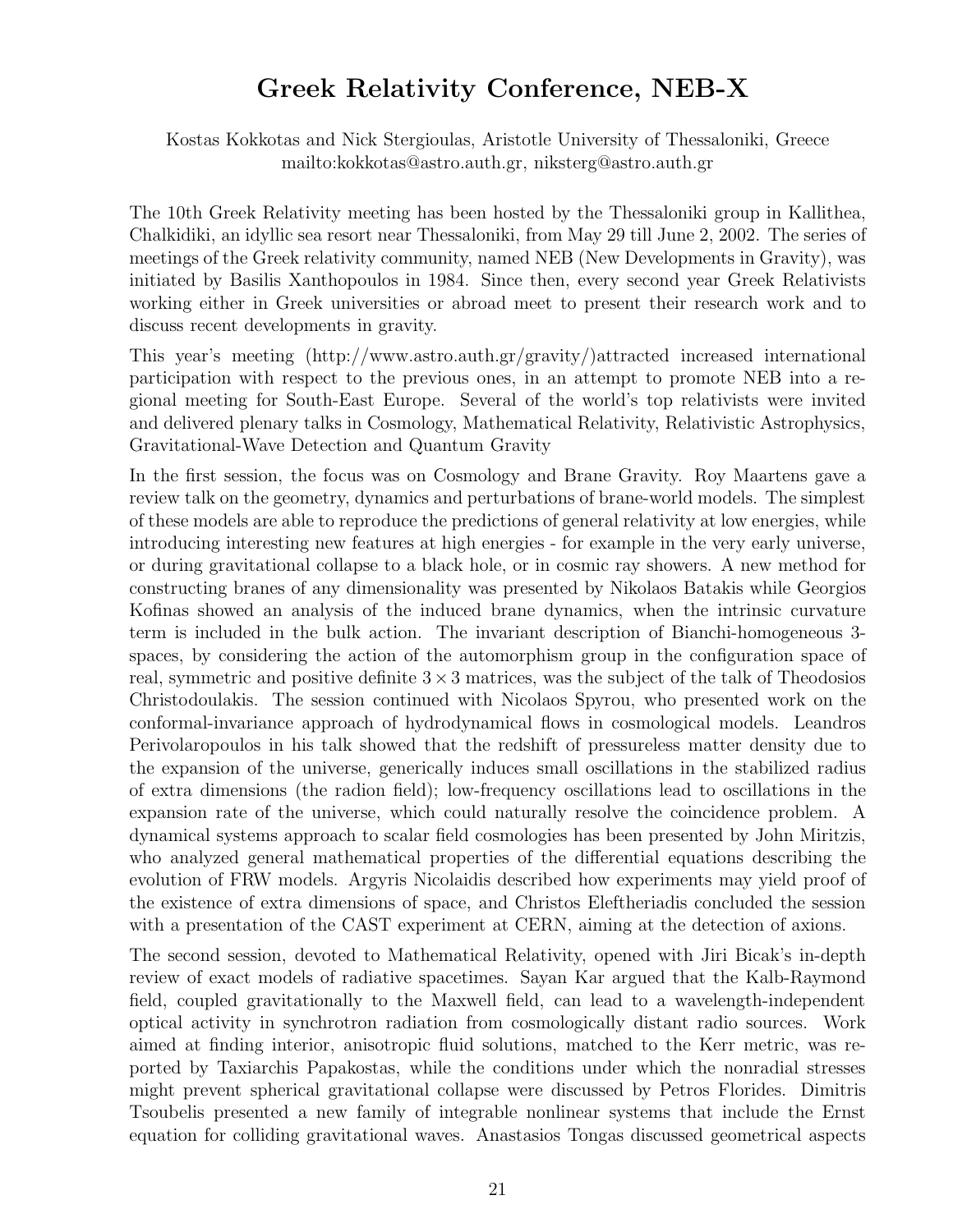of integrable nonlinear equations of the Schwarzian type. Spyros Cotsakis reported on work with Y. Choquet-Bruhat in which they prove completeness theorems in general relativity under generic geometrical assumptions, while George Papadopoulos presented a talk on an alterative proof of the generality of the Kantowski-Sachs vacuum, based on general coordinate transformations that preserve spatial homogeneity. The definition of conserved quantities in general theories of gravity was discussed by Andreas Zoupas. The session ended with a presentation by Christos Tsagas on how gravitational waves can produce and sustain large-scale magnetic fields, strong enough to seed the galactic dynamo.

The next session was devoted to Astrophysical Relativity and the Detection of gravitational waves. Bernard Schutz gave a thorough introduction on the most promising astrophysical sources of gravitational waves for the new-generation detectors, while on the experimental side Gabriela Gonzalez updated us on the current status of the LIGO detectors. In the same session, Remo Ruffini gave a historical review of the gamma-ray burst puzzle and summarized the current theoretical understanding. 3-D numerical simulations of rotating relativistic stars and the first computation of their quasi-radial modes of pulsation in rapid rotation were shown by Nick Stergioulas, followed by a report by Theocharis Apostolatos on computations of differentially rotating relativistic stars and their pulsations. The effect of quasi-normal mode excitation on the detection of gravitational waves from neutron star binaries was discussed by Emanuele Berti. Kostas Kokkotas argued in his talk that, due to the r-mode instability, strange stars can be a good and persistent source of gravitational waves. Uli Sperhake talked about his studies on nonlinear radial oscillations of relativistic stars viewed as deviations from an equilibrium state, and Adamantios Stavridis reported on recent computations of r-modes in relativistic stars, showing that discrete modes exist in most cases, due to the coupling of axial and polar terms. Dimitrios Papadopoulos talked on acceleration and cyclotron radiation induced by gravitational waves, Sotirios Bonanos ended this session with a description of the capabilities of his "Riemannian Geometry and Tensor Calculus" package for Mathematica, which is freely available at http://www.inp.demokritos.gr/˜sbonano/RGTC/RiemannTensorCalculus.html.

The conference concluded with a special review by Jorge Pullin on the stability properties of various discrete versions of Einstein's equations, and their use in the canonical quantization of general relativity.

The next (11th) Greek Relativity meeting will take place in Lesvos, in the summer of 2004 http://www.astro.auth.gr/gravity/NEB.html.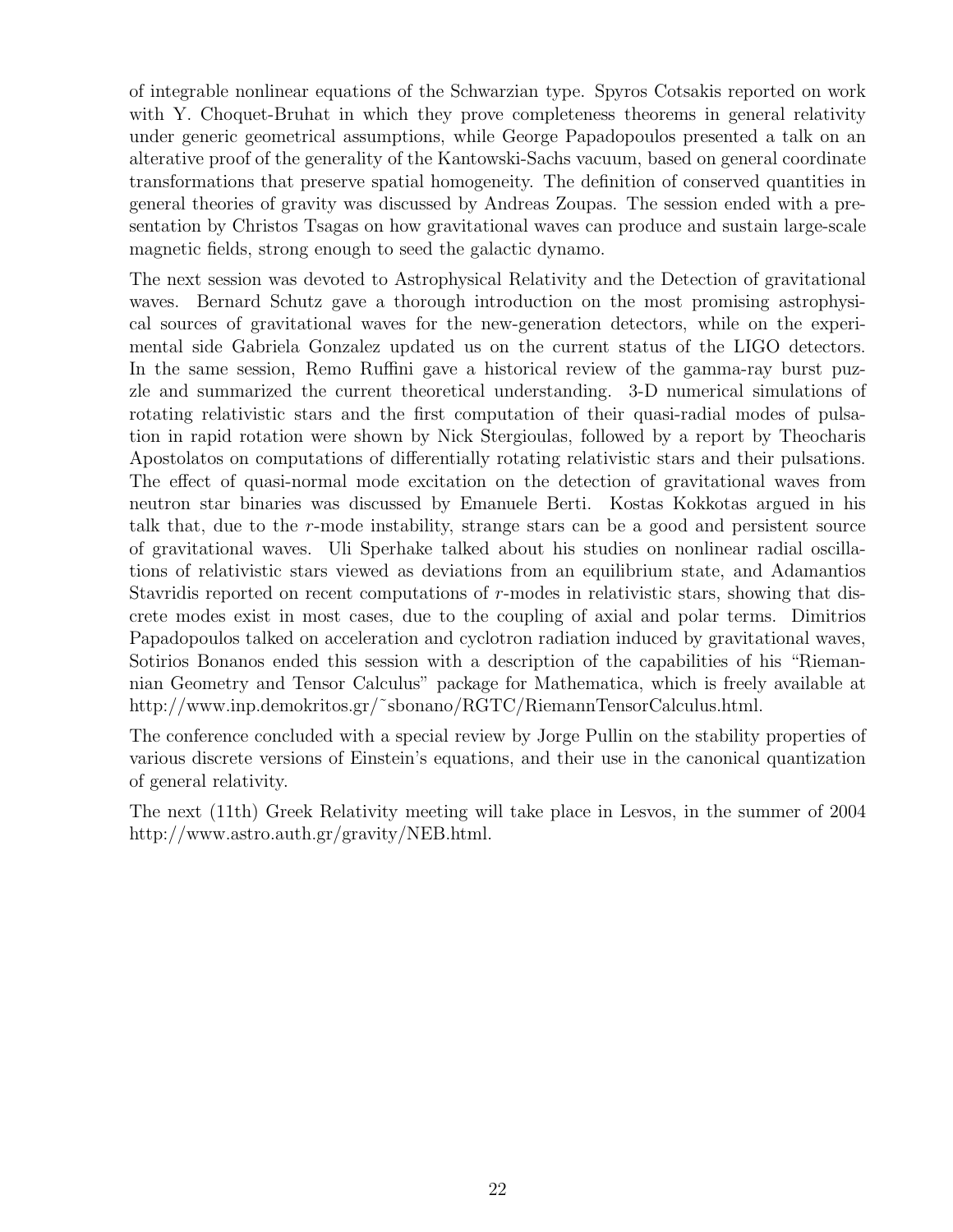### Gravity, Astrophysics, and Strings @ the Black Sea

Plamen Fiziev, Sofia University fiziev@phys.uni-sofia.bg

The first international conference Gravity, Astrophysics, and Strings @ the Black Sea took place from June 10 till June 16, in a small town on the Bulgarian sea shore, called Kiten. Somebody suggested that if we rename the place by replacing the "K" with "W", the conference will have much greater success. Actually, a brief account of the lectures presented at the meeting, suggests that the endeavor achieved our main goal - to bring together experienced researchers from the title subjects with younger physicists and students, mostly from the South Eastern corner of Europe. The meeting was organized by the Joint Group in Gravity and Astrophysics, including researchers from various institutions in Sofia. The participants were representing local researchers, students, and scientists from major institutions in roughly equal proportions. As the title suggests, our idea was to gather researchers from relatively distant although related areas and explore the consequences of this diversity.

Edward Seidel (MPI) opened the Conference by giving his first lecture on the Numerical Relativity and Its Applications to Gravitational Wave Astronomy. In total of 4 hour-long lectures the foundations of numerical relativity ware described. The theoretical formulations of Einstein's equations, tools and techniques for analyzing black hole space-times, gravitational waves, boson stars, relativistic hydrodynamics, and other topics were covered. Gabrielle Allen (MPI) introduced the CACTUS Toolkit as a freely available, modular, portable and manageable environment for collaboratively developing parallel, high-performance multi-dimensional simulations. Jorge Pullin (Louisiana State U) presented some new ideas on consistent discretizations in classical and quantum gravity. A very interesting discussion on Supercomputing in Europe completed the first day program. No question about it: Indeed, there was a Welcome Party in the evening.

On the second day, D. Sasselov (Harvard U) acquainted the audience with the first atoms in the Early Universe and the cosmic wave background radiation. Before lunch, U. Sperhake (Aristotle U of Thessaloniki) presented a numerical approach, which enables us to evolve radial oscillations of neutron stars over large amplitude range with high accuracy. In the afternoon, K. Kokkotas (Aristotle U of Thessaloniki) started his series of lectures on the recent results on instabilities of different kind of relativistic stars, and especially of neutron stars. Many new numerical results of different scientific groups were reported. Also, R. Rashkov (Sofia U) gave a review for students on strings, brane worlds, and Ekpyrotic theory. In these lectures a brief but intense review was given of the progress in understanding String theory and its implications to gravity, cosmology and gauge theories.

The third day started with some of the follow-ups of the abovementioned series of lectures as well as a presentation by E. Guendelman (Ben Gurion U) on two measure gravity theories and cosmology, in which the possibility of using a measure of integration independent of the metric was studied. In the afternoon a relaxing excursion took place to the outfall of the nearby Ropotamo river. The remaining program of the day included an account of spherically symmetric braneworld solution given by E. Papantonopoulos (National Technical U of Athens). After reviewing the known black hole solutions on the brane, the induced gravity scenario was discussed, according to which an R(4) term is induced on the brane. To close the scientific program for the day, M. Vavoulidis (Aristotle U of Thessaloniki) gave a talk on rotating relativistic stars.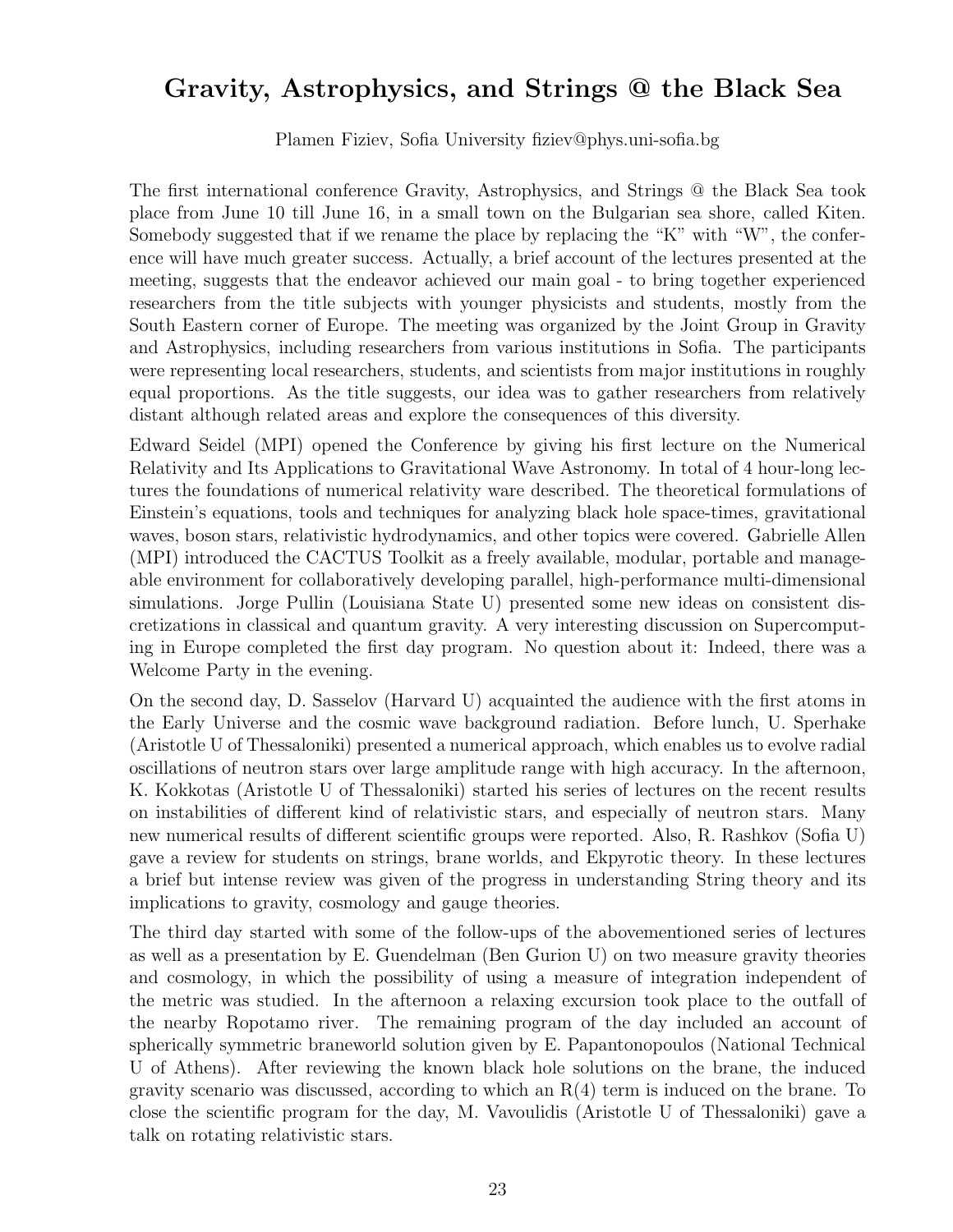On the next day, right on time, M. Bander (U of California, Irvine) resurrected time in quantum gravity. By allowing for non zero vacuum expectation values for some of the fields that appear in the Hamiltonian constraint of canonical general relativity a time variable, with usual properties, can be identified; the constraint plays the role of the ordinary Hamiltonian. Before lunch time, E. Horozov (Sofia U) talked about the Weyl algebra and bispectral operators. In the afternoon, another entertaining event took place: The participants in the Conference visited the old towns of Nessebar and Sozopol. These are towns, settled for the first time by the ancient Greeks, with many churches from Byzantine times and old fisherman houses. The closure for the day was provided by the official dinner.

On Friday, M. Todorov (Technical U - Sofia) presented a joint work with T. Boyadjiev, P. Fiziev, and S. Yazadjiev (Sofia U), on a new numerical algorithm for solving a class of BVPs with internal free boundaries. An investigation of numerically models of the static spherically symmetric boson-fermion stars in the scalar-tensor theory of gravity with massive dilaton field was presented. The proper mathematical model of such stars is interpreted as a nonlinear two-parametric eigenvalue problem with an unknown internal boundary. After that, P. Fiziev (Sofia U) gave the first of his pair of lectures on the basic principles of 4D dilatonic gravity and some of their consequences for cosmology and astrophysics. E. Nissimov (Bulgarian Academy of Science) completed the morning session by presenting his work on strings and branes with dynamically generated tension. The properties of a new class of string and p-brane models free of any ad hoc dimensionful parameters were discussed.

P. Bozhilov (Shoumen U) started the afternoon session by presenting his work on probe brane dynamics in nonconstant background fields. A probe p-brane dynamics in string theory backgrounds of general type was considered, with an action, which interpolates between Nambu-Goto and Polyakov type actions. In his talk, B. Ivanov (Bulgarian Academy of Science) acquainted the audience with his work on the maximal bounds on the surface redshift of anisotropic stars. It was shown that for realistic anisotropic star models the surface redshift cannot exceed values, higher than 2, the bound in the perfect fluid case, when the tangential pressure satisfies the strong or the dominant energy condition, respectively. R. Rashkov (Sofia U) completed the program for the day, by presenting his talk on the physical states in vacuum string field theory.

In a spark of scientific enthusiasm, the Conference continued its work on Saturday. P. Fiziev (Sofia U) and R. Rashkov (Sofia U) completed their series of lectures and V. Gueorguiev discussed the subject of relativistic particle and its D-brane cousin. The properties of classical reparametrization-invariant matter systems, mainly the relativistic particle and its generalization to extended objects (D-branes) were presented.

All the organizers were very much satisfied with the overall results from the Conference. We concluded that there is a need for such meetings and started preparation for the next one. One of the main supporting arguments was the very convenient Sofia University Summer House, which hosted the Conference. In accordance with the suggestions from the participants, we are considering building a new Lecture Hall, which will be able to host bigger crowds. So, we hope to see you next year at the Black Sea.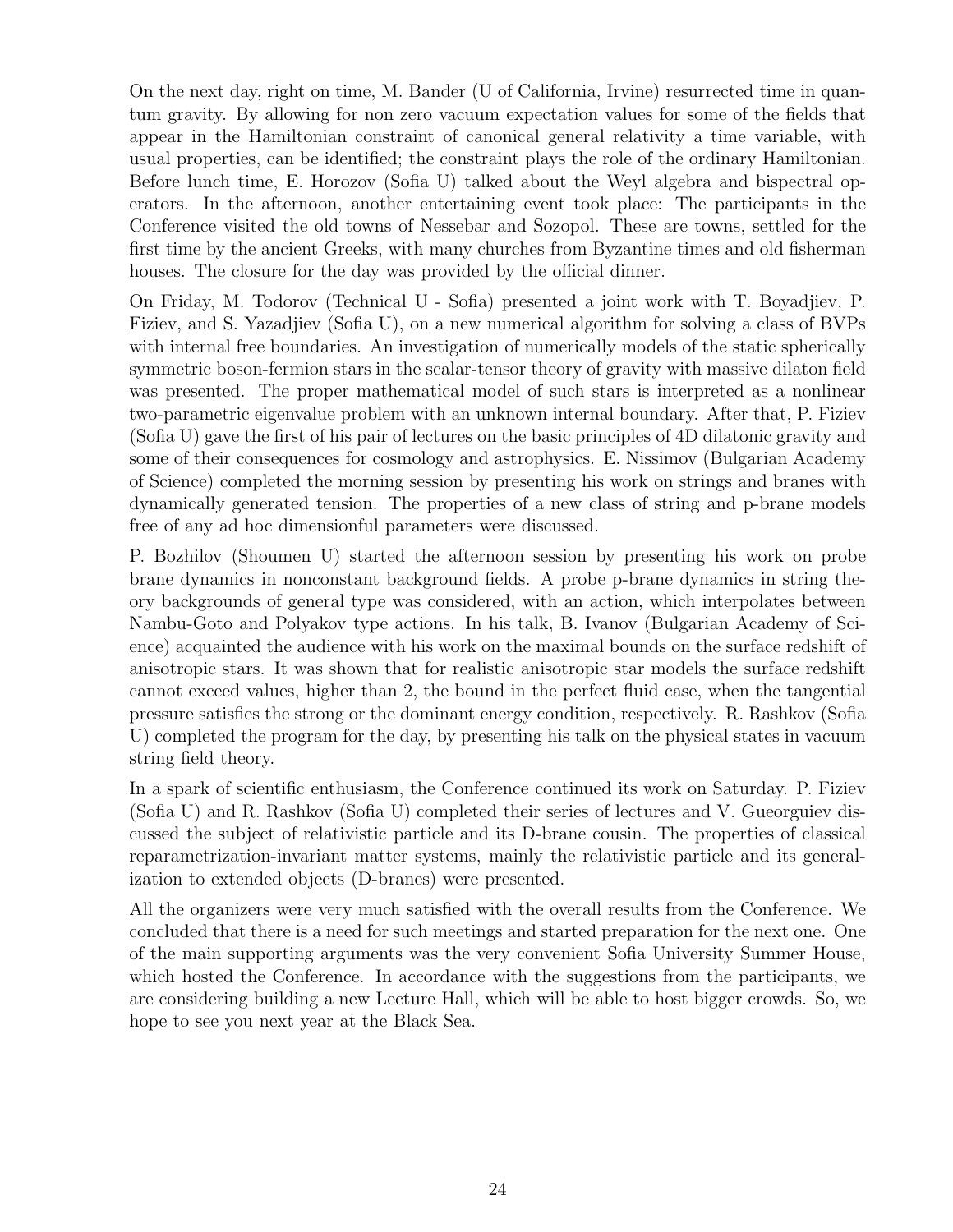# Quantum field theory on curved spacetime at the Erwin Schrödinger Institute

Robert Wald, University of Chicago rmwa@midway.uchicago.edu

A program on "Quantum field theory on curved space times" was held at the Erwin Schroedinger Institute in Vienna, Austria from July 1 through August 31, 2002. The main goal of this program was to bring together researchers with expertise in general relativity and researchers with expertise in mathematical aspects of quantum field theory, in order to address some problems of mutual interest in quantum field theory in curved spacetime. Approximately 25 researchers in quantum field theory in curved spacetime and related areas participated in the program. The following is a brief summary of some of the main topics and results discussed during the program.

A great deal of progress has been made in recent years in characterizing the "ultraviolet divergences" of quantum fields in curved spacetime and developing renormalization theory for interacting quantum fields. Seminars by S. Hollands, K. Fredenhagen, R. Verch, and R. Wald reported on this recent progress. The difficulties resulting from the lack of a preferred vacuum state and a preferred Hilbert space representation of the canonical commutation relations for the free field have been overcome by formulating the theory within the algebraic approach. The difficulties associated with the lack of a global notion of a Fourier transform (so that the usual momentum space methods for renormalization cannot be used) have been overcome by the use of the methods of "microlocal analysis". Finally, the difficulties associated with the absence of a notion of "Poincare invariance" (or any other symmetries) in general curved spacetime have been overcome by imposing the condition that the quantum fields of interest be constructed locally and covariantly out of the spacetime metric. The upshot is that perturbative renormalization theory for quantum fields in curved spacetime is now on as sound a footing as in Minkowski spacetime. Furthermore, theories that are renormalizable in Minkowski spacetime will also be renormalizable in curved spacetime, although additional "counterterms" corresponding to couplings of the quantum field to curvature will arise.

Although the Hawking effect was derived more than 25 years ago, there remains a difficulty with the derivation in that it relies on the properties of quantum fields in a regime where one has no right to expect quantum field theory in curved spacetime to be a good approximation. Specifically, consider the modes of the quantum field that correspond to "particles" that are seen by observers near infinity to emerge from the black hole at late times. When traced backward in time, these modes become highly blueshifted and correspond to "trans-Planckian" frequencies and wavelengths at early times. Thus, the Hawking effect appears to rely on assumptions concerning the initial state and behavior of degrees of freedom in the trans-Planckian regime. Similar issues also arise in cosmology when considering the "quantum fluctuations" responsible for the formation of large scale structure at late times. Seminars by Jacobson and Unruh explained the nature of the trans-Planckian issues and described some simple models where the effects of modifying dynamical laws in the trans-Planckian regime can be analyzed. These models support the view that the Hawking effect is robust with respect to changes in physical laws in the trans-Planckian regime.

It is well known that in quantum field theory in flat or curved spacetime, the expected energy density at a point can be made arbitrarily negative. However, during the past ten years, some global restrictions on negative energy have been derived. In particular, "quantum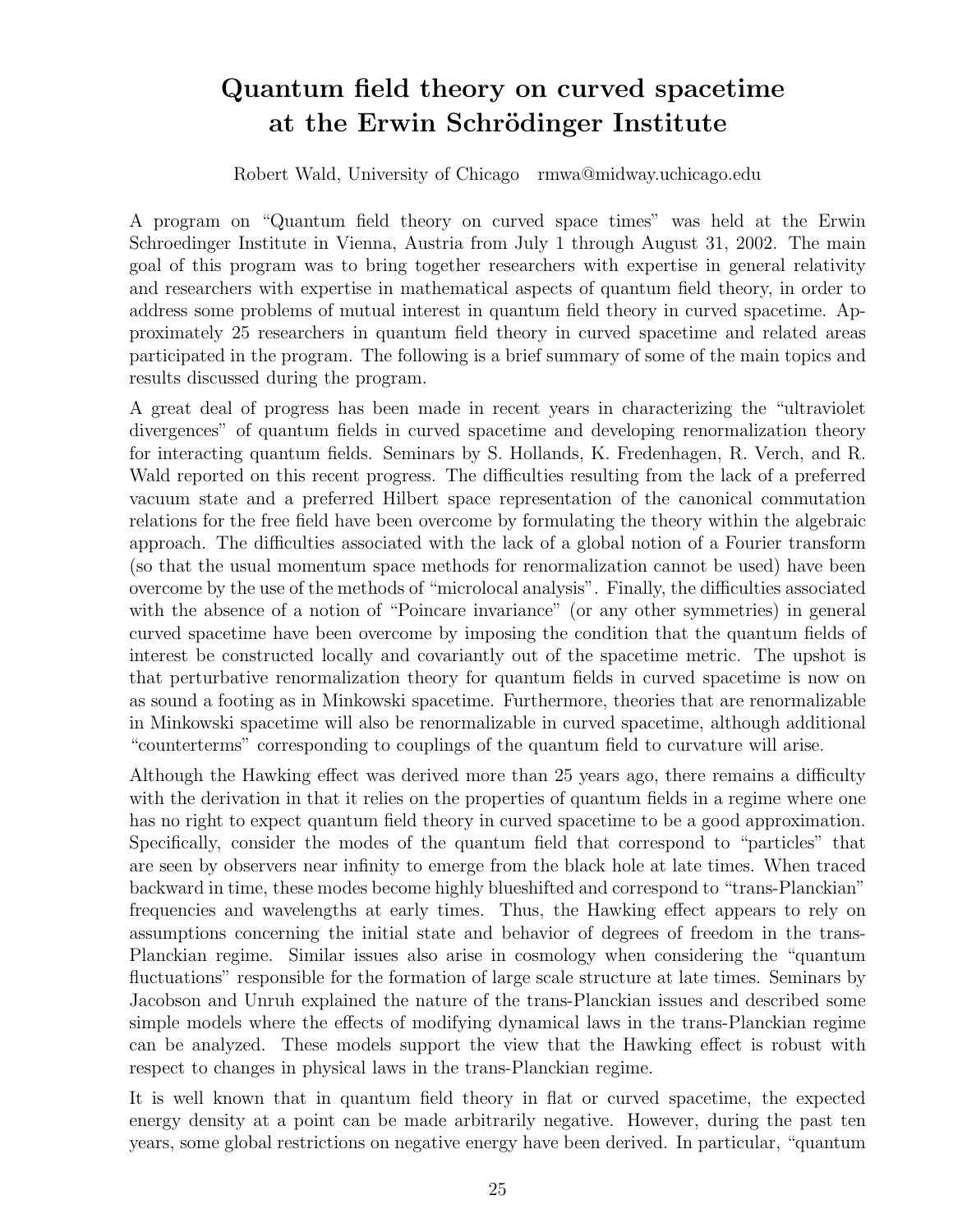inequalities" have been derived, which put a lower bound on the energy density measured along the worldline of an observer with a (smooth, compact support) "sampling function"  $f(\tau)$ . Originally, such bounds were derived by non-rigorous methods in certain special cases, but recently a rigorous and completely general derivation of quantum inequalities has been given using the methods of microlocal analysis. Many issues remain open, however, such as the derivation of optimal bounds and whether some version may hold of the average null energy condition (which asserts the non-negativity of the integral over a complete null geodesic of the stress energy tensor contracted twice with the tangent to the null geodesic). These issues were explored in seminars by Ford, Fewster, Roman, Flanagan, and Pfenning. In research arising directly from discussions occurring during the program, progress also was made toward deriving quantum inequalities for quantities other than the stress-energy tensor.

The Bisognano-Wichmann theorem states that in Minkowski spacetime, the restriction of the vacuum state to a wedge region is a KMS state with respect to a 1-parameter subgroup of the Poincare group. (This result can be viewed as a mathematically rigorous version of the "Unruh effect".) The mathematical theory underlying this result is the modular theory of Tomita and Takesaki. The computation of modular transformations was discussed in a seminar by Ynvason, and the determination of analogous wedge regions and states in deSitter spacetime was discussed by Guido. In Anti-de Sitter spacetime the wedges are in one to one correspondence with double cones in the Minkowski spacetime at spacelike infinity. One thus obtains an algebraic version of AdS-CFT correspondence which was discovered by Rehren. A seminar by Rehren discussed this correspondence in more detail by considering the relation between limits of fields at the boundary and the partition function for specified boundary values.

In the loop variables/quantum geometry approach to quantum gravity, one first defines a "kinematical Hilbert space" and then tries to define the action of the Hamiltonian constraint operator on these "kinematical states". In this approach, the Hamiltonian constraint operator is not intrinsically well defined (i.e., "regularization" is needed), but the nature of this regularization appears to be very different from the usual regularization of "ultraviolet divergences" occurring in quantum field theory. One of the goals of our program was to explore the nature of renormalization in the loop variables/quantum geometry approach to quantum gravity and to understand its relationship to renormalization in ordinary quantum field theory. Seminars by Lewandowski, Perez, Ashtekar, Thiemann, Bojowald, Fairhurst, and Sahlmann described in detail various aspects of the loop variables/quantum geometry approach. The extended interactions between the researchers in the loop variables/quantum geometry approach and researchers in quantum field theory resulting from these seminars as well as from numerous private discussions were very fruitful. In particular, simple quantum field theory analogs of some of the constructions used in the loop variables/quantum geometry approach were obtained and explored.

Overall, the program appears to have been very successful in promoting considerable productive interaction between groups of researchers who generally have had only limited interaction with each other. One may hope that the "cross-fertilization" and new collaborations initiated by these interactions will bear fruit for many years to come.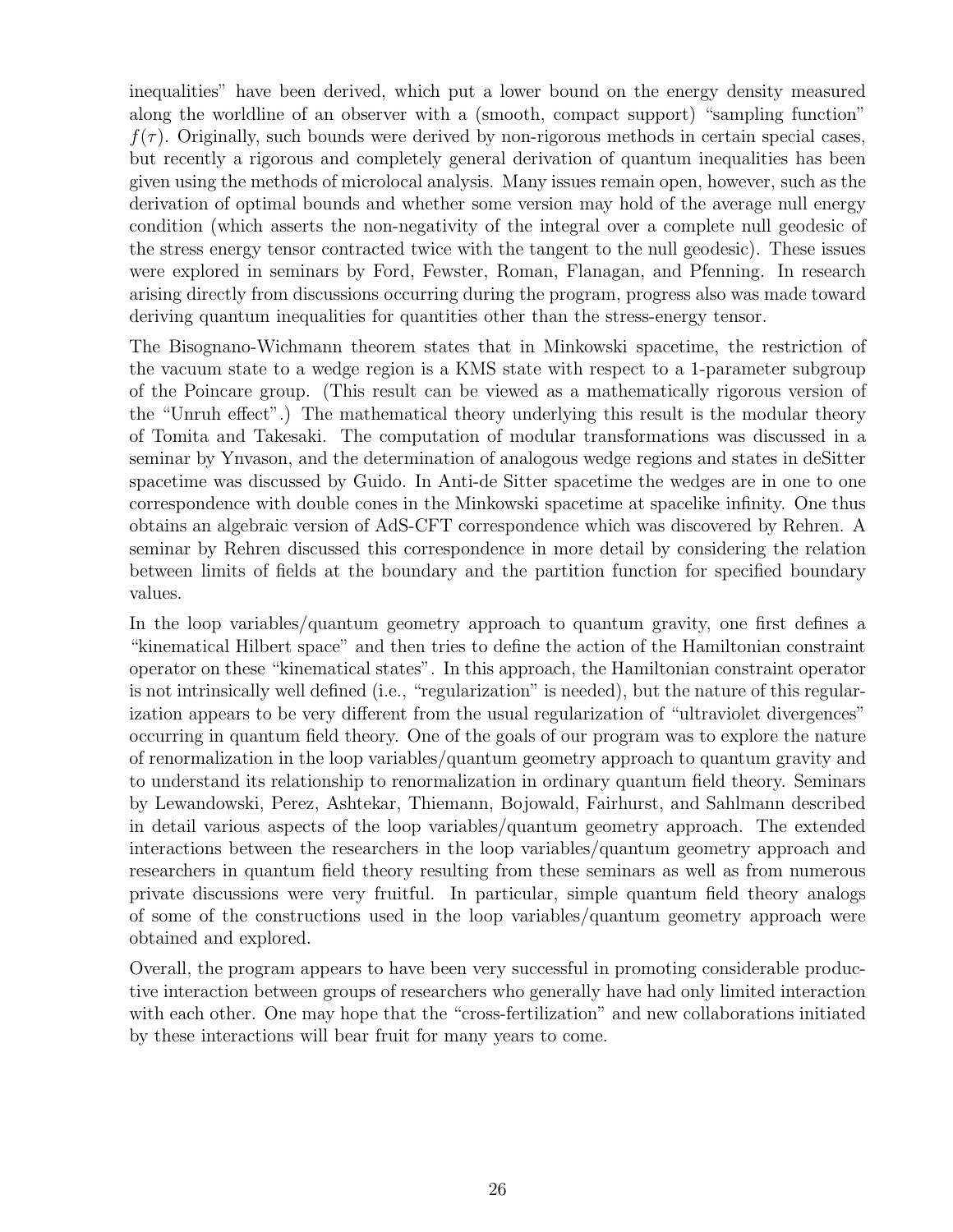## School on quantum gravity in Chile

Don Marolf, Syracuse University marolf@phy.syr.edu

For ten days in January, nearly 70 grad students and postdocs representing over 13 countries gathered at the Centro Estudios Cientificos (CECS) in Valdivia, Chile for the PASI school on quantum gravity. Supported by the U.S. NSF and DOE through a grant to Syracuse University, by Syracuse University funds, by the Millennium Science Initiative (Chile), and by a group of private companies that supports CECS, the school featured a series of lectures by renowned experts with ample time for questions and discussion. My co-organizer Andres Gomberoff and I were pleased to arrange lectures by Marc Henneaux, Ted Jacobson, Clifford Johnson, Juan Maldacena, Rob Myers, Washington Taylor, Claudio Teitelboim, Bob Wald, and Frank Wilczek. We were also looking forward to lectures by Abhay Ashtekar and Rafael Sorkin and, although both had to cancel due to last minute emergencies, both remained connected to the program. Sorkin was able to send a set of typed lecture notes that were widely read and discussed and questions and comments from several of Ashtekar's students ensured that their point of view was represented.

Though perhaps we are somewhat biased, Andres and I thought that the interactions between the speakers was excellent – in particular, between the string theorists and other quantum gravity speakers. Along with the excellent questions from students, public discussion among the lecturers helped to draw out the important but subtle points in each of the talks. Readers curious about the topics can still find the schedule posted at http://physics.syr.edu/~pasi/sched.html, but suffice it to say that the range was broad and the quality was excellent. I am very much looking forward to the proceedings that speakers have promised to write (hint, hint!). They will no doubt become a valuable reference for the community.

We were also extremely please with how well the students mixed, though it is unclear whether this was due to the intellectual environment, the pool parties at the hotel, the local Cuban Salsa club, or the sheer joy of the North Americans experiencing summer in January. The contacts made with those from other countries or other perspectives on quantum gravity should serve these students well throughout their career. We are very grateful to CECS for providing a dynamic, stimulating, and lovely environment for the school. Thanks again to everyone who helped to make the event a success!!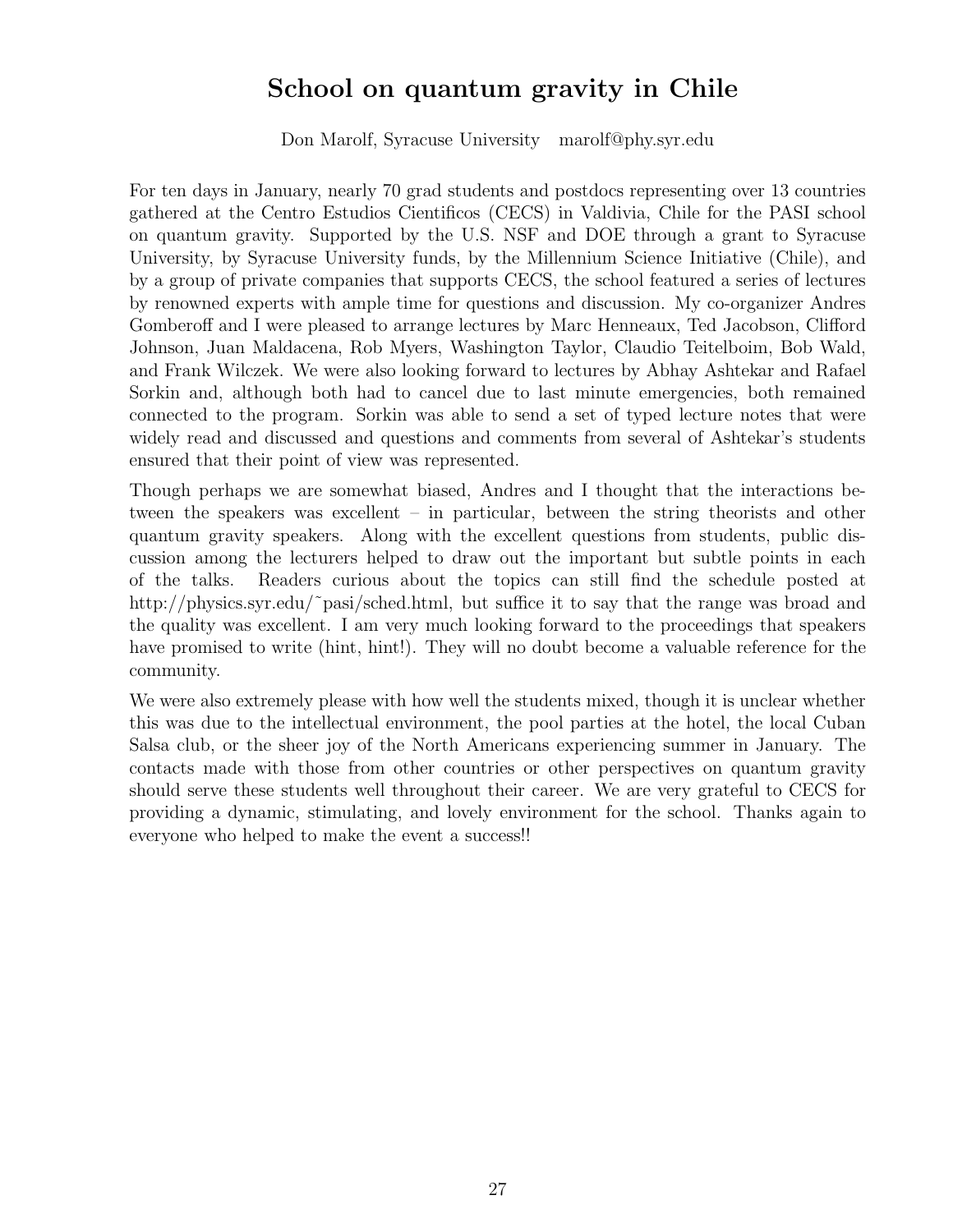# "Apples with Apples no Oranges" Workshop on Formulations of Einstein's Equations for Numerical Relativity

#### Miguel Alcubierre, UNAM, Mexico malcubi@nuclecu.unam.mx

Late Spring saw a very successful workshop concentrating on formulations of the Einstein equations for numerical relativity. The workshop was held at Institute of Nuclear Sciences of the National University of Mexico (UNAM) in Mexico city on May 13-24, and was attended by some 25 people from Mexico, the U.S. and Europe (with a particularly large group from Germany). The purpose of the workshop was to gather a group of experts in the recent developments of the different formulations of the Einstein equations and their applications to numerical relativity. There was a focus in  $3+1$  formulations, though the conformal approach was also represented. One of the highlights of the meeting was our trip to Teotihuacan, where many a pyramid was climbed and where the god of rain was kind on us by throwing torrential rains during our bus trip to refresh the place, and stopping just as we arrived. But we also talked about physics, of course.

The workshop was motivated by the growing realization in the numerical relativity community that different forms of writing the evolution equations can have tremendous impact in the long term stability and accuracy of a numerical simulation. Some formulations have been show to be either simply ill-posed in a mathematical sense, or else such that well-posedness can not be proved. Such is the case, for example, of the standard ADM formulation. Formulations that can be shown to be well-posed, for example strongly hyperbolic ones, should clearly have an advantage.

During the workshop several key points became clear: hyperbolicity, though desirable, is not enough, as several groups reported that some strongly hyperbolic formulations are far superior than others. Also, hyperbolicity might not even be necessary for long-term stability, as some formulations that are not directly hyperbolic (as the BSSN formulation) have been shown to be remarkably robust. Moreover, recent developments, in particular the introduction of multiple-parameter families of strongly hyperbolic formulations by Kidder et all (the KST family), make it clear that simply comparing many formulations against each other in direct numerical experiments is a difficult task, and theoretical insights are badly needed to help us chose the more promising formulations from an everyday growing zoo.

The meeting lasted two weeks, and was organized with talks in the morning and working sessions in the afternoon during the first week, and informal discussions plus more working sessions the second week. It is difficult to discuss all contributions to the workshop here, but I will make an attempt to mention a few highlights:

On Monday, Lee Lindblom talked about the recent KST family of strongly hyperbolic formulations, and mentioned what I believe to be a very important development in the field, the realization that since symmetric hyperbolic formulations allow a norm to be constructed, one can in fact predict ahead of time the rate of growth of solutions on a given background. This has led to the discovery that this growth is essentially a linear phenomenon, so analysis of linearized equations around non-trivial backgrounds should be sufficient. Carles Bona then presented a framework under which many different formulations, from the ADM and BSSN formulations to the Bona-Masso and KST formulations can be studied under a unified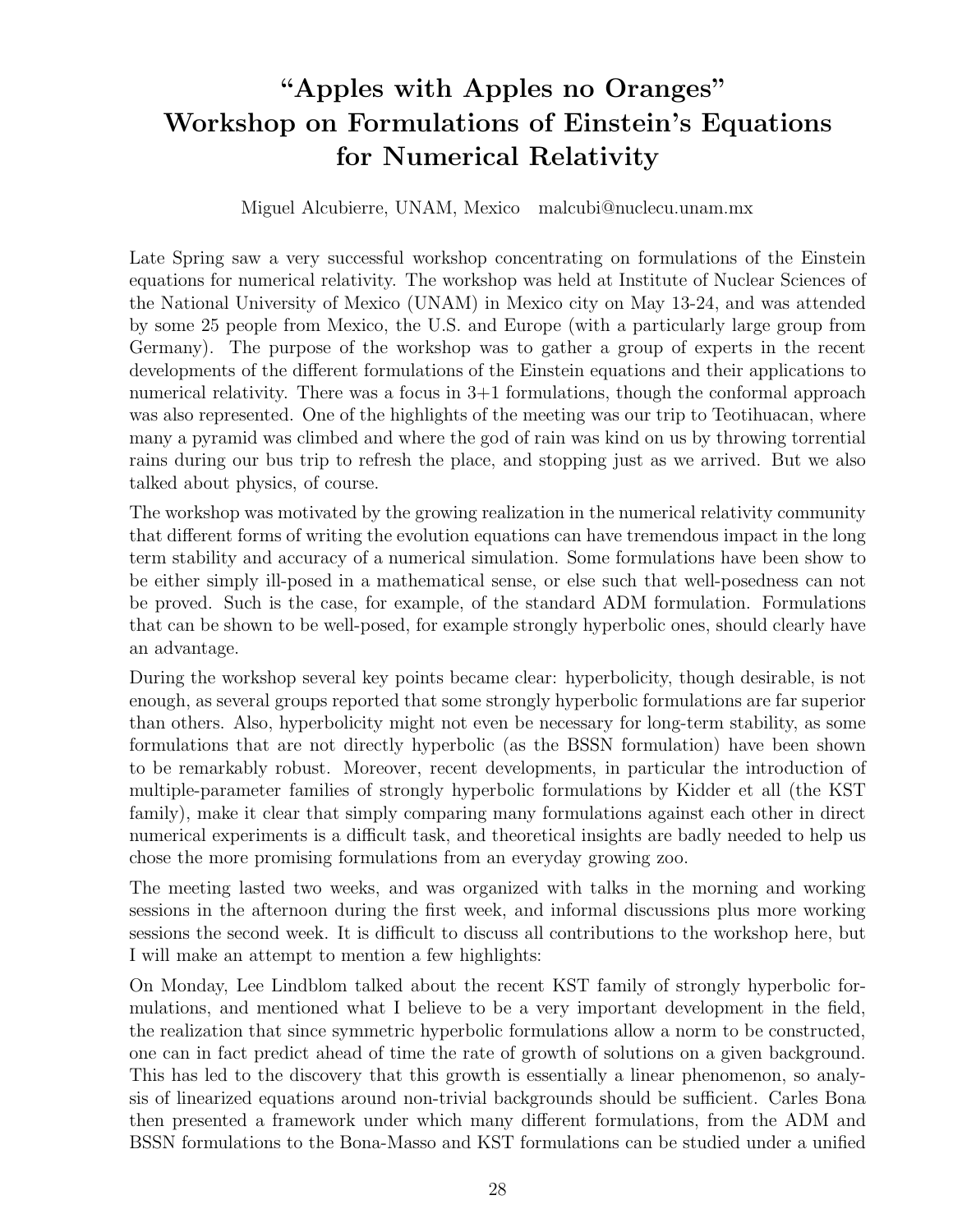approach.

On Tuesday, Hisaaki Shinkai showed the results of many tests he has carried out with many formulations, and presented the hypothesis that a Fourier mode analysis of linearized equations around specific backgrounds should be a good indicator of which formulation will behave better than others. Thomas Baumgarte presented a beautiful analysis of electrodynamics where he showed how one can construct an analogous of the BSSN formulation in relativity and see very clearly what the benefits of such a form of the evolution equations are. Erik Schnetter talked about ways in which different gauge conditions can and should be enforced during a numerical simulation. Finally, Deirdre Shoemaker talked about recent advances that Pablo Laguna's group at PSU has had in developing formulations based on BSSN, but where care is taken to eliminate some quadratic source terms. Their approach is to look systematically not only at the principal part, but also a lower order terms in the search for better stability.

Wednesday saw the talks representing the conformal approach, given by Christiane Lechner and Sascha Husa. Their approach, based on Friedrich's conformal equations is capable of evolving all the way to null infinity (and beyond), seems to have all the benefits of the Cauchy-characteristic matching and fewer of its problems. Still, at this time it also seems to have problems with long term stability. Wednesday also saw our trip to Teotihuacan.

On Thursday Jeff Winicour and Bela Szilagyi reminded us all of the importance of choosing adequate boundary conditions that are designed to satisfy the constraint equations. Their efforts on developing consistent boundary conditions are a model of what all other groups should be worrying about when writing Cauchy codes. The interaction of boundaries and interior should clearly be taken into account when thinking about the long-term stability of the different codes. Ryoji Takahashi also talked about gauge stability of different 3+1 formulations.

Friday saw a talk by Miguel Alcubierre presenting the stability analysis of BSSN in linearized gravity. Denis Pollney talked about the recent experience of the Potsdam group with BSSN in black hole simulations, and Ian Hawke gave a general talk on how to implement in a simple and systematic way a general method of lines algorithm within the Cactus framework.

Working sessions concentrated in getting the different codes working together under a similar framework. Whenever possible, different codes where ported into the Cactus framework to facilitate sharing initial data and analysis tools. The meeting was very successful, and people have continued to work together several months afterward trying to compare results of the different approaches in specific situations.

As a final personal comment I would like to add that the workshop had also an impact in the Institute of Nuclear Sciences in Mexico, where I work. Initially, a computer terminal room was booked for the working sessions, but it quickly became apparent that laptops and wireless networks could be used to transform our main lecture theater into a much better working environment. The sight of 20 plus people having claimed the main auditorium for two weeks solid, typing away at their laptop keyboards while simultaneously sharing data through the Internet was enough to impress everyone, and in my view showed what should probably become a standard in future numerical relativity workshops.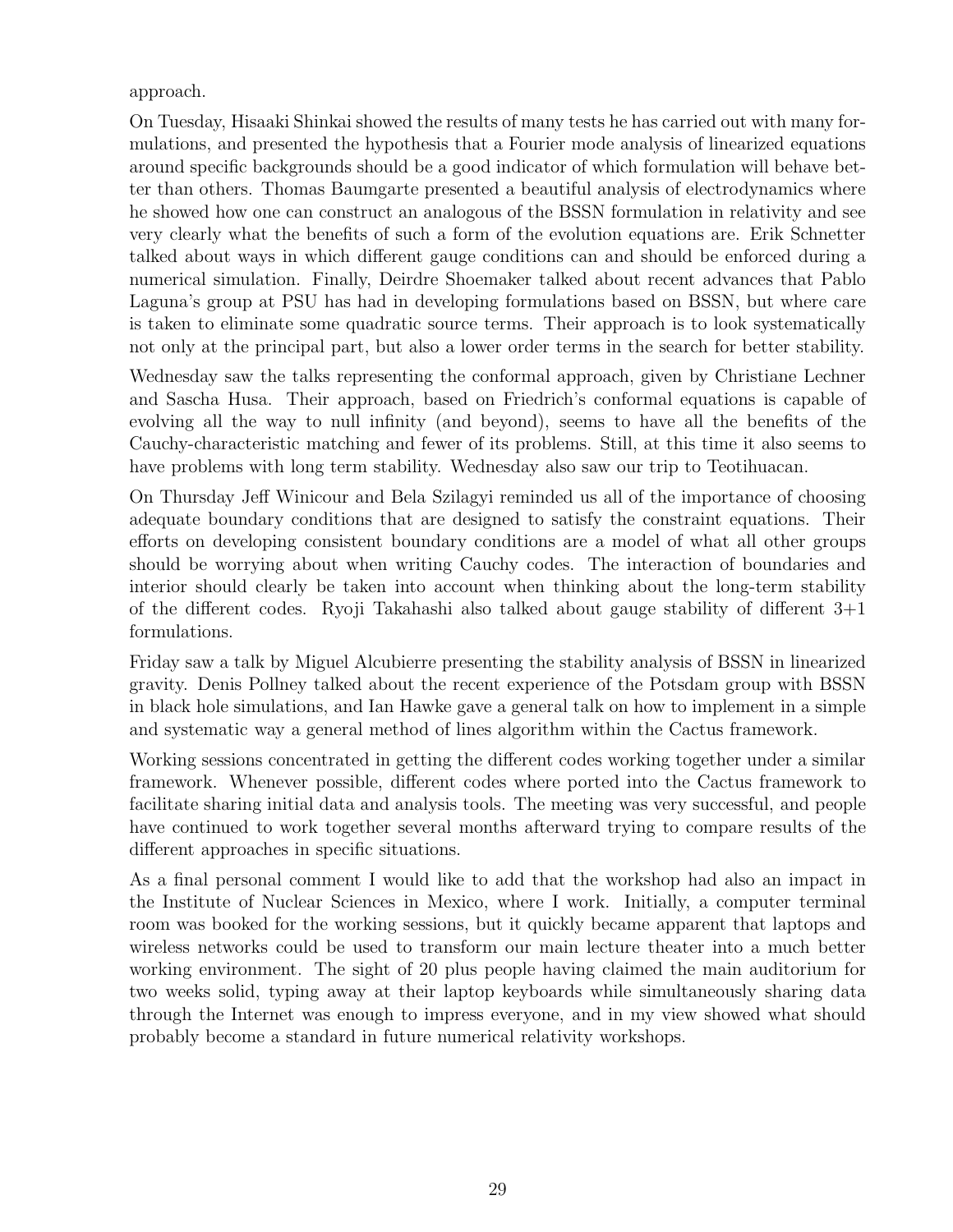# Radiation reaction focus session and the 5th Capra meeting

Eanna Flanagan, Cornell ´ eef3@cornell.edu

One of the activities supported by the newly created Center for Gravitational Wave Physics at Penn State are focus sessions. These are intended to bring together a small group of experts in a single, narrowly defined technical topic in order to make progress (see the article by Sam Finn in Issue 19 of Matters of Gravity). One of the first such focus sessions was held at Penn State from May 24 to 30, dedicated to radiation reaction in general relativity, organized by Warren Anderson, Patrick Brady, Sam Finn and myself. It was followed by the fifth Capra Ranch meeting on radiation reaction, from May 31 to June 2.

#### Focus session on radiation reaction

One of the primary sources for the space-based gravitational wave detector LISA will be the inspiral of compact objects (neutron stars and solar mass black holes) into supermassive black holes. The last year of inspiral of these systems will typically consist of  $\sim 10^5$  or so orbits deep in the relativistic regime near the black hole horizon (Finn and Thorne 2000). In order to compute the gravitational wave signal emitted by these systems, it is hoped to compute the deviations from geodesic motion to linear order in the mass ratio, using black hole perturbation theory. While conservation laws can be used to evolve certain classes of orbits (see, eg, Hughes 2000), the treatment of generic orbits will require the computation of the so-called self force that acts on the compact object.

Over the last few years, several research groups have been developing the mathematical and computational tools necessary for computation of the self force; see the accounts of the previous Capra Ranch meetings in Issues 14, 16 and 18 of Matters of Gravity. The foundations for this effort were laid by a pair of papers in 1997 (Mino, Sasaki and Tanaka 1997; Quinn and Wald 1997), which derived a general formal expression for the self force in an arbitrary vacuum spacetime. The challenge has been to translate this expression into a practical computational scheme for orbits in the Kerr spacetime. Such a computational scheme may also be useful for compact objects spiralling into middleweight black holes ( $\sim 10^{3} M_{\odot}$ ) which may be detected by ground based detectors (see the article by Ben Bromley in Issue 14 of Matters of Gravity). While several different computational schemes are being explored, the most developed and most promising contender at the moment seems to be "mode sum regularization", in which one (i) computes using black hole perturbation theory the contribution  $f_{lm\omega}^{\alpha}$ to the self force on a point particle from the mode  $lm\omega$ ; (ii) subtracts from this an analytically computed counterterm involving some regularization parameters; and (iii) sums over all the modes to determine the total self force (see, eg, Barack et. al. 2002 and references therein). This scheme has by now been implemented to compute gravitational self-forces in the Schwarzschild spacetime (Barack and Lousto 2002). The challenge now is to extend the analysis to the Kerr spacetime.

It was to address this challenge that Sam Finn instigated the focus session. We were fortunate to be able to attract most of the key researchers in the field to attend; eighteen people in all were given office space and internet connections for a week. The format and organization of the focus session was significantly different from traditional conferences based around presentations, and was aimed instead at promoting interactions and collaborations among the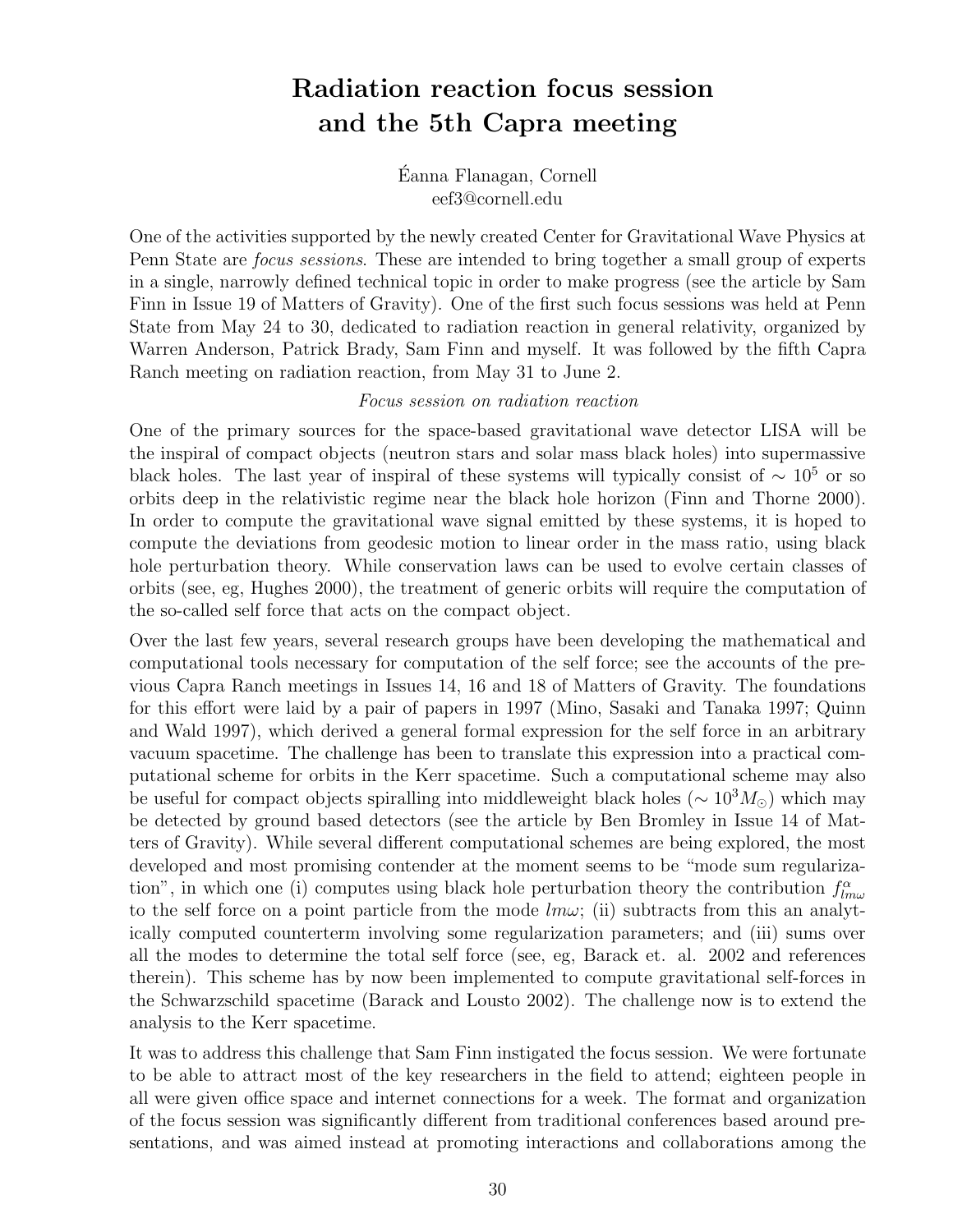participants. While one or two black board talks/discussions were scheduled most days, a significant amount of time was left open.

Some of the highlights of the week were as follows. On the first day Yasushi Mino gave a detailed overview of the status of self-force computations, and Scott Hughes reviewed LISA Science objectives. One of the key technical issues that dominated the discussions of the week was the incomplete status of the theory of linear perturbations of the Kerr spacetime. Specifically, one needs to be able to reconstruct the metric perturbation from the Weyl scalars  $\psi_0$  and  $\psi_4$  for general non-vacuum linear perturbations. Bernard Whiting discussed a proposed method of completing the formalism of Chrzanowski (1975) as corrected by Wald (1978), and Amos Ori discussed another possible method. Steve Detweiler talked about how one might deal with the fact that the Teukolsky-Sasaki-Nakamura perturbation formalism does not include the the " $l = 0, 1$ " modes which are needed for self-force computations. Another theme was the freedom of choice in the analytically computed counterterms that one uses to renormalize the self force due to a particular mode. Leor Barack discussed the details of one choice of counterterms, and Steve Detweiler discussed another choice that increased the speed of convergence in the sum over modes (Detweiler, Messaritaki and Whiting 2002) based on a definition of a regularized self-field that satisfies the homogeneous wave equation (Detweiler and Whiting 2002).

Eric Poisson discussed the necessity of going beyond the computation of the self-force to calculate the gravitational wave signal, and the problem that linear perturbation theory is strictly speaking insufficient to compute the gravitational wave signal from the inspiralling orbit that includes the backreaction. For the most general contexts, it will be necessary to use second order perturbation theory (Campanelli and Lousto 1999), a daunting prospect! However, in the adiabatic inspiral regime relevant to most of the observations, it seems likely that the linear perturbation formalism will be highly accurate, and there was some discussion of how one might justify this using a two-timescale expansion of the Einstein equations rather than a straightforward perturbation expansion.

One particularly useful talk was Bob Wald's review of the construction of Green's functions via Hadamard expansions, in which he debunked several myths that have appeared in the relativity literature. In particular, the radius of convergence of the Hadamard series can be zero for smooth Lorentzian metrics, and outside of a normal neighborhood one cannot in general compute a Green's function  $G(x, x')$  by summing over the geodesics that join x and x'. Eric Poisson discussed how the Mino-Sasaki-Tanaka-Quinn-Wald self-force expression, when specialized to weak fields and slow motions, reproduces the standard post-1-Newtonian results wherein the self force has a conservative part but no dissipative part (Pfenning and Poisson 2002). A separate approach to computing self-forces would be to use a numerical, time-domain Teukolsky code rather than splitting the field into modes. Carlos Lousto reviewed the status of this field of research. Warren Anderson discussed computations with Adrian Ottewill and myself of a local expansion of the tail piece of the metric perturbation, which could be used as a foundation for a different type of regularization method.

There was an enthusiastic consensus by the end of the week that the format had worked very well, and that the intensive discussions that grew out of the blackboard talks were very useful. These discussions spilled over into the coffee breaks, the offices of the participants, and to the picnic hosted by Sam Finn one evening. The meeting was particularly useful because the people involved had already formed a small, closely knit group via the previous Capra Ranch meetings, and most of the group were focusing closely on a specific narrowly defined research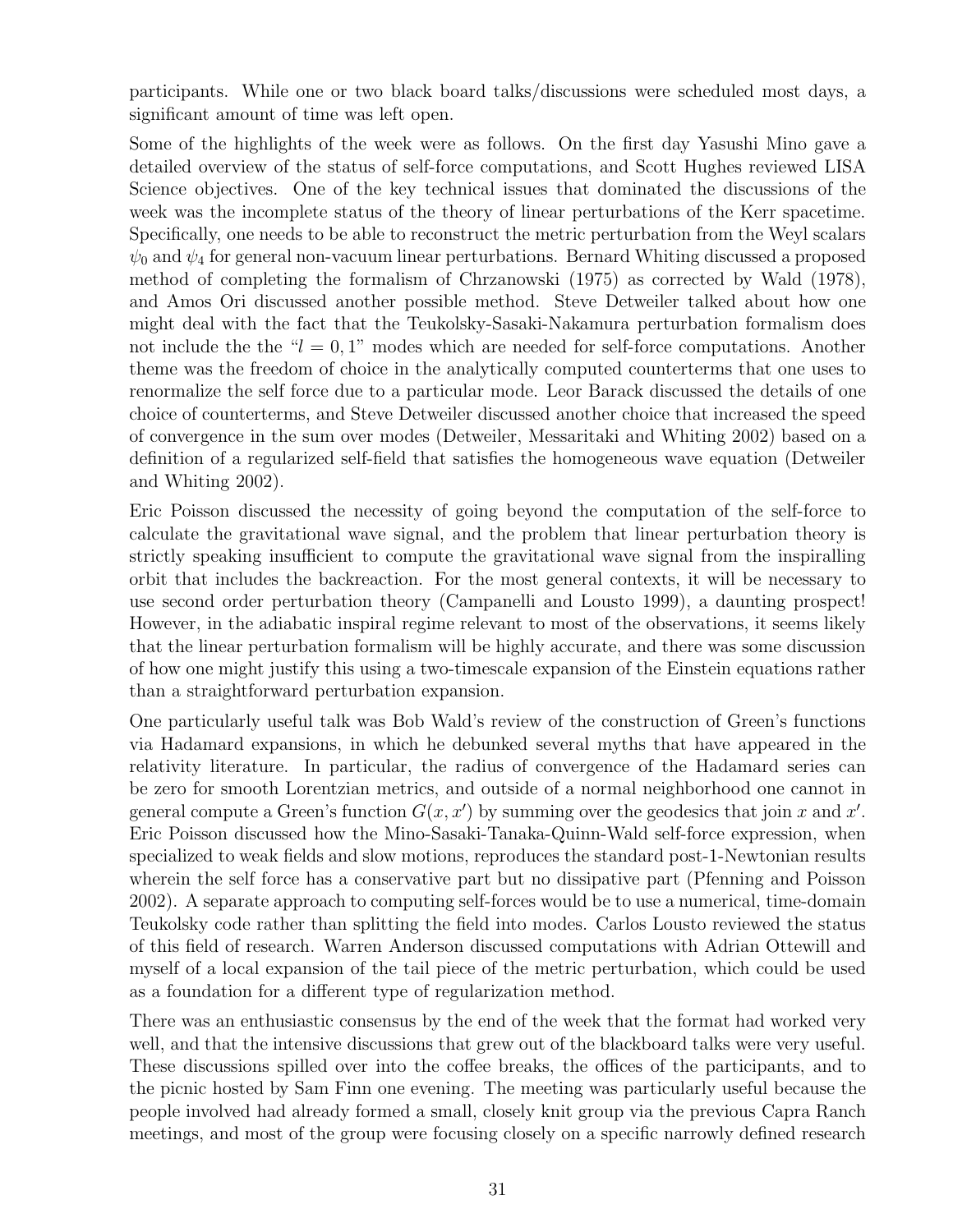area. I expect that many of the discussions at the sixth Capra meeting next summer will involve research projects and collaborations that were germinated at the focus session.

#### Fifth Capra Ranch Meeting

The primary focus of the meeting was radiation reaction of point particles, as in previous years, but there was also broader, forward-looking focus on radiation reaction effects in general and in particular in numerical relativity and astrophysics. We followed the informal format used in previous meetings where equal time was allotted to talks and discussions.

The meeting opened with a presentation by Amos Ori on a suggested method for computing the metric perturbation in the ingoing radiation gauge from the Weyl scalars  $\psi_0$  and  $\psi_4$  in the Kerr spacetime, based on working in the frequency domain. He described how this method could be used in principle to compute self forces (see Ori 2002 for details). Yasushi Mino described work in progress on a different approach towards computing the self force in Kerr, using the Regge-Wheeler gauge and an expansion in powers of the black hole's spin parameter a.

Leor Barack and Carlos Lousto discussed different aspects of their recent and ongoing work on computing gravitational self forces in the Schwarzschild spacetime (Barack and Lousto 2002), based on the method of Barack et. al. (2002). They described the analytic computation of all the regularization parameters needed for a generic orbit, completed computations for radial trajectories that agreed with the  $\zeta$ -function regularization scheme of Lousto (2000), and ongoing work on circular orbits. Leor also described analytic computations of the large l behavior of the un-renormalized self force; this information was used to improve the speed of convergence of the sum over modes.

Lior Burko described computations of scalar field radiation reaction for particles in circular orbits about Schwarzschild black holes (Burko 2002), which incorporated corrections to the phasing beyond the leading order in an expansion in the mass ratio (corresponding to an accumulated phase correction of order unity during an inspiral). He discussed the fact that such higher order corrections may eventually be necessary for precision astronomy with LISA.

Steve Detweiler described the Green's function decomposition of Detweiler and Whiting (2002). The advantages of this decomposition over earlier decompositions is that the corresponding regularized metric perturbation is a smooth solution of the homogeneous wave equation, and the particle's motion is a geodesic of the regularized perturbed metric. He also described how the use of a particular normal coordinate system defined by Thorne and Hartle (1985) and extended by Zhang (1986) greatly simplifies the local computation of the singular piece of the metric perturbation that is subtracted, and related the construction to the derivation of the self force based on matched asymptotic expansions given in Detweiler (2001). He then described scalar self-force computations for particles in Schwarzschild (Detweiler, Messaritaki and Whiting 2002) and also new gravitational self-force computations, and showed how the use of the new decomposition speeded up the convergence of the sum over modes.

Saturday started with Eric Poisson describing ongoing work with Claude Barrabes in which he defined a coordinate system called retarded normal coordinates, which are closely related to Fermi normal coordinates except that the construction is based null geodesics rather than spacelike geodesics. He showed how the use of these coordinates rather than other types of normal coordinates greatly simplifies the computations in the classic papers of Dirac (1938) and DeWitt and Brehme (1960), and he anticipated that they would also simplify the com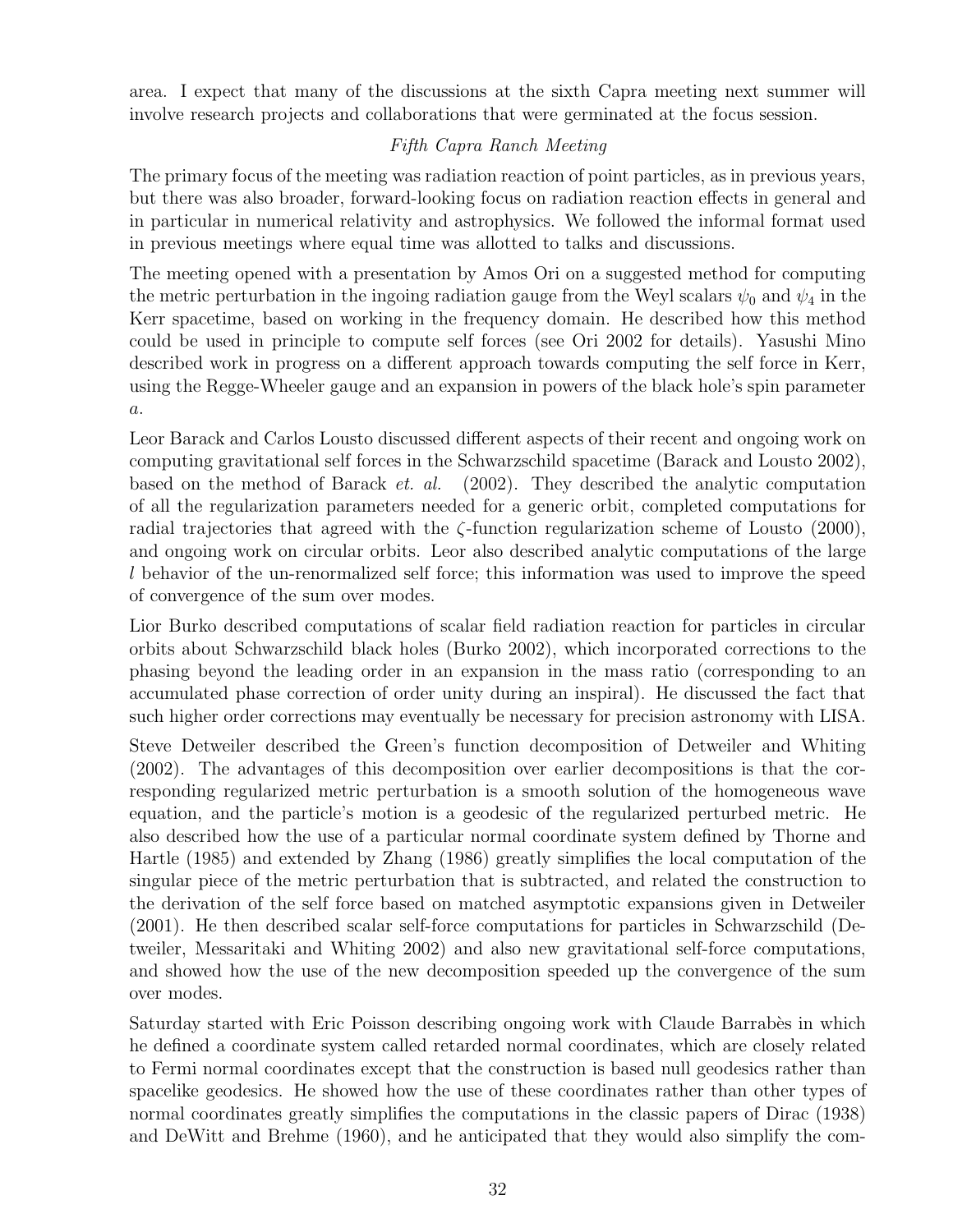putations of Mino, Sasaki and Tanaka (1997) and Quinn and Wald (1997).

Next, Manuela Campanelli described a formalism for computing second order perturbations of Kerr black hole in the time domain using the Weyl scalar  $\psi_4$  (Campanelli and Lousto 1999). She described how to obtain second order quantities that are invariant under both coordinate transformations and tetrad rotations, and showed impressive numerical results comparing the second order gravitational waveform from binary black holes in the close limit with the waveform from full numerical relativity and with the first order waveform. She explained that the main roadblock to applying the code to compute self-forces is the necessity to regularize the formally infinite source terms representing the point particle. On a similar note, Karl Martel described numerical work in which he explored replacing a delta function source with a Gaussian profile, in the context of computing the scalar field sourced by a point particle in Schwarzschild. He compared the waveform obtained from the smeared source to that from the exact source for a point particle, for computations in both Schwarzschild coordinates and Painlevé-Gullstrand coordinates. He showed that good agreement between the waveforms was obtained when the width of the Gaussian profile was suitably chosen.

Bernard Whiting then gave a talk in which he discussed a number of issues, including the status of the problem of the  $l = 0, 1$  modes in Kerr, the reason why increased smoothness of the regularized metric perturbation gives rise to improved convergence properties of the sum over modes, and analogous phenomena involving convergence and smoothness that arise in LIGO data analysis. He also discussed the prospects for generalizing to the Kerr spacetime the formalism of Lousto and Whiting (2002) for reconstructing metric perturbations from Weyl curvature perturbations in Schwarzschild, in which he emphasized the key role of the algebraically special solutions.

Ian Jones described an ongoing project at Southampton University aimed at including local radiation reaction forces in nonlinear Newtonian and post-Newtonian hydrodynamic codes. He discussed numerical difficulties involved involved in evaluating the local force expressions caused by the large number of time derivatives required. He reviewed a particular formulation of post-1-Newtonian hydrodynamics due to Blanchet, Damour and Schaeffer that eliminates the time derivatives, and which is well adapted to mass quadrupole radiation reaction, and indicated that they planned to use an extension of this formalism being developed by Faye and Schaeffer to incorporate current quadrupole radiation reaction.

Mark Miller described fully general relativistic, 3+1 dimensional simulations of binary neutron star inspirals, using the code described in Font et. al. (2001), and compared the orbital decay rate obtained to the decay rates obtained from post-Newtonian computations. The full GR code evolved the binary for 10 orbital periods. He explained that oscillations observed in the stellar separation suggested that the initial data used actually corresponded to a slightly eccentric binary. He also showed how to use Richardson extrapolation with several runs with different outer boundaries and grid sizes to estimate the computational error. Currently the error in the decay rate is comparable to the decay rate itself, but the errors will improve with time. He also described computations of binding energy curves for binaries obtained using the so-called conformally-flat, quasi-equilibrium approximation, and the orbital decay rates obtained by combining those binding energy curves with the quadrupole energy loss rate. To compute the binding energy curves, he advocated a new prescription in which one subtracts from the total ADM mass of the spacetime the sum of the ADM masses of isolated, *rotating* neutron stars with appropriately chosen angular momenta (rather than isolated non-rotating neutron stars as had been done in the past).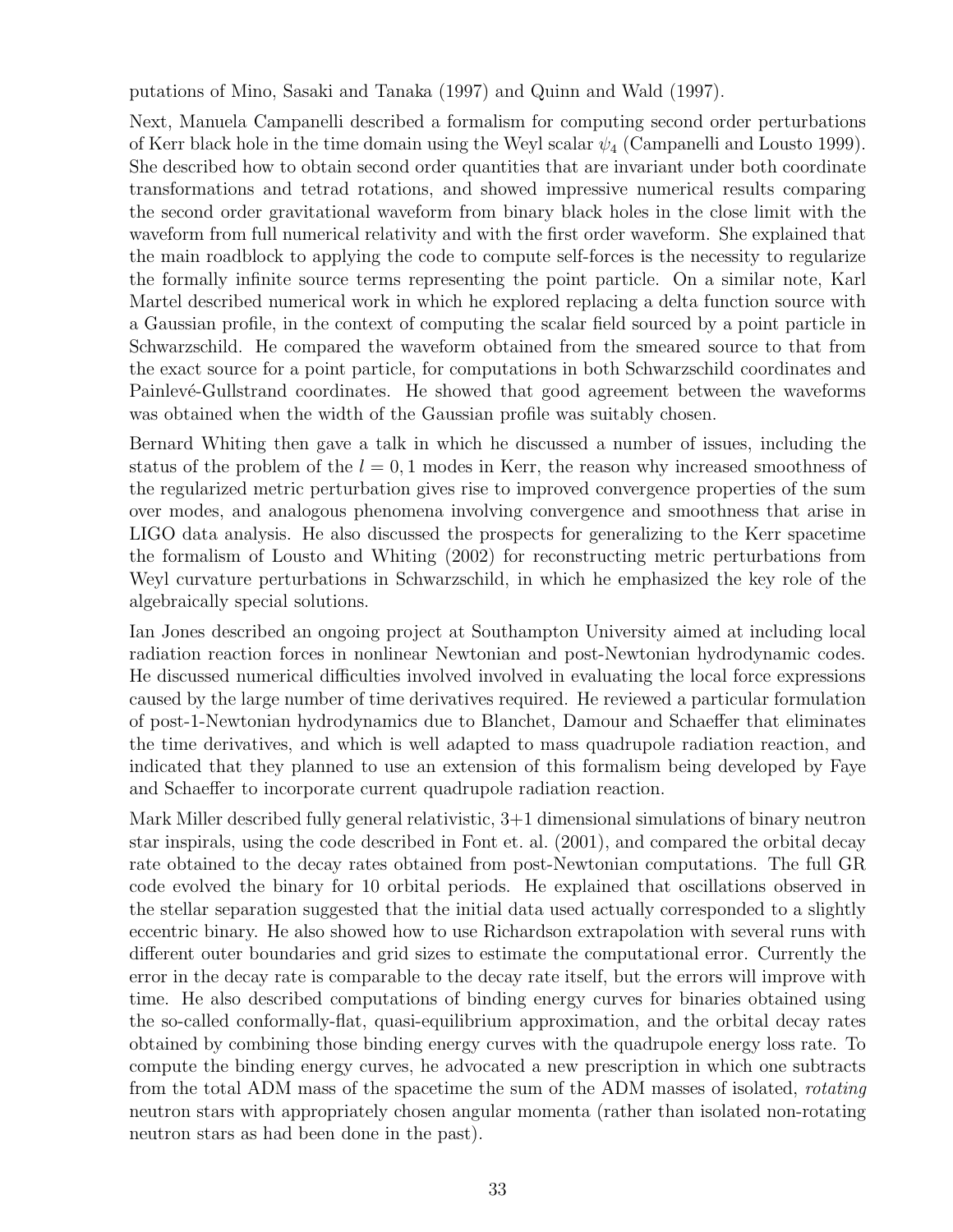The Capra meeting, like the focus session, was supported by funds from the Center for Gravitational Wave Physics. Thanks are due to Sam Finn for his organizational skills. All of the presentations can be found online at

http://cgwp.gravity.psu.edu/events/Capra5/capra5.html.

#### References:

Barack, L., and Lousto, C., 2002, gr-qc/0205043.

Barack, L., Mino, Y., Nakano, H., Ori, A., and Sasaki, M., 2002, Phys. Rev. Lett. 88, 091101 (also gr-qc/0111001).

Burko, L., 2002, gr-qc/0208034.

Campanelli, M., and Lousto, C., 1999, Phys. Rev. D 59, 124022 (also gr-qc/9811019).

Chrzanowski, P.L., 1975, Phys. Rev. D 11, 2042.

Detweiler, S., Messaritaki, E., and Whiting, B., 2002, gr-qc/0205079.

Detweiler, S., and Whiting, B., 2002, gr-qc/0202086.

DeWitt, B.S., and Brehme, R.W., 1960, Ann. Phys. 9, 220.

Dirac, P.A.M., 1938, Proc. R. Soc. (London) A 167, 148.

Finn, L.S., and Thorne, K.S., 2000, Phys. Rev. D 62, 124021 (also gr-qc/0007074).

Font, J.A. et. al., 2002, Phys. Rev. D 65, 084024 (also gr-qc/0110047).

Hughes, S., 2000, Phys. Rev. D 61, 084004 (also gr-qc/9910091); Errata Phys Rev D 63, 049902 (2001) and **65**, 069902 (2002).

Lousto, C.O., 2000, Phys. Rev. Lett. 84, 5251 (also gr-qc/9912017).

Lousto, C.O., and Whiting, B.F., 2002, Phys. Rev. D 66, 024026 (also gr-qc/0203061).

Mino, S., Sasaki, M., Tanaka, T., 1997, Phys. Rev. D 55, 3547 (also gr-qc/9606018).

Ori, A., 2002, gr-qc/0207045.

Pfenning, M.J., and Poisson, E., 2002, Phys. Rev. D 65, 084001 (also gr-qc/0012057).

Quinn, T.C., and Wald, R., 1997, Phys. Rev. D 56, 3381 (also gr-qc/9610053).

Thorne, K.S., and Hartle, J., 1985, Phys. Rev. D 31, 1815.

Wald, R.M., 1978, Phys. Rev. Lett. 41, 203.

Zhang, X.-H., 1986, Phys. Rev. D 34, 991.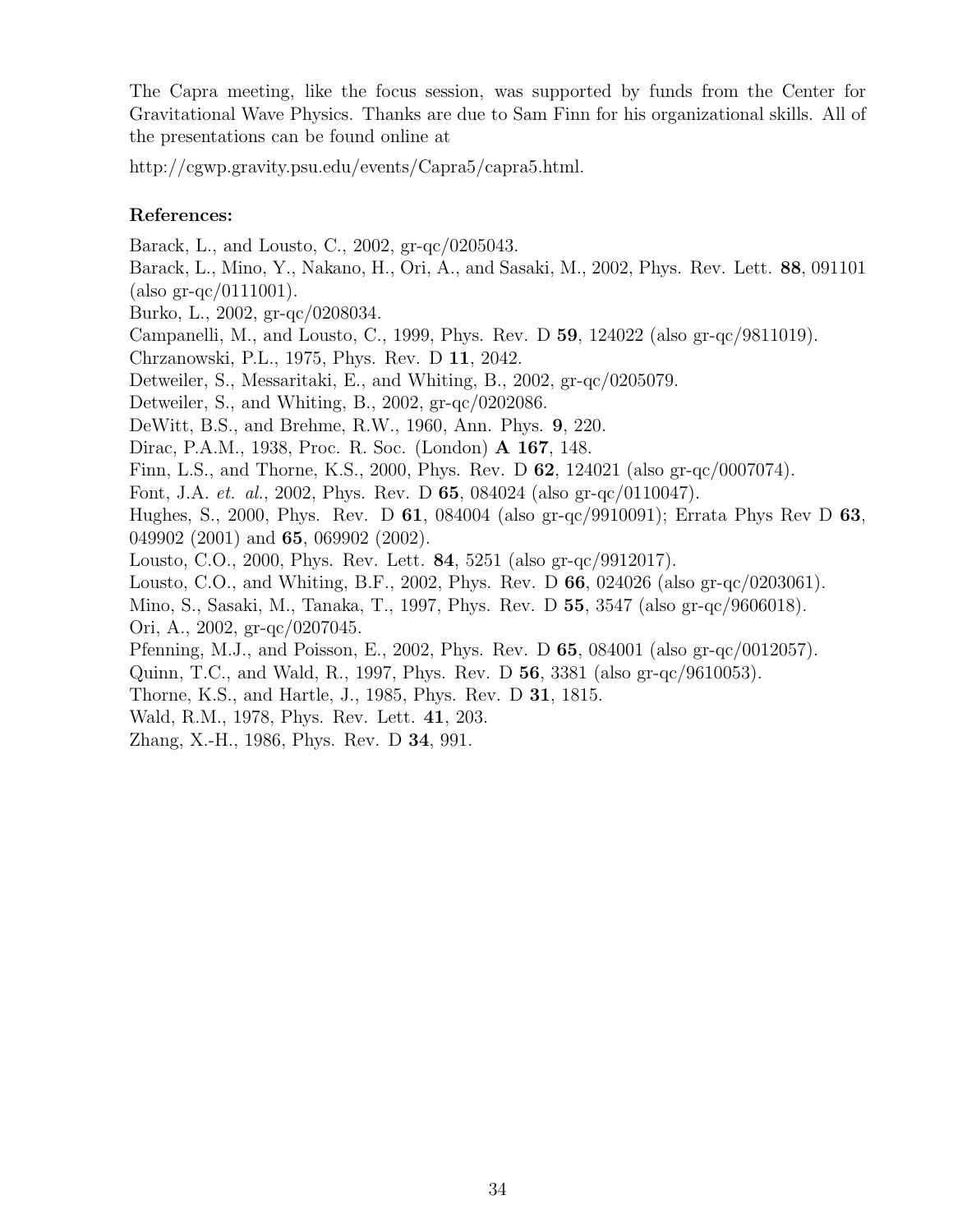## Numerical Relativity Workshop at IMA

Manuel Tiglio, Louisiana State University tiglio@lsu.edu

The *Numerical Relativity (NR) Workshop* organized by the Institute for Mathematics and its Applications (IMA) at the University of Minnesota and jointly sponsored with the Center for Gravitational Wave Physics (CGWP) at Penn State, took place in IMA's facilities from June 24th to June 29th (the last week of the 2002 Soccer World Cup, a detail not ignored by many of the attendees).

As announced, the workshop effectively "brought together numerical relativists and mathematicians working in fields such as numerical analysis, scientific computation, partial differential equations and geometry, for an intense but informal period aimed at maximal communication and interaction between diverse researchers". Considerable effort was put in bringing these communities closer. Relativists tried to describe the status and problems of NR and differences between General Relativity (GR) and Maxwell theory or fluid dynamics. On the other hand, numerical analysts made their best to bring their expertises closer to our field. At the end of the workshop the latter were much more familiar with the problems of NR, while relativists got to learn and revisit a plethora of mathematical techniques that may help solve some of the problems.

On the first day mathematicians were introduced to GR by talks given by Doug Arnold (director of IMA), Alan Rendall (AEI), and Robert Bartnik (University of Canberra). Arnold gave a self consistent tutorial to Einstein's equations from a mathematician's point of view. Followed Rendall, discussing the  $3 + 1$  decomposition and local existence and uniqueness to the Cauchy problem. Bartnik, in turn, explained slicing conditions, the constraint equations and gravitational radiation.

On Tuesday morning, Ralf Hiptmair (Universität Bonn) reviewed discretizations of Maxwell's equations, putting emphasis on coordinate- free methods. He included the finite volume approach, generalized finite differences, and finite elements. Later, Eitan Tadmor (University of Maryland) presented discretizations for nonlinear hyperbolic systems that preserve local and global invariants. Since these discretizations are motivated mainly by computational fluid dynamics, there were several discussions on how to make use of these techniques in Einstein's vacuum evolutions. On Thursday morning Tadmor continued the discussion with some remarks about hyperbolic formulations and giving some ideas to diminish the accumulation errors by trading some hyperbolic equations for elliptic ones.

Back on Tuesday, during the afternoon Oscar Reula (University of Córdoba) talked about the role of hyperbolicity in formulations of Einstein's equations. He discussed the weakill posedness of the standard ADM formulation and the "hidden" hyperbolicity of BSSNlike systems. He also mentioned the linear degeneracy of usual formulations of Einstein's equations. Markus Keel (IMA) on Thursday morning gave a talk further elaborating this point and others. Namely, he explained that usual formulations for Einstein's vacuum equations are not genuinely nonlinear and therefore one should not expect shocks. He also discussed the "stability problem" in NR (later in the workshop to be covered in more detail by Lindblom and Scheel), and a stability result by Kreiss, Ortiz and Reula for hyperbolic systems. Going back once again to Tuesday, after Reula's talk I gave one overviewing NR as an initial-boundary value problem, summarizing what is known about constraint preservation, well posedness, and numerical stability for finite difference schemes in the presence of boundaries.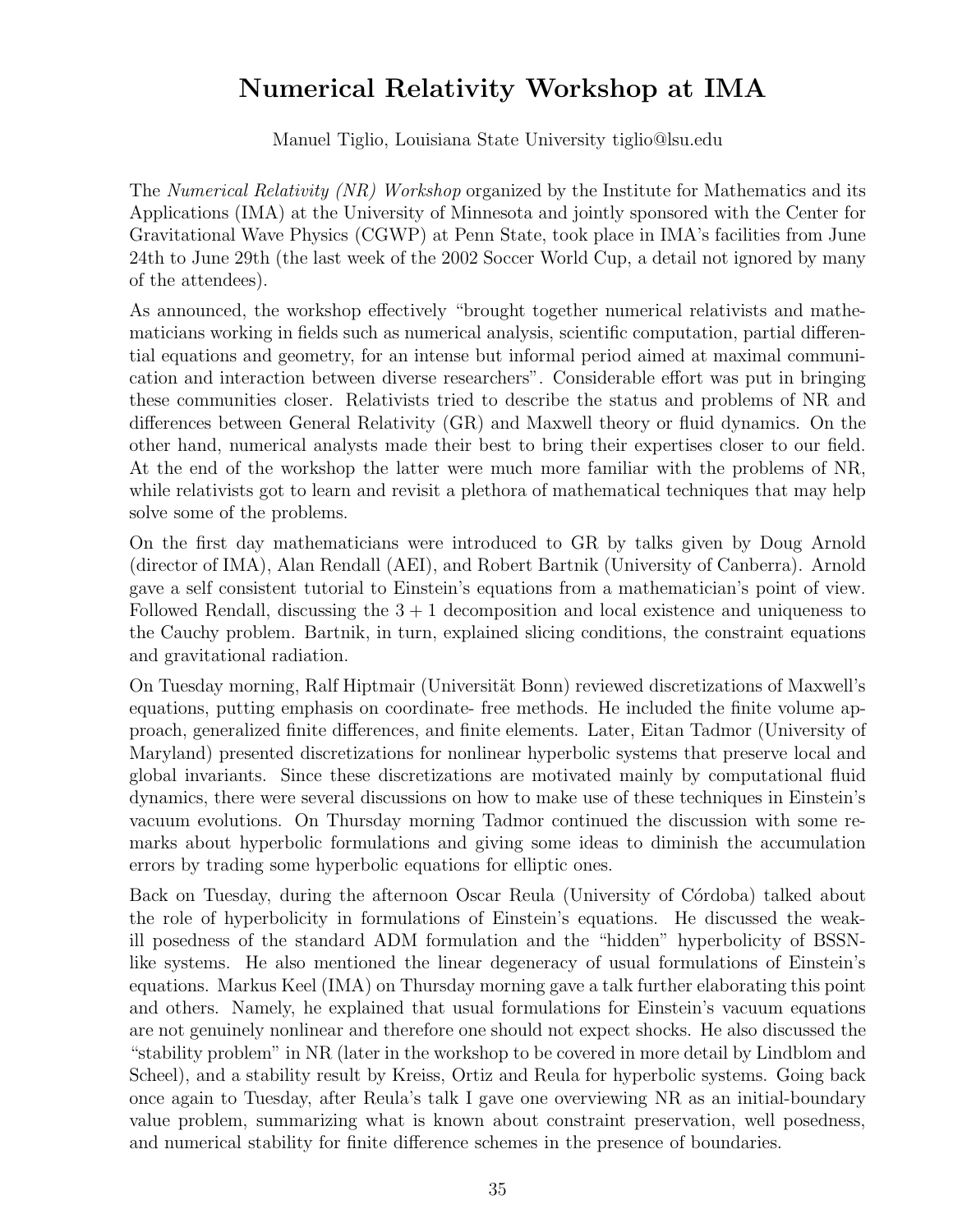On Wednesday morning, Jeff Winicour (University of Pittsburgh) gave a one hour and a half introduction to black holes (BHs), covering topics such as conformally compactified spacetimes, the notion of an event horizon and its intrinsic geometry, the no-hair hypothesis, and a description of gravitational collapse. Later in the morning, Matt Choptuik (University of British Columbia) talked about fundamental issues in NR. Among other things, he discussed BH excision, coordinate conditions, optimization, differences with other kind of numerical computations, adaptative mesh refinement, gravitational collapse, and boundary conditions. He pointed out something that was going to be mentioned by mathematicians several times during the workshop as well. Namely, that while the majority of NR implementations are obtained with free (unconstrained) evolution, there are schemes for solving elliptic equations (e.g. multigrid methods) where the number of operations scales linearly with number of gridpoints. As highlights, he discussed the issue of choosing good model problems, Brandt's golden rule that the amount of numerical computation should be proportional to the amount of real physical changes in the computed system, and that the situations for which we most need NR are those for which there is little a priori knowledge.

Pablo Laguna (PSU) gave the last talk on Wednesday afternoon, giving an overview of the state of the art in NR. He reviewed 3D evolutions of single BHs, BH-BH, BH-neutron stars (NSs), and NS-NS binaries, and 2D simulations of gravitational collapse. He explained what formulations of Einstein's equations are used in these simulations, and the available results.

Later in the afternoon there was a pizza dinner followed by computational demonstrations. Winicour presented numerical evolutions of a well posed initial-boundary formulation of vacuum GR using the harmonic gauge, and some comparison tests from the *Workshop on For*mulations of Einstein equations for  $NR<sup>2</sup>$  that showed improved stability in this formulation. Jincha Xu (Penn State) discussed problem-independent adaptivity and multigrid methods. Michael Holst (University of California at San Diego) presented the (finite element) Manifold Code (MC) developed at UCSD, designed to solve nonlinear elliptic systems. Bartnik showed quasi-spherical numerical evolutions of BHs via a characteristic formulation. Dennis Pollney (AEI) presented 3D simulations using new coordinate conditions that they applied to binary BH evolutions, with improved stability properties.

Thursday morning was devoted to the initial data problem, with two talks, given respectively by Greg Cook (Wake Forest University) and Holst. Cook reviewed the 3+1 decomposition, the conformal and physical transverse-traceless decompositions, and the conformal thin sandwich approach. Then, he described BHs and NSs initial data. He ended pointing out current trends, such as initial data with more astrophysical content and/or data for objects in quasi equilibrim. Holst's talk was a natural continuation of Cook's, this time addressing mathematical issues. For example, he overviewed existence results for the Hamiltonian constraint, as well as more recent techniques for the coupled Hamiltonian-Momentum equations. He gave a detailed discussion of well posedness, a priori and a posteriori error estimates, and then moved to numerical solutions, mainly using finite element methods. He also presented some specific results for BH initial data.

In the afternoon, Deirdre Shoemaker (PSU) talked about BH excision and apparent horizon tracking. She discussed different numerical methods for this tracking, as well as the different discretizations that are currently used for finite differencing at the inner boundary in the case of excision. As an application she presented the status of simulations of moving 3D

<sup>&</sup>lt;sup>2</sup>See the article by Alcubierre in this issue of MOG